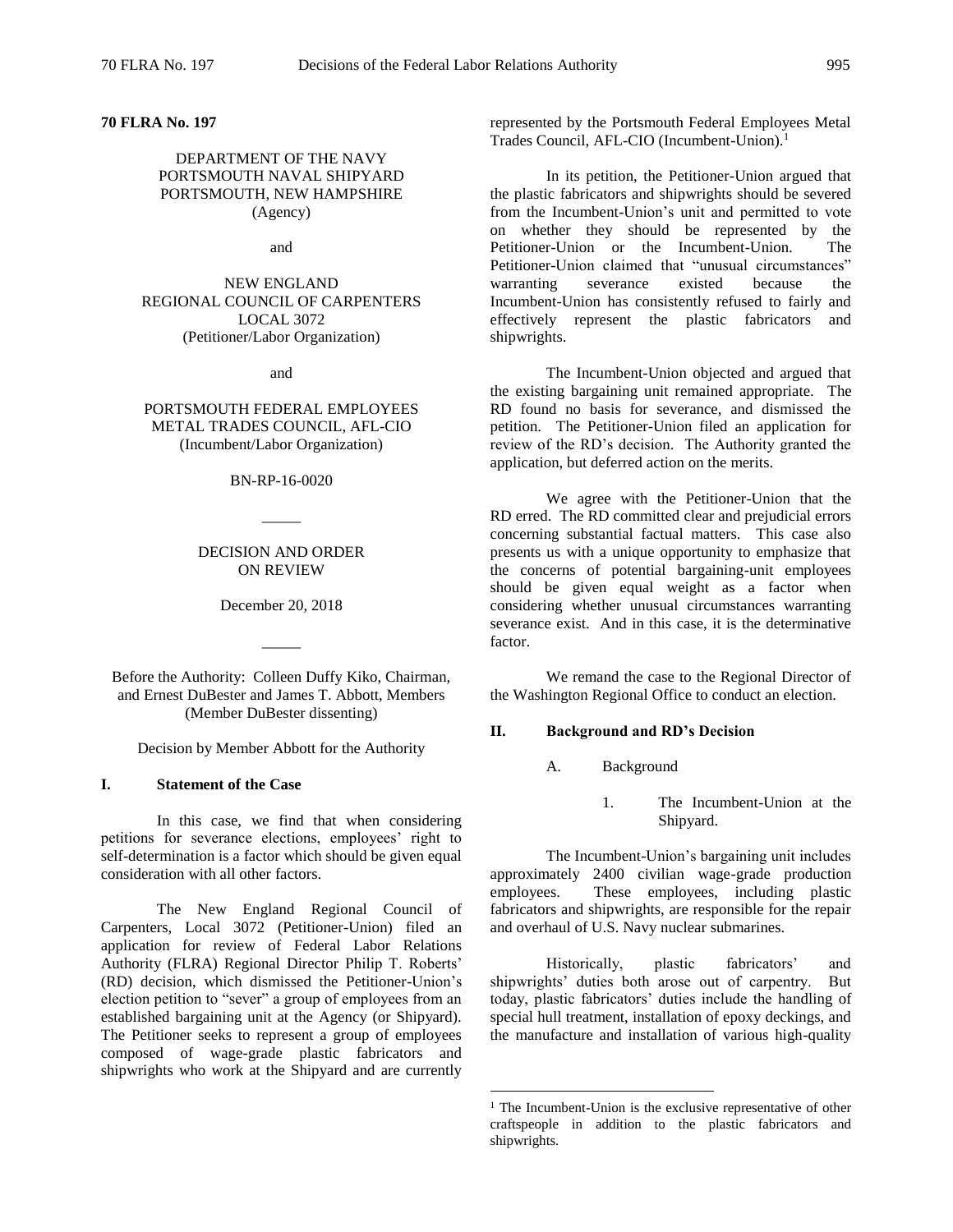rubber products for the Navy, whereas shipwrights' duties include building scaffolding and woodworking.

The Incumbent-Union is the exclusive representative of the bargaining unit,<sup>2</sup> which is made up of eight local unions that represent one or multiple trades.<sup>3</sup>

The Incumbent-Union and the Shipyard are parties to a collective-bargaining agreement which applies to all of the affiliated local unions. The Incumbent-Union has a negotiations committee with representatives from each affiliated local union who pay fees to the Incumbent-Union to support the Incumbent-Union's role as the exclusive representative. Most day-to-day representation matters are handled by the Incumbent-Union-affiliated local trade unions through their own stewards and officers. The local unions also appoint their own delegates to represent them at monthly meetings of the Incumbent-Union.<sup>4</sup>

The Incumbent-Union's parent organization, the Metal Trades Department (MTD), is affiliated with the American Federation of Labor and Congress of Industrial Organization (AFL-CIO). Per the MTD's bylaws, a local union must be affiliated with the AFL-CIO as a condition of membership in a trade council.

### 2. The Disaffiliation Dispute

The dispute over the representation of the plastic fabricators and shipwrights arose from the United Brotherhood of Carpenters and Joiners of America (UBC)'s disaffiliation from the AFL-CIO in 2001. The UBC complained that the AFL-CIO was not sufficiently focused on organizing, and the parties were unable to resolve the dispute.

In 2005, AFL-CIO leadership notified the MTD that if the UBC (of which the Petitioner-Union was a part) failed to re-affiliate with the AFL-CIO, it would be expelled from the MTD. As a compromise, the MTD and the UBC entered into a solidarity agreement under which UBC locals, including the Petitioner-Union, would

continue to represent its members through the appropriate trade councils (in this case, the Incumbent-Union).

That agreement, however, expired in 2011, and the Petitioner-Union was expelled from the Incumbent-Union. The Petitioner-Union's members who were elected Incumbent-Union officers served out their terms, but the Petitioner-Union's stewards were immediately removed. Attempts were made to salvage the relationship. For example, the Incumbent-Union's president appointed the Petitioner-Union's chief steward to serve as the Incumbent-Union's executive secretary, which permitted the Petitioner-Union's members to be represented by a steward of the Petitioner-Union and to keep its office space at the Shipyard.

But in December 2015, the Incumbent-Union elected a new president, who effectively terminated this arrangement. Without any input from the Petitioner-Union or its members, the Incumbent-Union unilaterally divided the plastic fabricators and shipwrights into other Incumbent-Union-affiliated trade unions,<sup>5</sup> ordered the Petitioner -Union to vacate its offices, and advised the Shipyard to communicate only with the Incumbent-Union.

Consequently, in March 2016, the Petitioner-Union filed this petition requesting to sever the plastic fabricators and shipwrights from the Incumbent-Union and permit them to vote to be represented by the Petitioner-Union or the Incumbent-Union.<sup>6</sup> The Petitioner-Union demonstrated the requisite 30% showing of interest under the Federal Service Labor-Management Relations Statute (Statute).<sup>7</sup>

In support of its petition to sever, the Petitioner-Union argued that unusual circumstances exist because the Incumbent-Union has refused to fairly and effectively represent the plastic fabricators and shipwrights when it failed to communicate with employees about meetings, votes, and pending grievances. The Petitioner-Union also claimed that a separate bargaining unit composed of only plastic fabricators and shipwrights would be appropriate under  $§ 7112(a)$  of the Statute.<sup>8</sup>

The Incumbent-Union argues in opposition that: (1) the current bargaining unit remains appropriate; (2) there are no "unusual circumstances" that have

 $\overline{a}$ 

<sup>2</sup> The Shipyard has been in operation since 1800, and the Incumbent-Union and Petitioner-Union have represented workers there, predating the Civil Service Reform Act.

<sup>&</sup>lt;sup>3</sup> Including the Petitioner-Union, there were nine unions. The Incumbent-Union also argues that it includes two other local unions. RD's Decision at 9 n.5.

<sup>4</sup> The Petitioner-Union has carried out these functions in representing the Shipyard's plastic fabricators and shipwrights. Currently, approximately ninety plastic fabricators and seventy shipwrights work at the Shipyard. The Petitioner-Union conducts its own monthly meetings, elects or appoints its own officers and stewards, and maintains its own treasury, website, and seniority lists for overtime and reduction-in-force purposes. RD's Decision at 3, 7, 12.

<sup>5</sup> The plastic fabricators were assigned to the Insulators and the shipwrights to the Sheet Metal Workers.

<sup>6</sup> Pet. at 1 (stating that it was filed Mar. 31, 2016).

<sup>7</sup> 5 U.S.C. § 7111.

<sup>8</sup> For support, the Petitioner-Union cited the NLRB decision *Electric Boat Corp*., No. 01-RC-124746, 2015 WL 1956208 (April 30, 2015) (*Electric Boat*).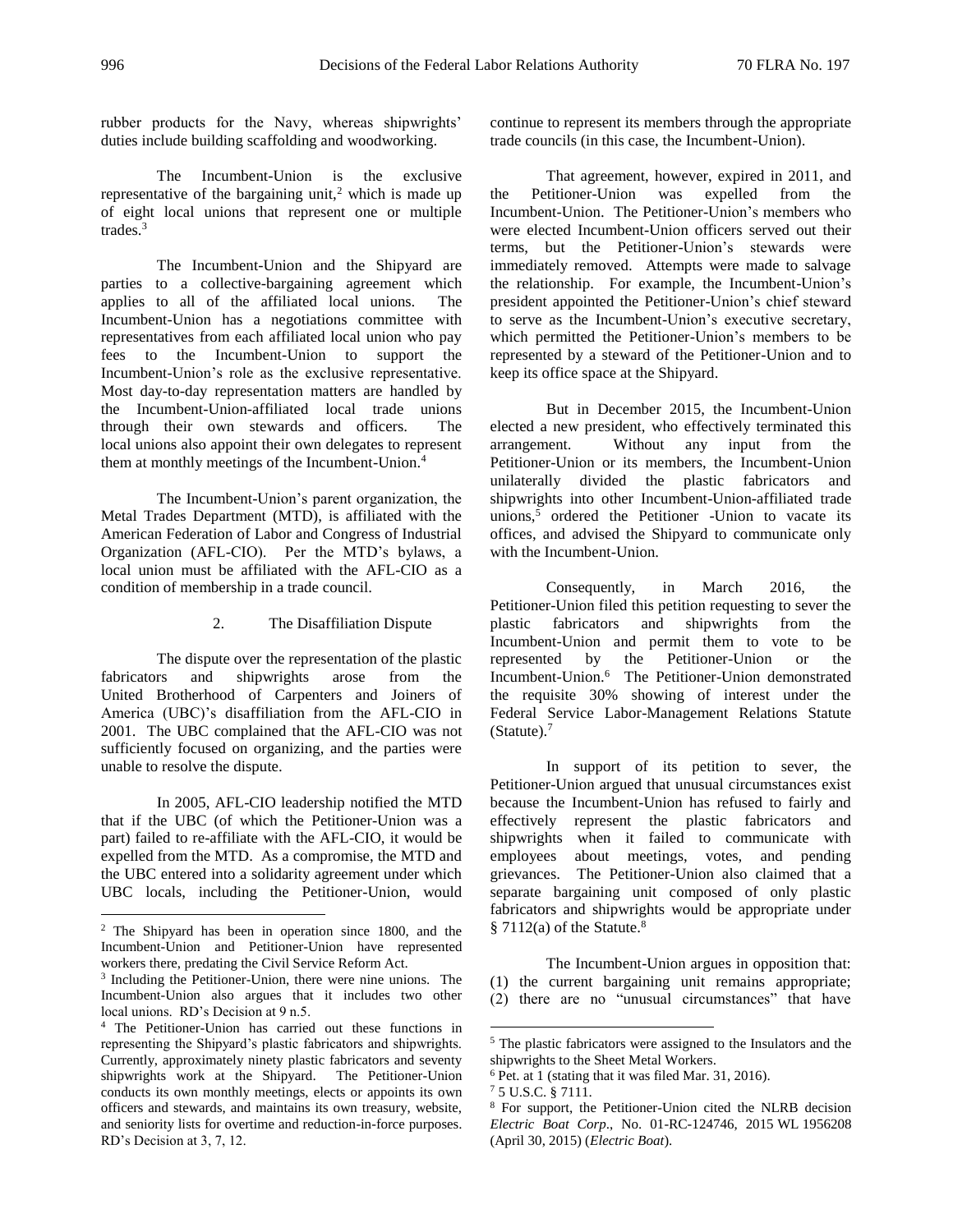damaged the adequacy of its representation of the plastic fabricators and shipwrights; and (3) the proposed unit would not be appropriate under the Statute.<sup>9</sup>

### B. RD's Decision

In his decision, the RD considered a number of  $factors<sup>10</sup>$  and determined that the existing bargaining unit at the Shipyard remained appropriate because the unit employees continue to share a community of interest, and the unit promotes effective dealings with, and efficiency of, the operations of the Shipyard.<sup>11</sup> According to the RD, the situation amounted to nothing more than a "temporary problem" and there was no evidence that the Incumbent-Union failed to adequately represent, or treated unfairly, ineffectively or differently, the plastic fabricators and shipwrights. $12$  Thus, he concluded that the Petitioner-Union did not establish unusual

<sup>12</sup> *Id.* at 36.

circumstances supporting severance.<sup>13</sup> As the RD did not find any basis for severance, he did not reach the question of the appropriateness of the petitioned-for unit.

The Petitioner-Union filed an application for review on June 27, 2017, and the Incumbent-Union filed an opposition on July 20, 2017. On August 22, 2017, the Authority granted review and deferred action on the merits.

### **III. Analysis and Conclusions: We reverse the RD's decision and remand for an election.**

A. The RD committed clear and prejudicial errors concerning substantial factual matters.

The Petitioner-Union claims that the RD committed clear and prejudicial errors concerning substantial factual matters. $14$  According to the Petitioner-Union, the RD "overlooked overwhelming, credible evidence" when he determined that the plastic fabricators and shipwrights "were not treated unfairly, ineffectively, or differently" from other bargaining-unit

<sup>9</sup> The Incumbent-Union argued that *Electric Boat* is not controlling and that the RD should instead follow *Battelle Memorial Inst.*, 363 NLRB No. 119 (2016) (*Battelle*) (Member Miscimarra dissenting).

<sup>&</sup>lt;sup>10</sup> He considered evidence including that: (1) the Shipyard's security officer told the Petitioner-Union's chief steward (and the terminated executive secretary) that he was no longer allowed to post anything at the Shipyard and warned him he would be disciplined if he did so in the future; (2) the Incumbent-Union asked the Shipyard to advise the plastic fabricators and shipwrights of the changes, and the Incumbent-Union urged them to join other trade unions affiliated with the Incumbent-Union; (3) employees were unsure who was representing them and where to address grievances and other concerns; (4) employees were turned away from the Incumbent-Union meetings; and (5) in June 2016, the Petitioner-Union's membership unanimously voted to sever its ties with the Incumbent-Union and to pursue recognition as their own separate bargaining unit.

 $11$  RD's Decision at 34 (citing 5 U.S.C. § 7112(a)) (finding as support that (1) all employees are subject to the same personnel policies and practices, pay system, health insurance, geographical conditions, and Shipyard instructions; (2) all employees are serviced by the same human resources and payroll office; (3) all employees support the Shipyard's mission of repairing and overhauling submarines; (4) employees from different trades combine to form project teams, though the employees themselves are not interchangeable; (5) there are some common break areas, locker rooms, and tool cribs; (6) different chains of command intersect (albeit at higher levels); (7) employees are all sourced through the same hiring practices and they are trained in the craft-specific apprentice programs; (8) the Shipyard and the Incumbent-Union have a longstanding collective-bargaining agreement, multiple supplemental agreements, and they have been able to effectively resolve grievances and unfair-labor-practice (ULP) charges; and (9) the existing unit encompasses all of the employees in the production resources department and does not require the creation of an additional organization).

<sup>&</sup>lt;sup>13</sup> He also found that the case was distinguishable from *Electric Boat* and more closely resembled *Battelle*.

<sup>&</sup>lt;sup>14</sup> The Petitioner-Union also argues that there is an absence of precedent (Application at 43-44), that the RD failed to apply established law (Application at 38-43), and that the RD committed a prejudicial procedural error (Application at 46-47). Contrary to the Petitioner-Union's argument, there is established precedent on this issue. *See* RD's Decision at 29. *See also* n.26. As we reverse the RD's decision due to his committing clear and prejudicial errors concerning substantial factual matters, we do not discuss the Petitioner-Union's remaining arguments further.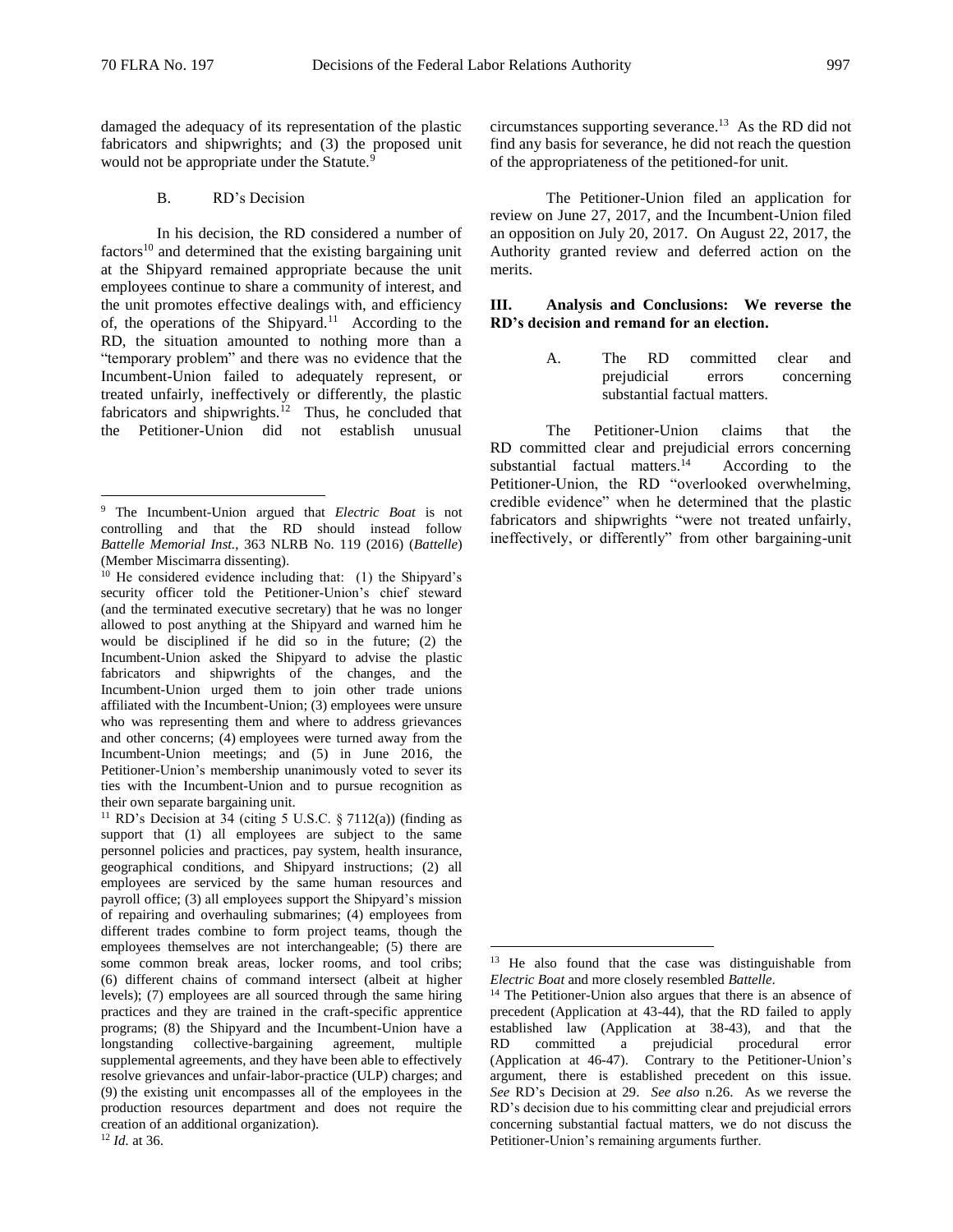employees.<sup>15</sup> It also argues that the Incumbent-Union's actions attack "the tenets of self-organization and self-representation."<sup>16</sup>

We find that the RD committed clear and prejudicial errors concerning substantial factual matters.<sup>17</sup>

First and foremost, the RD failed to account in any respect for the wishes of the plastic fabricators and shipwrights themselves—who first voted to withdraw and then established that 30% wanted to vote on who their exclusive representative, if any, should be.

Contrary to the RD's findings, the ongoing incidents were not a "temporary problem." The record is replete with examples of bargaining-unit plastic fabricators and shipwrights being ignored and forgotten. The incidents were numerous and well-cataloged in both the RD's decision and in the Petitioner-Union's application.

In particular, once the Incumbent-Union determined to remove the Petitioner-Union's chief steward as executive secretary, the plastic fabricators and shipwrights had little, if any, input into their representation by the Incumbent-Union. The plastic fabricators and shipwrights were not told how to become members of the Incumbent-Union-affiliated unions.<sup>18</sup> For months, plastic fabricators and shipwrights had no clear idea what labor organization their dues were being paid to or to whom to approach to change dues allotments.<sup>19</sup> A dues-paying member of Petitioner-Union was turned away from a meeting that he tried to attend a meeting at which conditions of employment significant to plastic fabricators and shipwrights were discussed.<sup>20</sup> Shipwrights did not hear from their "new" representatives about the status of their pending grievances and when the Incumbent-Union decided not to advance those grievances to Step 3, the shipwrights were not informed until several months later.<sup>21</sup> The Incumbent-Union does not contest most of these points.<sup>22</sup>

These incidents were not a temporary problem. Rather, due to their membership in the Petitioner-Union

 $\overline{a}$ 

<sup>20</sup> Tr. at 507-08, 513, 712-14. In its opposition, the Incumbent-Union states that "[i]t is not unlawful to tell a non-member that he or she does not have the rights of membership, such as the right to vote on the direction of the organization." Opp'n at 23 n.6 (citing *Prof'l Air Traffic Controllers Org., MEBA, AFL-CIO, Local 301*, A/SLMR No. 918, 7 A/SLMR 896 (1977)). We are not overruling this precedent.

<sup>21</sup> Tr. at 535-36 (employee grievant unable to reach Incumbent-Union representative about case where Incumbent-Union decided not to pursue the case past Step 3); *id.* at 640 (Incumbent-Union president testifying that how it went about notifying employees was "not" "perfect"); *id.* at 765-66, 770-71 (Incumbent-Union representative acknowledging that he had different options to contact grievants, which he did not use); RD's Decision at 21.

 $22$  Tr. at 640 (Incumbent-Union president testifying that how it went about notifying employees was "not" "perfect").

<sup>15</sup> Application at 36-37; *see also id.* at 39-40 (arguing that the Incumbent-Union: unilaterally and haphazardly assigned plastic fabricators and shipwrights to two different local unions affiliated with the Incumbent-Union; refused to notify plastic fabricators and shipwrights that representatives from their local union would no longer be allowed to represent them or that they had been assigned to other local unions; waited almost three months before assigning stewards to represent plastic fabricators and shipwrights; refused to take any steps to notify several shipwrights of its decision to drop their grievances; refused to notify plastic fabricators and shipwrights of a vote concerning a potential resolution involving roving tank watch; refused to allow a plastic fabricator to vote or attend the meeting concerning the roving tank watch based on his membership in the Petitioner-Union; chose not to participate in a safety tour of a building in which plastic fabricators worked; directed Shipyard security to prohibit communications from the Petitioner-Union within the Shipyard; directed Shipyard security to discipline Petitioner-Union's former chief steward if he continued posting material within the Shipyard; attempted to locate and take Petitioner-Union's property following Petitioner-Union's eviction from its union office; appointed representatives who knew little about the plastic fabricator or shipwright trades as stewards to represent them; demonstrated a willingness to provide superior representation to the plastic fabricators and shipwrights that agreed to join the Sheet Metal Worker or Insulator local unions).

<sup>16</sup> *Id.* at 37.

<sup>17</sup> 5 C.F.R. § 2422.31(c)(3)(iii); *see U.S. Dep't of the Treasury, BEP, Wash., D.C.*, 70 FLRA 359, 361-62 (2018) (*Treasury*) (Member DuBester dissenting); *U.S. Dep't of Transp., FAA, Wash., D.C.*, 62 FLRA 207, 210-12, (2007) (*FAA*) (finding that conflicts among bargaining unit descriptions was clear from record); *Nat'l Aeronautics & Space Admin., Glenn Research Ctr., Cleveland, Ohio*, 57 FLRA 571, 573-74 (2001) (*Glenn*) (review of record found evidence that two positions in question received confidential information); *Dep't of the Army Headquarters, Fort Dix, Fort Dix, N.J.*, 53 FLRA 287, 294-96 (1997) (*Army*); *U.S. Dep't of Transp., U.S. Coast Guard Fin. Ctr., Chesapeake, Va.*, 34 FLRA 946, 955 (1990) (*Coast Guard*).

<sup>18</sup> Tr. at 485, 503-10, 539.

<sup>&</sup>lt;sup>19</sup> RD's Decision at 18-19, 35, 37. At one time, such mismanagement of dues would have been prosecuted as violations of the Statute. *AFGE, Local 2192, AFL-CIO*, 68 FLRA 481, 483-85 (2015) (union committed a ULP in failing to timely process employee dues deduction cancellation form); *Morale, Welfare & Recreation Directorate, Marine Corps Air Station, Cherry Point, N.C.*, 48 FLRA 686, 691 (1993); *Army & Air Force Exch. Serv., Dall., Tex.*, 35 FLRA 835, 837-38 (1990) (5 U.S.C. § 7115 imposes "an absolute duty on agencies to honor the current assignments of unit employees by remitting regular and periodic dues deducted from their accrued salaries to their exclusive representatives.") (citing *Lowry Air Force Base, Denver, Colo.*, 31 FLRA 793, 797 (1988); *see also AFGE, Council 214 v. FLRA*, 835 F.2d 1458 (D.C. Cir. 1987)).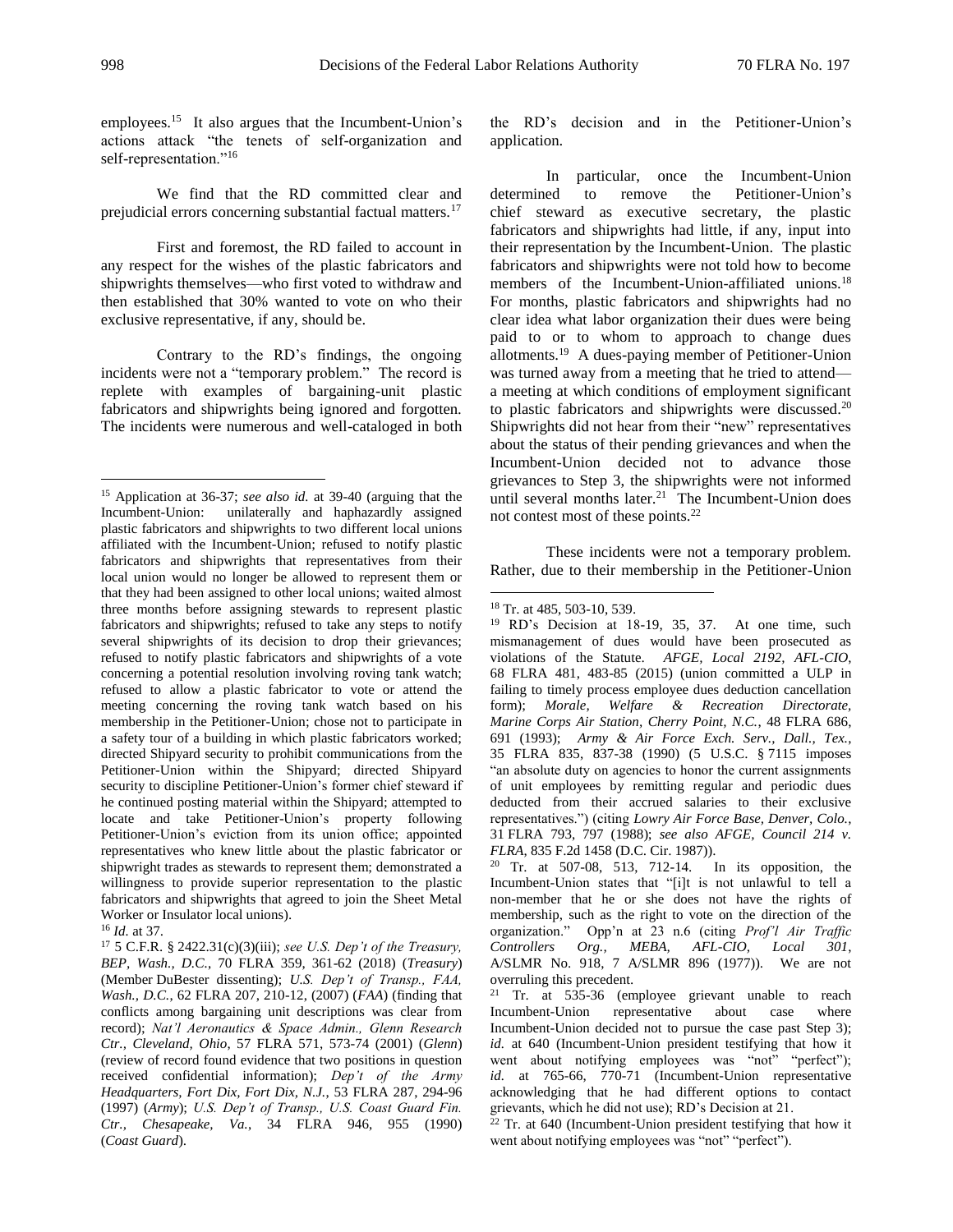instead of an Incumbent-selected local, the plastic fabricators and the shipwrights were unable to participate in most union affairs and received little to no communication from the Incumbent-Union for an extended period.

The plastic fabricators and shipwrights have relied on the Petitioner-Union to advocate for their interests for decades. $23$  In direct response to the Incumbent-Union's failure to adequately and fairly represent the employees, the plastic fabricators and shipwrights voted to withdraw from the larger unit and to be represented by the Petitioner-Union.<sup>24</sup> But the RD failed to adequately account for their interests and concerns.

Our Statute is premised on the notion that "[e]ach *employee* shall have the right to form, join, or assist *any* labor organization, or to refrain from any such activity, freely and without fear of penalty or reprisal, and each employee shall be protected in the exercise of such right."<sup>25</sup>

 $\overline{a}$ 

<sup>25</sup> 5 U.S.C. § 7102 (emphasis added); *see FDIC*, 67 FLRA 430, 434 (2014) (Dissenting Opinion of Member Pizzella) ("[T]he employees, who will be directly impacted by the outcome, are effectively excluded from all phases of the process and are provided no opportunity whatsoever to vote for, or against, representation, regardless of whether all, or a majority, of the employees would rather not have representation. Typically, their concerns are not sought or even considered."); *see also Nat'l Aeronautics & Space Admin., Goddard Space Flight Ctr., Wallops Island, Va.*, 67 FLRA 670, 681 (2014) (Concurring Opinion of Member Pizzella) ("In that respect, I am concerned whether the Authority's precedent properly balances our Statute's 'guarantee[ ][that] federal employees [retain] the right to organize, bargain collectively, and participate through labor organizations *of their own choosing*' with the rights of federal unions that are also enumerated therein. Far too frequently, the Authority has considered only the interests of the union, or unions, without considering 'the concomitant right [of federal employees] *not to associate*  and *to refrain from any such activity* that assist[s] a labor organization.'" (citing *NFFE, FD-1, IAMAW, AFL-CIO*, 67 FLRA 643, 647 (2014) (Dissenting Opinion of Member Pizzella); 5 U.S.C. §§ 7101(a)(1), 7102; *Mulhall v. Unite Here Local 355*, 618 F.3d 1279, 1287 (11th Cir. 2010))); *see also Exp.-Imp. Bank of the U.S.*, 70 FLRA 907, 909 n.22 (2018) (Member DuBester concurring); Application at 44 (citing Tr. at 344-45; *Buddy L. Corp.*, 167 NLRB 808, 809-10 (1967)) (Petitioner-Union's concern that it is "grossly unfair" to employees that the MTD—parent of the

Once the Incumbent-Union "removed" the Petitioner-Union from the Incumbent's trade council, the plastic fabricators and shipwrights had almost no voice. In past severance cases, $26$  the Authority has focused almost entirely on preventing unit fragmentation rather than giving even the slightest consideration to the interests, concerns, or wishes of affected employees. Preventing unit fragmentation is an important consideration, but employee interests, concerns, and self-determination are of equal importance when determining whether severance is warranted.

Consistent with Authority caselaw, when employees are treated unfairly, ineffectively, or differently, unusual circumstances warranting severance exist.<sup>27</sup> In the unique circumstances of this case, we find that unusual circumstances exist and that the RD erred in reaching a contrary result.<sup>28</sup>

B. The petitioned-for unit is appropriate.

Having found that severance is warranted, we now consider whether the petitioned-for unit is appropriate.  $29$  Bargaining units are appropriate if: (1) the employees at issue share a clear and identifiable community of interest; (2) the unit promotes effective dealings with the agency involved; and (3) the unit

<sup>23</sup> RD's Decision at 12, 14-15.

<sup>&</sup>lt;sup>24</sup> The Petitioner-Union filed its petition for a severance election in March 2016. *See* Pet. at 1. Suggesting that problems persisted, the Petitioner-Union's membership voted on the issue in June 2016. RD's Decision at 19 n.13, 37; Tr. at 418 (membership unanimously voted to sever its ties with the Incumbent-Union, and in June 2016, "they voted unanimously to pursue recognition as their own, separate bargaining unit"); Application at 34.

Incumbent-Union—is dictating what happens when the MTD is not their representative).

<sup>26</sup> *Fraternal Order of Police*, 66 FLRA 285, 287 (2011); *but see Commodity Futures Trading Comm'n, E. Reg'l Office, N.Y.C., N.Y.*, 70 FLRA 291, 295 (2017) ("the Authority found that § 7112(d) of the Statute 'was intended to facilitate larger bargaining units, *not* to shackle employees in the selection of a bargaining representative in those larger units'" (quoting *Dep't of Transp., FAA*, 4 FLRA 722, 729 n.8 (1980))); *U.S. Dep't of VA, Neb./W. Iowa, VA Healthcare Sys., Omaha, Neb.*, 65 FLRA 713, 718 n.7 (2011).

<sup>27</sup> *U.S. Dep't of the Navy, Naval Air Station Jacksonville, Jacksonville, Fla.*, 61 FLRA 139, 142-43 (2010); *U.S. Dep't of the Treasury, BEP*, 49 FLRA 100, 107-08 (1994) (*BEP*); *U.S. Dep't of the Air Force, Carswell Air Force Base, Tex.*, 40 FLRA 221, 231-32 (1991).

<sup>28</sup> *Treasury*, 70 FLRA at 361-62; *FAA*, 62 FLRA at 210-12; *Glenn*, 57 FLRA at 573-74; *Army*, 53 FLRA at 294-96; *Coast Guard*, 34 FLRA at 955.

<sup>29</sup> *U.S. Dep't of the Army, Def. Language Inst., Foreign Language Ctr.*, 64 FLRA 497, 499 (2010) (citing *BEP*, 49 FLRA at 108).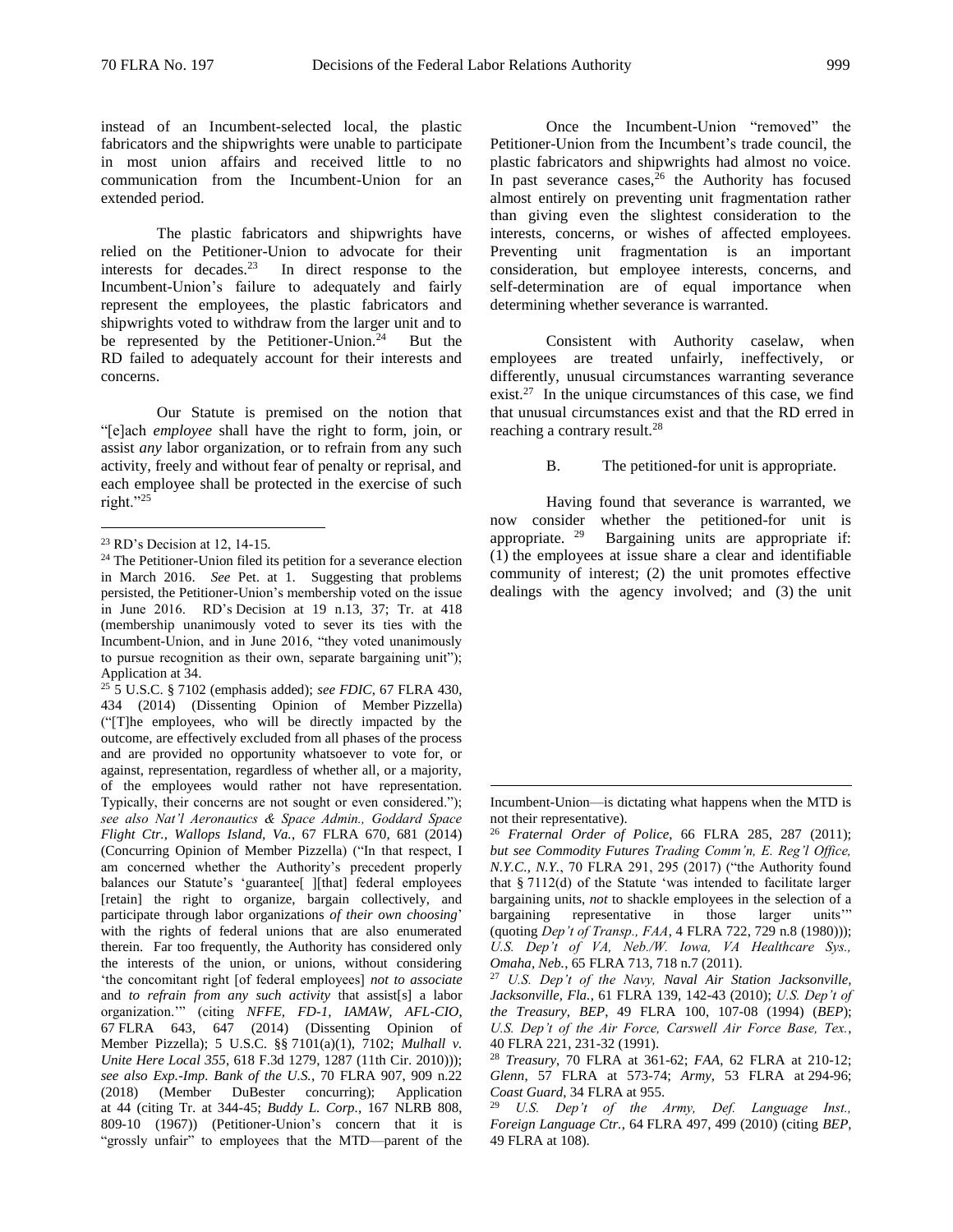promotes efficiency of operations of the agency involved.<sup>30</sup>

The RD found that the employees represented by the Incumbent-Union are subject to the same personnel policies and practices, pay system, health insurance, geographical conditions, and Agency instructions, which are administered by the same

human resources and payroll office.<sup>31</sup> All the employees support the same mission of repairing and overhauling U.S. Navy submarines.<sup>32</sup> Employees are sourced through the same hiring practices and trained through the same apprentice programs. $33$  Further, as the RD found that a broader group of employees (those represented by the Incumbent-Union) shared a community of interest, it stands to reason that the narrower unit made up of plastic fabricators and shipwrights would also share a community of interest.

In determining whether the proposed unit's employees share a clear and identifiable community of interest, as noted above, the interests and concerns of the employees should not be ignored. The plastic fabricators and shipwrights have distinct needs, such as craft-specific seniority lists for overtime priority and reductions in force.<sup>34</sup> When it comes to which crafts have jurisdiction over new work entering the Shipyard, their interests diverge from those of other craftspeople when it comes to certain environmental hazards and workplace safety.<sup>35</sup> The trades of the plastic fabricators and shipwrights both arose out of carpentry work, and they differ from those of the other wage-grade craftspeople. $36$  And they are subject to the same general conditions of employment.<sup>37</sup> Accordingly, the plastic fabricators and shipwrights share a community of interest.

Examining whether the unit will promote effective dealings with, and efficiency of the operations of the Shipyard, it is important to note that the Agency currently interacts with different unions who represent other employees at this facility with no apparent negative impact on the Agency's labor and employee relations office.<sup>38</sup> That office regularly negotiates with the different unions collectively, or individually, as the circumstances warrant.<sup>39</sup> Furthermore, resolving once and for all this ongoing contentious relationship will promote effective dealings and ensure a clear and identifiable community of interest.<sup>40</sup> Accordingly, the petitioned-for unit is appropriate.

Because we have found that severance is warranted, and that the petitioned-for unit is appropriate,

<sup>30</sup> 5 U.S.C. § 7112(a); *U.S. Dep't of the Navy, Fleet and Indus. Supply Ctr., Norfolk, Va.*, 52 FLRA 950, 959 (1997) (*Norfolk*); *see U.S. DOD, Def. Info. Sys. Agency*, 70 FLRA 482, 485-486 (2018) (Member DuBester dissenting) ("The Authority has set out factors for assessing whether a clear identifiable community of interest exists, but has not specified the weight of individual factors or a particular number of factors necessary to establish an appropriate unit. The Authority examines such factors as geographic proximity, unique conditions of employment, distinct local concerns, degree of interchange between organizational components, and functional or operational separation. In addition, the Authority considers factors such as whether the employees in the proposed unit are a part of the same organizational component of the agency; support the same mission; are subject to the same chain of command; have similar or related duties, job titles, and work assignments; and are subject to the same general working conditions. Historically, the Authority has also considered factors such as common supervision, the distribution and proportion of employees to be represented, the locus and scope of the personnel and labor-relations authority and functions, areas of consideration with regard to merit promotion or reduction-in-force actions, delegation to local management, and integration of mission and function." (citing *U.S. Dep't of the Interior, Bureau of Ocean Energy Mgmt. & U.S. Dep't of the Interior, Bureau of Safety & Envtl. Enforcement, New Orleans, La.*, 67 FLRA 98, 99 (2012); *U.S. Dep't of the Air Force, Dover Air Force Base, Del.*, 66 FLRA 916, 919 (2012); *Norfolk*, 52 FLRA at 961; *Dep't of Agric., Farmers Home Admin*., 20 FLRA 216, 221 (1985); *U.S. Dep't of HUD*, 15 FLRA 497, 500 (1984); *Dep't of HHS*, 13 FLRA 39, 41-42 (1983); *U.S. Army Training & Doctrine Command*, 11 FLRA 105, 109 (1983)). In evaluating whether the unit will promote effective dealings with, and efficiency of the operations of the agency involved, the Authority examines such factors as: the parties' past collective-bargaining experience; the locus and scope of authority of the personnel office responsible for employees in the proposed unit; the limitations, if any, on the negotiation of matters of critical concern to employees in the proposed unit; the level at which labor-relations policy is set in the agency; and the impact on cost, productivity, and resources. *U.S. Dep't of the Air Force, 82nd Training Wing, 361st Training Squadron, Aberdeen Proving Ground, Md.*, 57 FLRA 154, 156-57 (2001) (citing *Def. Logistics Agency, Def. Supply Ctr. Columbus, Columbus, Ohio*, 53 FLRA 1114, 1131-32 (1998); *Norfolk*, 52 FLRA at 961). The Authority does not rely on individual factors, but rather examines the totality of the circumstances in each case. *U.S. Dep't of the Army, US. Army Reserve Command, Fort McPherson, Ga.*, 57 FLRA 95, 96 (2001); *U.S. DOJ, Exec. Office for Immigration Review, Office of the Chief Immigration Judge, Chi., Ill.*, 48 FLRA 620, 635 (1993).

<sup>31</sup> RD's Decision at 34.

<sup>32</sup> *Id.*

<sup>33</sup> *Id.* 

<sup>34</sup> Tr. at 456-57; *see also* RD's Decision at 7.

<sup>35</sup> Tr. at 835; *see also* RD's Decision at 4 ("While the plastic fabricators' working conditions often qualify them for environmental pay, that hasn't always been the case for the other trades."), 20 (roving tank watch vote).

<sup>36</sup> RD's Decision at 2-4, 5 n.3.

<sup>37</sup> *Id.* at 7.

<sup>38</sup> Tr. at 46-47, 94-97, 100-109, 119-22, 564-65, 570-79; RD's Decision at 8.

<sup>39</sup> RD's Decision at 8.

<sup>40</sup> Tr. at 215-18.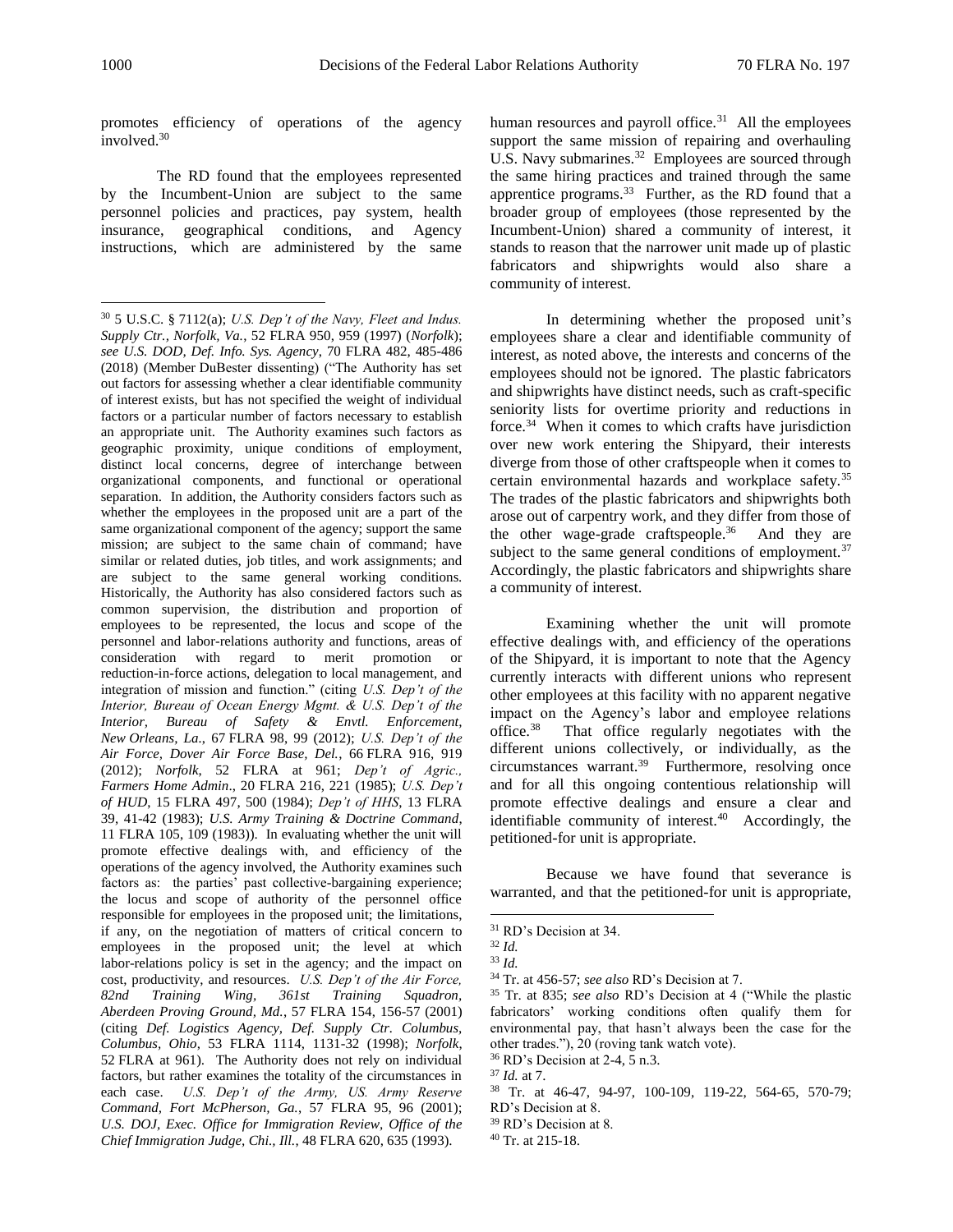we reverse the RD's decision and remand the case to the Washington Regional Office to conduct an election.<sup>41</sup>

# **IV. Order**

 $\overline{a}$ 

We reverse the RD's decision. We remand to the Regional Director of the Washington Regional Office to conduct an election.

<sup>41</sup> *See NLRB v. Gissel Packing Co.*, 395 U.S. 575, 602 (1969) ("The [National Labor Relations] Board itself has recognized, and continues to do so here, that secret elections are generally the most satisfactory—indeed the preferred—method of ascertaining whether a union has majority support."); *see also Battelle*, 363 NLRB No. 119 at 2-6 (2016) (Dissenting Opinion of Member Miscimarra) (finding that the "case presents a substantial question of public policy, which is whether the [National Labor Relations] Board should dismiss a petition filed by a local unit that was the petitioned-for employees' bargaining representative for decades, where those employees, without the opportunity to vote in an election or otherwise express their consent or opposition, have been directed to accept representation by different local unions that, in the past, have opposed their jurisdictional interests"); *Electric Boat*, NLRB Case 01-RC-124746 (2015).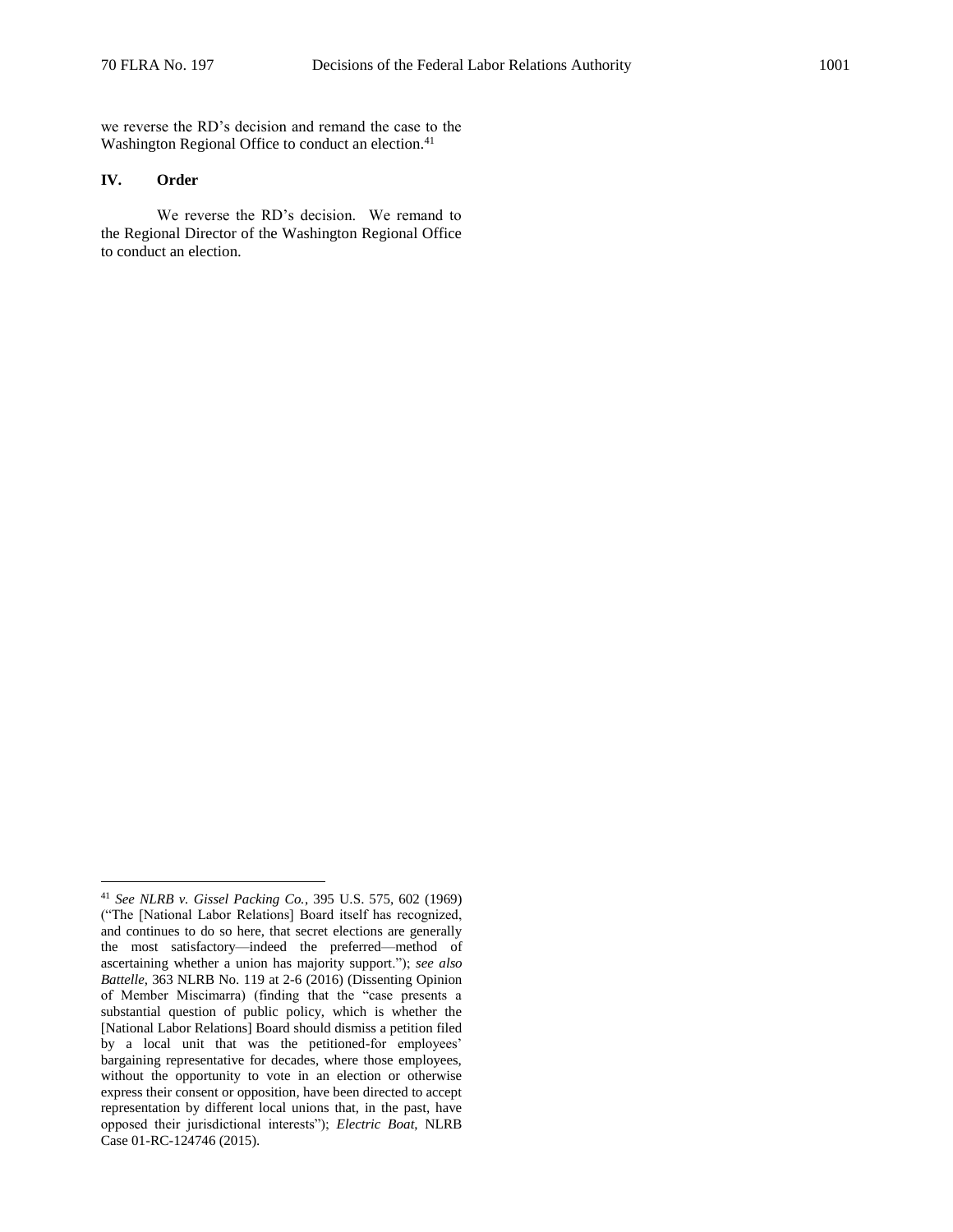### **Member DuBester, dissenting:**

I disagree with the majority's decision to reverse the Regional Director's (RD's) dismissal of the severance petition in this case, and to order the RD to conduct an election. As the RD found, the Petitioner does not demonstrate that unusual circumstances exist that would support severance of the petitioned-for employees from the established, appropriate bargaining unit.

The RD correctly applies the Authority's "well established"<sup>1</sup> analytical framework to determine whether the petition presents a basis for severance. As the RD explains, "[w]here an existing unit continues to be appropriate under  $\S 7112(a)$  of the Statute and there are no unusual circumstances to justify severing the petitioned-for employees from that unit, the petition will be dismissed."<sup>2</sup> And the RD accurately identifies "the adequacy of representation afforded by the incumbent union" as "one of the most common claims about the existence of unusual circumstances [supporting a severance petition]."<sup>3</sup> Further, as the RD recognizes, "the Authority has held that the failure of an incumbent to fairly represent the employees sought [to be severed] gives rise to a question of representation concerning the petitioned-for unit and could justify severance."<sup>4</sup>

Contrary to the majority, the RD did not commit clear and prejudicial errors concerning substantial factual matters. Specifically, the RD did not "overlook" what the Petitioner characterizes as "overwhelming, credible evidence" that the plastic fabricators and shipwrights were treated unfairly, ineffectively, or differently from other bargaining-unit employees.<sup>5</sup>

Rather, the RD expressly addresses the Petitioner's claim, and rejects it.<sup>6</sup> The RD bases his rejection on detailed factual findings, most of which the majority does not dispute. Reviewing "the totality of the facts,"<sup>7</sup> the RD finds that:

(1) the employees' reassignment to units represented by other union locals does not, alone, demonstrate a lack of adequate representation;

 $\overline{a}$ 

(2) the employees are not carpenters who could be best represented by a [United Brotherhood of Carpenters] local;

(3) there is no evidence of any trade-specific working conditions necessitating that only other plastic fabricators and shipwrights represent those employees;

(4) other affiliated locals have historically represented more than one trade without issues;

(5) the employees were assigned to affiliated unions that are most closely aligned to their trades;

(6) the employees do not share a different community of interest that is distinct from the bargaining unit;

(7) the employees are free to participate in the unions assigned to represent them and there is no barrier to their voice being heard at the [Metal Trades Council] level through the delegates of those unions, or to becoming stewards; and

(8) although not every steward fully understands the work performed by plastic fabricators and shipwrights, this is a temporary issue.<sup>8</sup>

And the RD also considers:

(9) "employees['] opportunities to participate in union affairs;"

(10) "the existence of [CBA] provisions addressing the specific concerns of the employees at issue;" and

(11) "the union's formal and informal efforts to resolve issues of concern to the employees at issue."<sup>9</sup>

Moreover, as the majority acknowledges, the incidents that assertedly demonstrate unfair treatment of the plastic fabricators and the shipwrights are "well-catalogued" in the RD's decision.<sup>10</sup>

Considering the RD's extensive and detailed factual findings, the majority's and the Petitioner's selective factual claims constitute "[m]ere disagreement

<sup>1</sup> RD's Decision at 29 (citing *U.S. Dep't of the Army, Def. Language Inst., Foreign Language Ctr. and Presidio of Monterey, Presidio of Monterey, Cal.*, 64 FLRA 497, 498-99 (2010) (*Presidio*).

<sup>2</sup> *Id.* (citing *Presidio*, 64 FLRA at 498-99).

<sup>3</sup> *Id.* at 30.

<sup>4</sup> *Id.* at 29-30 (citing *U.S. Dep't of VA, Westside Med. Ctr., Chicago, Ill.*, 35 LFRA 172, 180 (1990)).

<sup>5</sup> Majority at 5 (citing Application at 36-37); *see id.* at 8.

<sup>6</sup> RD's Decision at 34-36.

<sup>7</sup> *Id.* at 36.

<sup>8</sup> *Id.* at 35-36.

<sup>9</sup> *Id.* at 30.

<sup>10</sup> Majority at 6; *see* RD's decision at 20-28.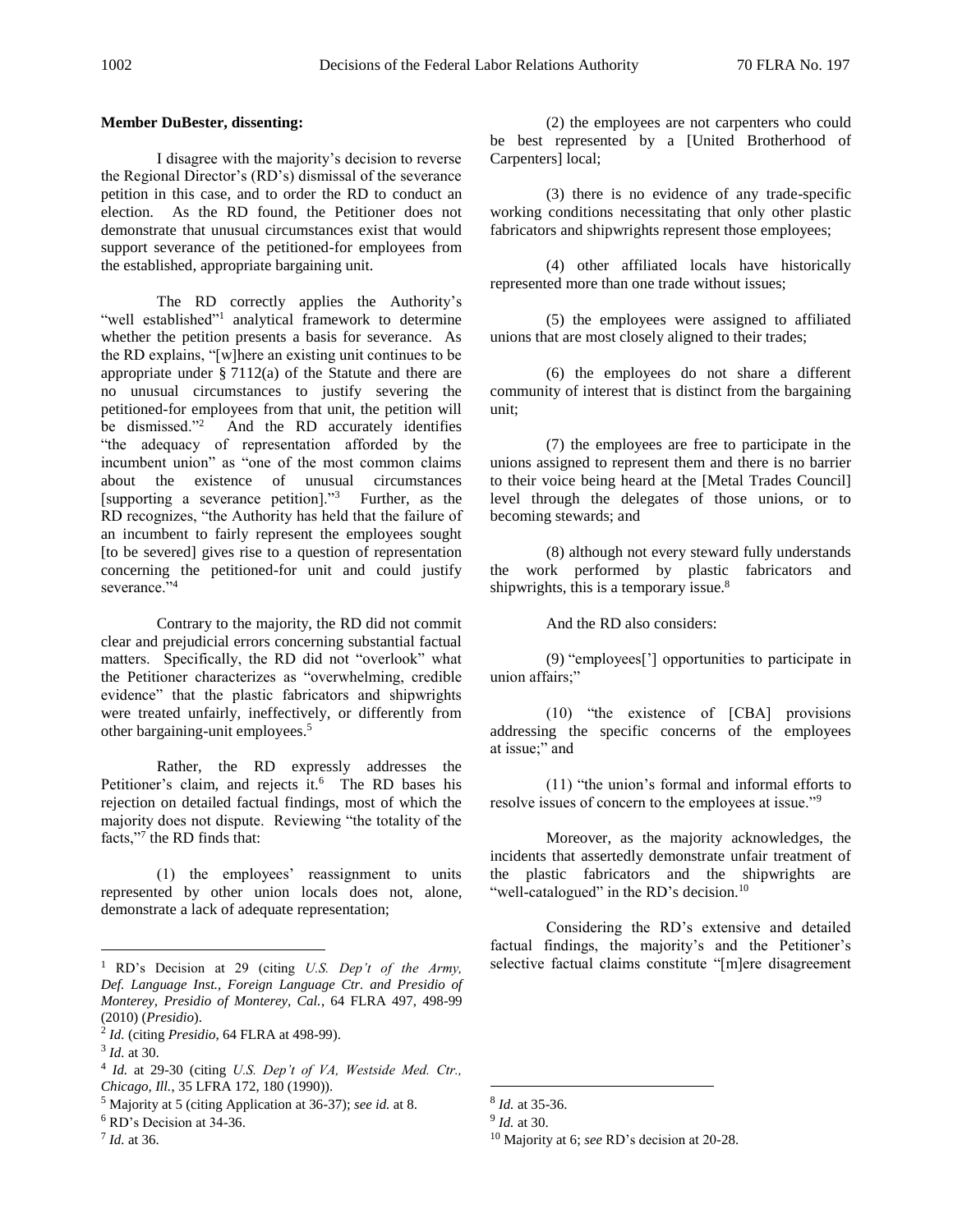with the weight the RD ascribe[s] to certain evidence."<sup>11</sup> Such disagreement "does not provide a basis for finding that the RD committed clear and prejudicial errors in making factual findings." That should be the end of the case.<sup>12</sup>

But that is not the end of the majority's dissatisfaction with the RD's decision. Instead, as a secondary point (although "[f]irst and foremost" in the majority's words), the majority faults the RD for "fail[ing] to account in any respect for the wishes" of the plastic fabricators and shipwrights<sup>13</sup> when they voted to withdraw from the incumbent's unit, and then submitted a 30 percent showing of interest to the RD in connection with the severance petition.

I agree with the majority that employees' right to self-determination is important. Employee self-determination is one of the fundamental principles supporting effective collective bargaining between employers and employees' representatives selected by employees in appropriate bargaining units. However, the majority's suggestion that the principle of employee self-determination should be a factor supporting severance, erodes rather than reinforces the principle.

The Authority's severance framework is designed to protect employees' right to self-determination. Most significantly, employees exercise this right when they decide whether to be represented, exclusively, by a particular labor organization in an "appropriate" bargaining unit. Thereafter, employees and their exclusive representative, following the Statute's requirements, work collectively to resolve issues, including representational issues, within the bargaining unit, thereby ensuring that the employees' chosen representative effectively represents unit employees in dealings with the agency.

Severance presents challenges to the collective-bargaining process, and to the choices employees have made in determining to be represented and in choosing an exclusive representative. Specifically, severance, and the resulting unit fragmentation,

 $\overline{a}$ 

diminishes "the bargaining strength inherent in the historic unfractured larger unit,"<sup>14</sup> and disturbs effective dealings with the employer-agency.<sup>15</sup>

Consequently, as the RD recognized, the Authority has long held that severance is only granted in rare circumstances.<sup>16</sup> Where the question is whether an incumbent union's representation has been inadequate, the " $[t]$ he Authority has held that ...  $[an$  incumbent] must have essentially abandoned or otherwise treated the petitioned-for employees unfairly, ineffectively, or differently."<sup>17</sup> Preventing the fragmentation of established bargaining units that *remain appropriate*—in this case, a bargaining unit of approximately 2400 civilian wage grade production employees who have been represented by the Incumbent-union for almost a century— promotes "an effective bargaining[-]unit structure,"<sup>18</sup> protects employee self-determination, and respects an agency's organizational and labor-relations structure.<sup>19</sup> The Authority's severance framework balances these interests. The majority's suggestion that this framework should be modified disrupts this balance.

Accordingly, I would adopt the RD's findings and conclusions, and deny the Petitioner's application for review.

<sup>11</sup> *U.S. Dep't of the Navy, Naval Facilities Eng'g Command, Mid-Atlantic, Norfolk, Va.*, 70 FLRA 263, 267 (2017); *see also U.S. Dep't of the Army, U.S. Army Corps of Eng'rs, Logistics Activity Ctr., Millington, Tenn.*, 69 FLRA 431, 433 (2016) (holding that challenging "the weight the RD accorded to . . . evidence" does not demonstrate that the RD committed a clear and prejudicial error concerning a substantial factual matter.).

 $12$  Because I would uphold the RD's finding that extraordinary circumstances do not exist, I would not reach the issue of whether the petition-for unit is appropriate. *Presidio*, 64 FLRA at 499.

<sup>&</sup>lt;sup>13</sup> Majority at 6.

<sup>14</sup> *Battelle Mem'l Inst.*, 363 NLRB No. 119 at 2 (2016) (Member Miscimarra dissenting).

<sup>15</sup> *Library of Cong.*, 16 FLRA 429, 431 (1984).

<sup>16</sup> *Id.*

<sup>17</sup> RD's Decision at 30 (quoting *U.S. Dep't of the Navy, Naval Air Station Jacksonville, Jacksonville, Fla.*, 61 FLRA 139, 143 (2005).

<sup>18</sup> *U.S. Dep't of the Interior, Nat'l Park Serv., Ne. Region*, 69 FLRA 89, 97 (2015).

<sup>&</sup>lt;sup>19</sup> The majority disregards the Agency's opposition to the severance petition. RD's Decision at 25. The Agency asserted that the "creation of an additional unit would unduly fragment the bargaining unit. This fragmentation would create a burden on the Shipyard's labor relations function as it already negotiates and administers collective[-]bargaining agreements for its existing three bargaining units. The addition of a fourth unit, whose employees' working conditions and issues are very close to those of the Incumbent's unit, would be redundant and an inefficient use of its resources." *Id.*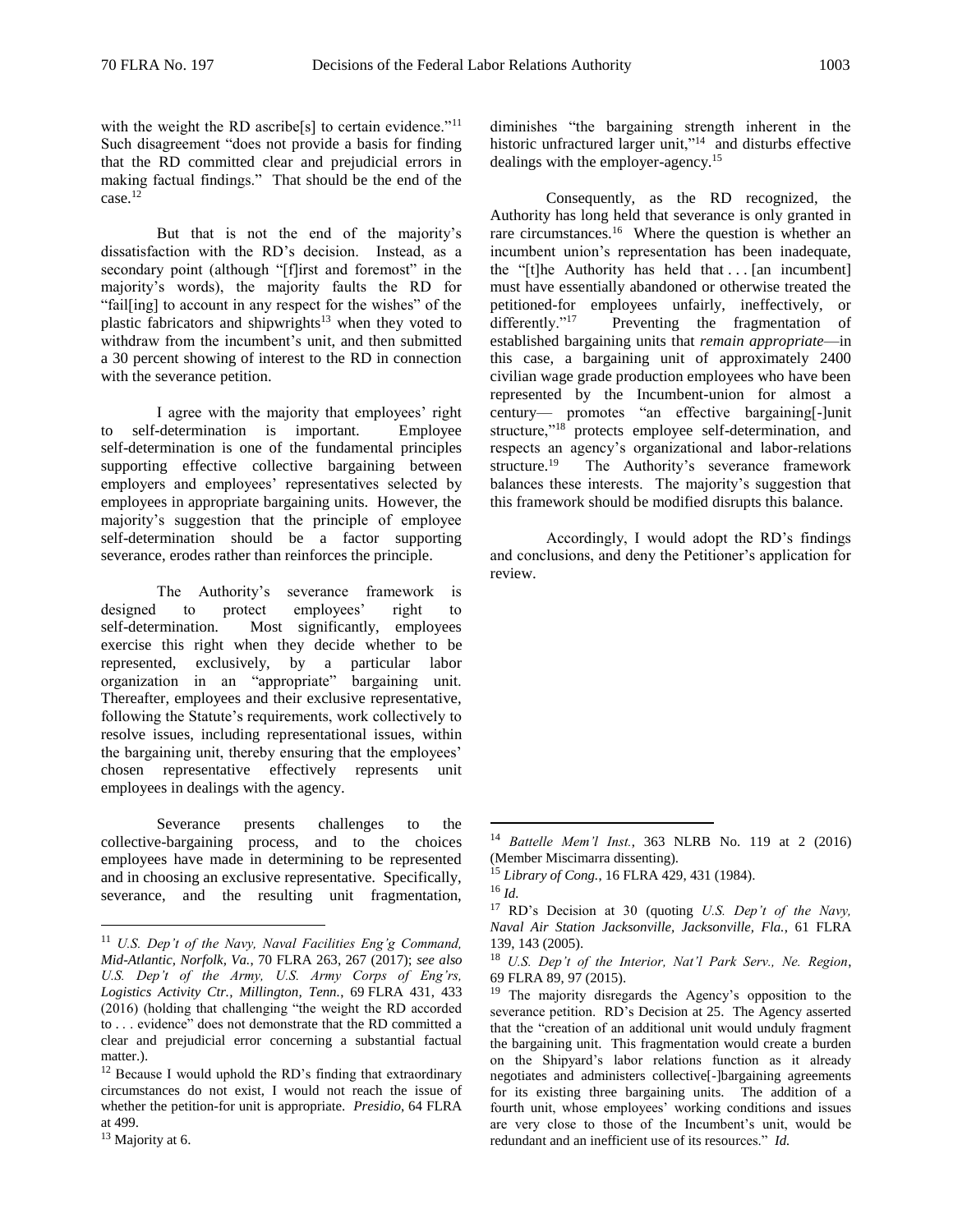# UNITED STATES OF AMERICA BEFORE THE FEDERAL LABOR RELATIONS **AUTHORITY** BOSTON REGION

# DEPARTMENT OF THE NAVY PORTSMOUTH NAVAL SHIPYARD PORTSMOUTH, NEW HAMPSHIRE (Activity)

**\_\_\_\_**

and

NEW ENGLAND REGIONAL COUNCILOF CARPENTERS LOCAL 3073 (Labor Organization/Petitioner)

and

PORTSMOUTH FEDERAL EMPLOYEES METAL TRADES COUNCIL AFL-CIO (Incumbent)

> Case No. BN-RP-16-0020 \_\_\_\_\_\_\_\_\_\_\_\_\_\_\_

\_\_\_\_\_\_\_\_\_\_\_\_\_\_\_

# DECISION AND ORDER *[Corrected Copy]*

# **I. Statement of the Case**

This case is before the undersigned Regional Director of the Federal Labor Relations Authority (the Authority) based on an election petition filed by the New England Regional Council of Carpenters, Local 3073, (the Petitioner) pursuant to section  $7111(b)(2)$  of the Federal Service Labor-Management Relations Statute (the Statute) and section 2422.5 of the Authority's Rules and Regulations (the Regulations). $42$  The petition concerns the representation of all wage-grade plastic fabricators and shipwrights including leaders, shop planners, helpers, apprentices and trainees within the plastic fabricator and shipwright classifications working for the Department of Navy, Portsmouth Naval Shipyard, Portsmouth New Hampshire (the Shipyard) who are currently assigned to a bargaining unit that is represented by Portsmouth Federal Employees Metal Trades Council, AFL-CIO (the Incumbent). The Petitioner argues that the employees in question should be severed from the Incumbent's unit and allowed to vote on whether they

 $\overline{a}$ 

want to be represented by the Petitioner or remain with the Incumbent. The petition was accompanied by the requisite 30% showing of interest by the employees in the petitioned-for unit.

Pursuant to section 7111(b) of the Statute and Section 2422.8 of the Regulations, a hearing was held in this matter August 30, 2016, through September 2, 2016. Pursuant to the provisions of section  $7105(e)(1)$  of the Statute, the Authority has delegated its powers in connection with the subject petition to me in my role as Regional Director. I have reviewed the rulings made by the hearing officer at the hearing and find that they are free from prejudicial error. Accordingly, these rulings are affirmed.

On the basis of the record, the timely briefs and the reply briefs submitted by the parties, I make the following findings and conclusions.

# **II**. **Findings of Fact**

# **A. The Portsmouth Naval Shipyard**

The Shipyard was established in 1800 and is one of four remaining naval shipyards in the nation. It is responsible for the repair and overhaul of U.S. Navy nuclear submarines and, with three dry docks, is capable of docking all active classes of submarines including the *Los Angeles* and *Trident* classes. The Shipyard is located at the southernmost tip of Maine, and fully encompasses the federally owned Seavey Island sitting at the mouth of the Piscataqua River. The Shipyard encompasses over 297 acres including the main base and a family housing site located off base in Kittery, Maine. At the time of hearing the Shipyard employed approximately 5,400 civilian employees.

# **(i) The Mission**

The Shipyard's mission is "To Ensure our Shipyard is recognized as a dedicated, world-class team of highly skilled maintenance experts meeting America's needs and exceeding our Customer's expectations." To that end, its Vision Statement reads: "Our Shipyard will continue to improve the planning execution, and delivery of our Customer's assets through innovation, personnel development and uncompromising quality and value."

## **(ii) Management and Organizational Structure**

The Shipyard is organized into departments, each of which is assigned a code. The Shipyard's leadership component is identified as Code 100. The bargaining unit employees at issue are part of the Production Resources Department which is identified as Code 900.

<sup>42</sup> 5 U.S.C. § 7111; 5 C.F.R. § 2422.5.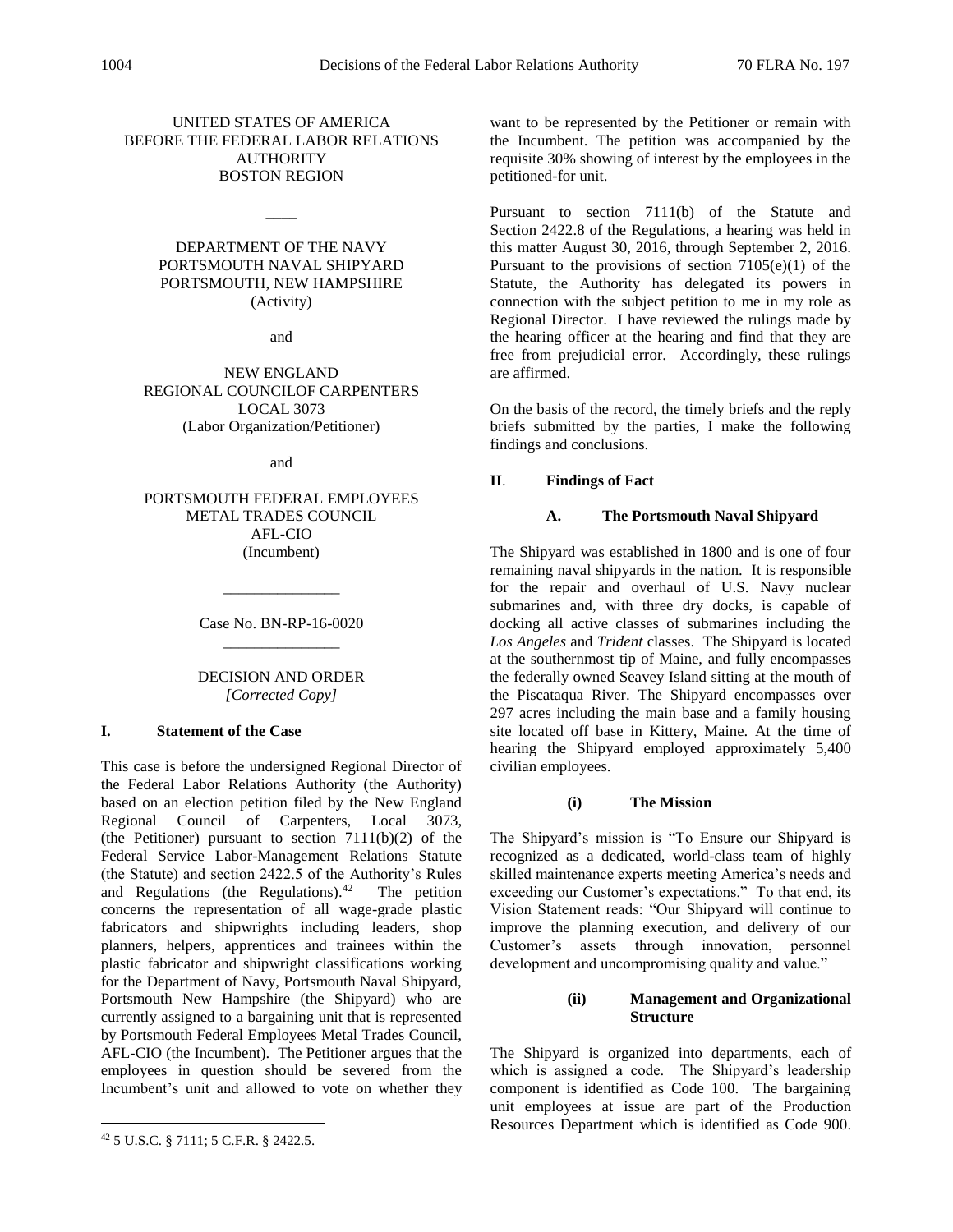There are approximately 2,700 civilian employees in Code 900. Code 900 includes the "wrench-turning trades" whose responsibility is to plan for, train, and provide the resources to execute the repair and overhaul work on board of submarines in support of the Shipyard's primary mission.

The Production Resources Department is organized into six codes, namely Code 920 which is the "Structural Group", Code 930 which is the "Mechanical Group", Code 950 which is the "Electrical Group", Code 960 which is the "Piping Group", Code 970 which is the "Coatings and Covering Group" and Code 990 which is the "Temporary Services Group." Each of these codes is headed by a shop head/superintendent who reports to the two Production Resources Managers.

Each of these six codes is comprised of shops. Each shop basically represents a trade as the composition of each one is limited to a single trade. The 70 shipwrights at issue are organizationally assigned to Shop 64 and 90 plastic fabricators are assigned to Shop 76.

Each shop is supervised by one or more first-line supervisors. Shop 76, for example, divides the plastic fabricators into crews, each of which is headed by one of the shop's six or seven first-line supervisors. The supervisors' desks are all located together in Building 174, as opposed to being physically in the shop itself. The crews also have unit employees who are designated as a "work leader" to assist the supervisor. The composition of the crews is fluid as the number of plastic fabricators needed depends on their particular project at hand. The supervisors report to a general foreman, who like the other employees in the shop, is specifically trained in that shop's trade.

In regard to the employees' next level of supervision, each shop reports to one of the GS-14 superintendents who oversee each of Code 900's six codes. The shipwrights in Shop 64 are organizationally assigned to Code 990's Temporary Service Group. Code 990 also includes Shop 75 (Fabric Workers), Shop 99E (Temporary Electrical), Shop 99P (Temporary Piping), and Shop 99E (Dry Dock). The plastic fabricators in Shop 76 are assigned to Code 970's Coatings and Coverings Group along with Shop 71 which includes the Painters and Blasters.

The superintendents have management teams. For example, the Code 970 superintendent has a GS-13 operations manager and a GS-13 nuclear director. The management teams may also have GS-12 general foremen, resource managers, training coordinators, administrative assistants, production planners, process managers and quality assistants. The codes generally have multiple general foremen and a single resource manager. While the bargaining unit employees do not share first-line supervisors across shops, they do share the same general foremen with other employees in their code. The chains of command within Code 900 ultimately intersect at the level of Code 901 (Production Resources Operations Manager) and 900B (Production Resources & Planning Manager).

### **(iii) Duties, Hiring and Training**

### **(a) The Working Environment**

The employees in the Incumbent's bargaining unit, including the shipwrights and the plastic fabricators are all involved in the repair and overhaul of submarines. Much of this work is performed through project teams that are created to address specific work that needs to be completed. The project teams have GS-12 zone managers who determine the priority of the work needed to be done and who coordinate with the various trades that are needed to execute the work.<sup>43</sup> The zone managers send what is referred to as a "demand signal" to the shops to arrange for the crews from the trades that they need. Some projects may call for the zone manager to coordinate with multiple shops or trades at the same time. After a shop crew is assigned, the zone manager gives directions to their supervisor, who in turn meets with the crew at the start of each day to provide a "pre-job brief." This briefing outlines the tasks and specific assignments and describes the expectations for the day. This is the protocol followed in all of the shops, regardless of the trade.

Depending on the particular project, a shop crew may also attend a "lead shop briefing" at the beginning of the day with other shops in connection with how the work will be coordinated. While it may not involve the same shops every day, these lead shop briefings or morning team meetings can occur on a daily basis over the life of a project. According to witness testimony the plastic fabricators never attend briefings led by other shops because their work cannot be done by other trades.

As the Incumbent's bargaining unit employees are all involved in submarine repair and overhaul and serve on the same project teams, they frequently share similar physical working conditions. Given that the tradesmen on a project team are working on the same vessel they are often in close proximity of one another. Code 900 also

<sup>&</sup>lt;sup>43</sup> Code 900 works closely with the Operations Department, Code 300, which is the project management group for the Shipyard's operations with respect to overhauls. Code 300 has zone managers who are responsible for executing specific overhauls. This includes scheduling and planning the infrastructure with the resources available from Code 900. The zone managers are not in the Incumbent's bargaining unit.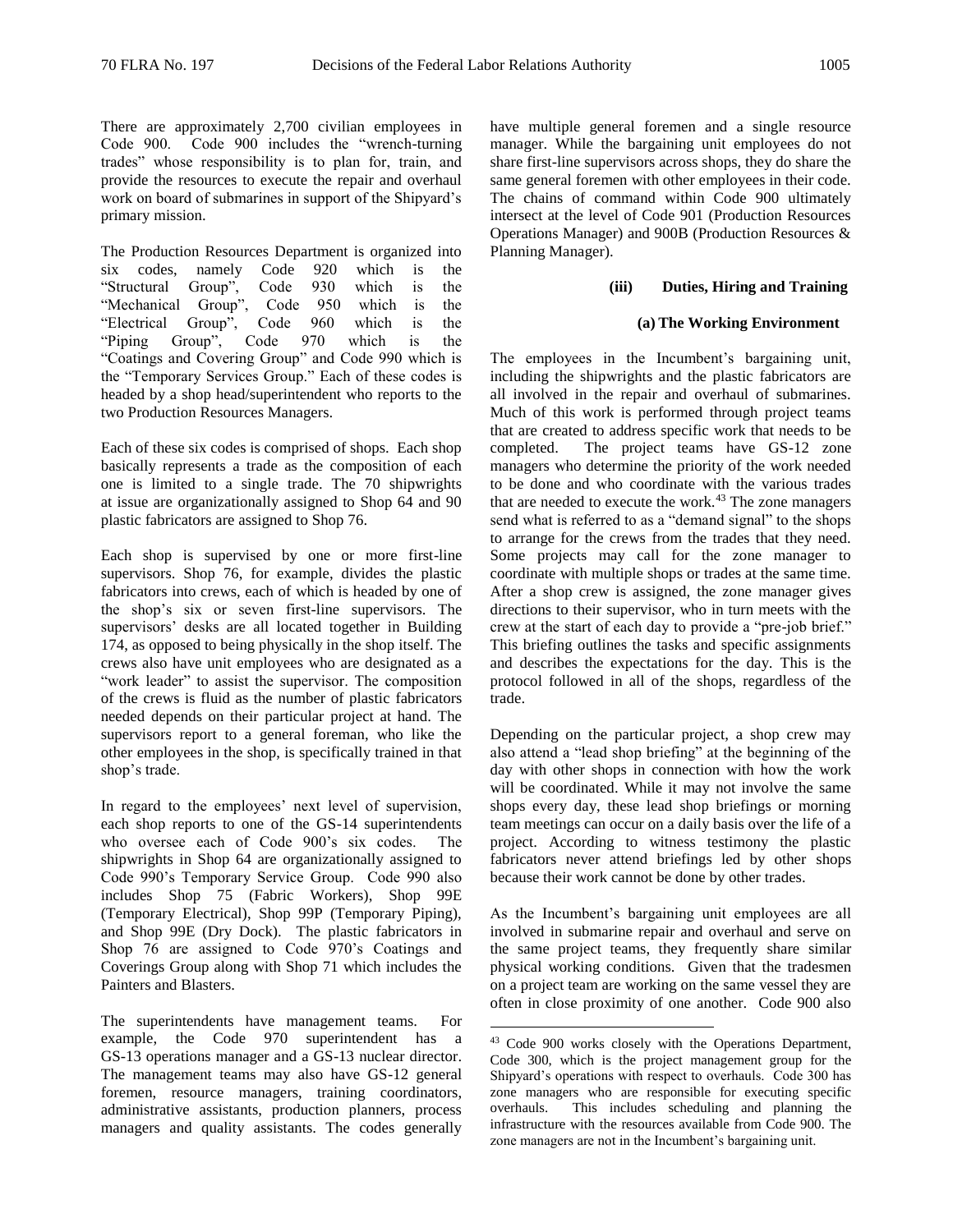has a practice of lending tradesmen to different shops to act as "helping hands." For example, Code 920 sometimes has high welding demands which require additional people to perform fire watch duties. Employees are sometime loaned across trades to watch for fires as this frees the welders to do the work they were trained to do. Some work, however, such as that performed by the plastic fabricators inside submarines, requires that all other trades clear out of the area to avoid exposure to hazardous toxins. Thus, the plastic fabricators do not usually work side-by-side with other trades, however, there are occasions when they are working adjacent to members of another trade.

There are other trades in the Incumbent's unit that work in some of the same hazardous conditions as the plastic fabricators. All of these employees, regardless of which local trade union they belong to, qualify for extra earning categories such as environmental pay, height pay and dirty pay. Environmental pay is described in federal regulations and in a Shipyard instruction which outlines the qualifying conditions. Entitlement to such pay turns specifically on the working conditions as opposed to membership in a particular trade. While the plastic fabricators' working conditions often qualify them for environmental pay, that hasn't always been the case for the other trades.

## **(b) The Skills**

Where the employees in the Incumbent's bargaining unit differ from one another is in the particular type of skilled work that they contribute towards the repair or overhaul of a submarine. The shipwrights, for example, have two main areas of expertise. One area involves traditional carpentry work that can be performed in the back shop where the equipment is located or shipboard in connection with a range of projects such as installing temporary decking, putting caps on keel blocks, or building stairways, cradles, temporary buildings or platforms. The shipwrights other area of expertise involves the construction of staging for other projects. The shipwrights are expert in building pipe staging (scaffolding) and erecting platforms or bases needed to perform other work. Similar to the work performed by some of the other trades, this is a support function as it is done to provide access for other tradesmen. These projects are coordinated between the zone managers and the employees' supervisors from whatever shops are in need. The shipwrights also speak with the employees who will be using the staging (e.g., mechanics, ship fitters, welders) to determine their specific needs and to ask questions about fall protection. If a shipwright needs to communicate with a different supervisor he or she would do so through his or her supervisor. When staging a work site, the shipwrights often work in close proximity with employees from other trades. However, unlike some other work (e.g. valve repair) that can be performed by

employees in more than one trade, no other trades are approved to erect scaffolding.

The plastic fabricators perform a range of functions that are unique to their trade such as hull treatments, damping tile and rubber work. They work in submarines doing interior tile work (epoxy decking systems) or tank sound damping. Although some of their work is performed in a back shop, most of it is done on submarines. As they are applying adhesives and hull coating materials the work can be dirty and replete with strong chemical odors. The plastic fabricators also have a rubber manufacturing shop or mill where they make high-quality runner products for the Shipyard and for the Navy in general. The plastic fabricators all belong to Shop 76 regardless of which type of work they are engaged in.<sup>44</sup>

### **(c) Recruitment and Training**

In regard to the Shipyard's staffing and hiring practices, when advertising to fill trade positions in Code 900 it uses a general announcement covering all of the trades, as opposed to recruiting for a specific position. Although the Shipyard may recruit an experienced tradesman from time to time, most new hires come in as helpers and are assigned to a particular trade by Code 900 during the interview process. While applicants may have experience or schooling in a specific trade, Code 900 does not require any specific certifications and makes assignments based on the candidate's experience and aptitudes. The Shipyard hires multiple candidates at the same time who are considered to be part of a class, regardless of their trade. A trade apprentice class averages about 130 people. The Shipyard trains its tradesmen through two Department of Labor-certified apprentice programs. In both programs candidates are hired at the WG-5 level as helpers assigned to a particular trade and can advance to a "worker" and eventually to a journeyman WG-9 or -10 level. Upon reaching journeyman status the employees are considered to be masters of their respective trades.

The first apprentice program is the Trades Apprentice Program. Qualifying for this program requires passing an exam administered by the Office of Personnel Management. The same test is administered regardless of trade. This is a four-year academic-based apprentice program that combines college-taught academic courses, such as math and English, with shop-specific classes and hands-on training. The general academic courses are usually completed in the first two years and may have a mix of apprentices from multiple trades. Although there are general courses, most of the apprentices' schooling is

<sup>44</sup> At one time some of the duties that are now performed by the plastic fabricators were performed by the shipwrights and those two trades, along with the insulators, were organizationally grouped together at the Shipyard.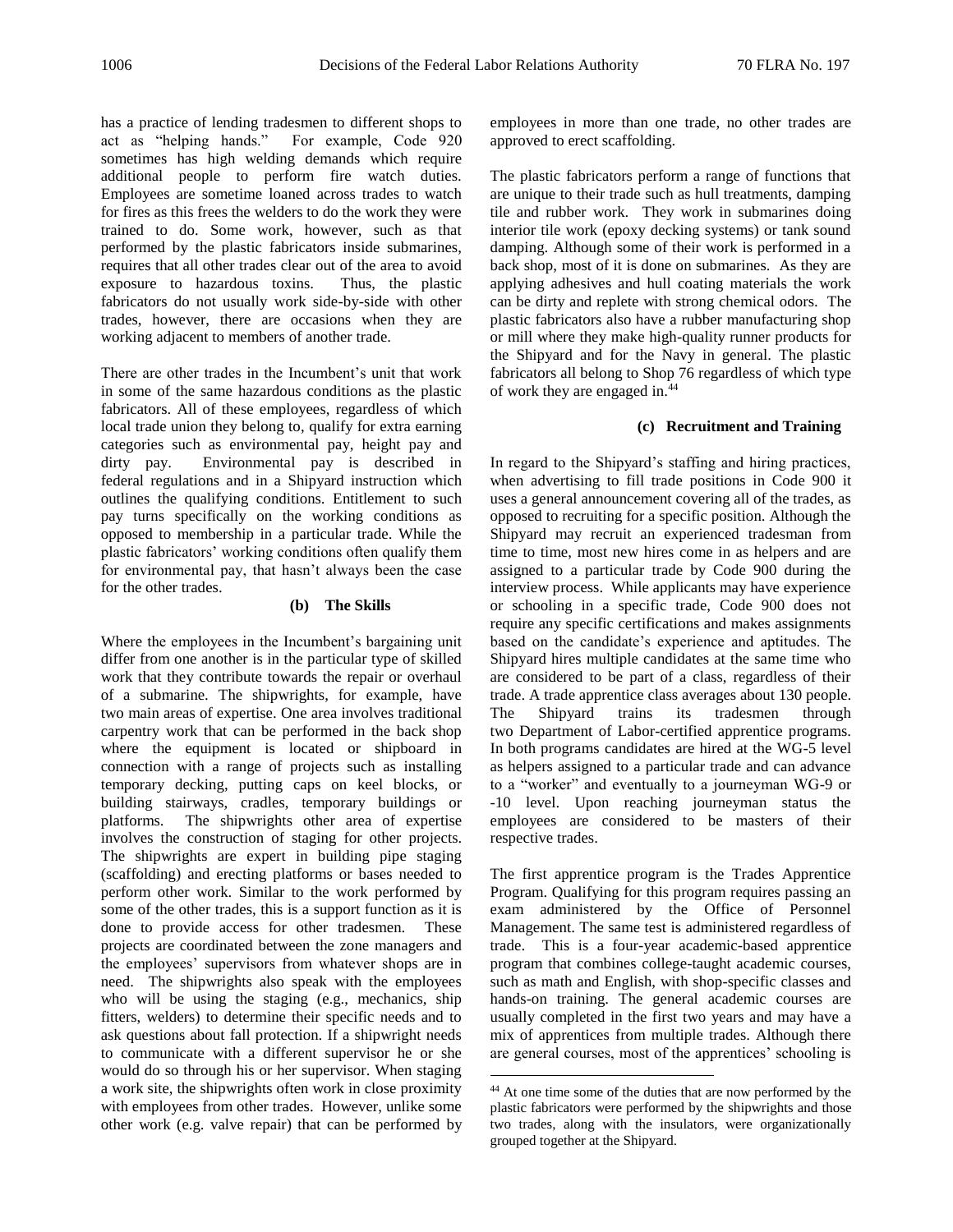trade-specific and done with other apprentices in their specific trade. For example, the shipwrights take carpentry and scaffold-building courses while the welders take classes in metallurgy.

The second apprentice program is the Worker Skills Progression Program which is skills based. This is a five-year program which utilizes more on-the-job training that is directly related to the trade for which the apprentice was hired to work.

All of the shops hire new people through both the Trades Apprentice and the Worker Skills Progression programs. Upon joining a particular shop, the codes' training coordinators plan assignments and assign mentors to educate and assimilate the new recruits. This protocol is used in all six codes. Each shop also has its own budget which, in part, dictates its staffing levels.<sup>45</sup>

Beyond the apprentices' initial certification, they have ongoing training requirements as well. Some of these continuing certification requirements are trade-specific, while others, such as respiratory or fall protection education requirements, reach across trade lines. In the interest of economy these training sessions may have attendees from multiple trades.

### **(iv) Working Conditions**

#### **(a) Locations**

As described above, the Production Resources employees are organized into shops, each of which has its own "home shop" or "back shop" area. The home shop for the plastic fabricators (Shop 76) is located in Building 60 and that for the shipwrights (Shop 64) is in Building 42. Building 42 is also used by some dry dock personnel but the plastic fabricators are the only trade in Building 60. Buildings 42 and 60 are both located outside of the Controlled Industrial Area (CIA). With the exception of Shop 06, Machinery Maintenance, most of the other shops' home shops are located inside the CIA. The employees usually begin their day by reporting to their home shop unless they are working on a project inside of the CIA. The employees have access to lockers which tend to be located near break areas inside of the CIA, as opposed to in their home shops. An employee might change his or her locker depending on where his or her crew is assigned.

Although the trades are assigned to a home shop, most of the employees are assigned to project teams for a particular overhaul or repair and the majority of their work is performed on or around submarines. The

 $\overline{a}$ 

submarines are dry docked or located pier side within the CIA. Employees from several trades also work in two primary dry dock production facilities. One is located in Building 174, which is next to dry dock #3, and a second in Building 343, which is located next to dry dock #2. Building 174 houses various shop areas which are used by different trades. Although their home shop is located in Building 60, a crew of the plastic fabricators doing hull treatment would likely be working out of a production shop area in Building 174. This building also has tool cribs and common lunch and break areas that are used by all of the trades. There are break areas located in Buildings 60, 306, 343 and 174 that are used primarily but not exclusively by the plastic fabricators. The shipwrights use the facilities in Building 174 but do not work there.

### **(b) Tools and Equipment**

Although the plastic fabricators work on or near a submarine, most of their equipment, such as that used for their fiberglass operation or for manufacturing rubber components, is housed in Buildings 60 or 306. With respect to the shipwrights, in addition to their home shop they have three "ready shacks," each of which is located at one of the dry docks or berths. Most of their time is spent at the dry docks building safe work platforms both in and on the outside of vessels. The ready shacks contain lockers and a small break area.

In regard to the employees' tools and equipment, there are some that are trade specific. Apprentices are given a list of those tools that they are expected to own personally. The tradesmen can leave their tools in lockers that are located near their work sites and break areas. Others tools, depending on their size, are stored at the Shipyard and checked out as needed. The tradesmen wear helmets and each trade has its own color.

## **(c) Personnel Policies and Practices**

The employees in the Incumbent's bargaining unit are subject to the same personnel policies and practices. Specifically, the employees are covered by the same health insurance plans, retirement plans and pay system (wage-grade). They are also subject to the Navy and the Shipyard's instructions concerning matters such as inclement weather, Equal Employment Opportunities (EEO), reduction-in-force, merit promotions and the Joint Travel Regulations. The Incumbent's employees are likewise measured by the same rating system and according to the same performance management cycles. Like all employees at the Shipyard, their payroll is administered by the Shipyard's Code 600 department. Dues revocation forms are handled by an individual in the Shipyard's Human Resources Office (HRO)

<sup>45</sup> In contrast, items such as overtime are part of a common budget or pool available to Code 900.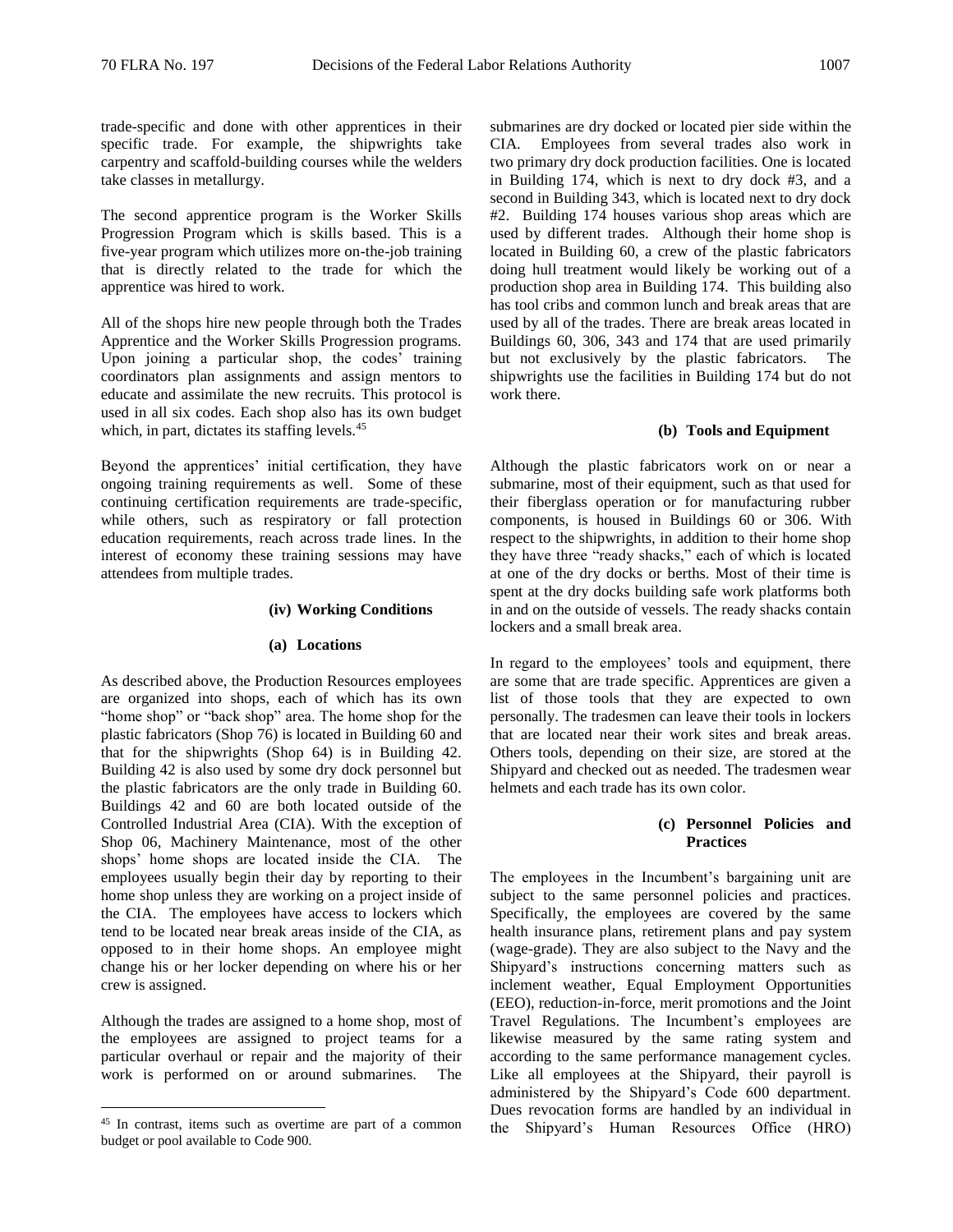regardless of which union is involved. The trades or shops are subject to their own seniority lists in some circumstances. For example, the shops have their own seniority lists regarding issues such as force reductions and overtime.

In regard to work schedules, all of the shops have both day and evening shifts and none of the employees' time is recorded through a time clock. All of the employees, regardless of trade, are required to travel as needed. This need, however, is greater for some trades than for others. For example, while the Marine Machine Mechanics in Shop 38 are working off-site 20 to 25% of the time, the plastic fabricators rarely travel unless the Shipyard is doing an overhaul off-yard. In one recent project involving some three hundred employees working off the yard, only nine of them were shipwrights.

## **(v) Labor-Management Relations**

The labor and employee relations function at the Shipyard is performed by the Fleet Forces Command HRO (Code 40) which is located on site. The HRO is subject to the labor relations policies set by the Department of Navy's Office of Civilian Human Resources (OCHR). The OCHR Norfolk, located in Norfolk, Virginia, provides services including recruitment and hiring, processing SF-50s, and representing the Shipyard in matters before the Federal Labor Relations Authority. Although OCHR Norfolk provides guidance in connection with contract negotiations it does not provide staffing for the actual negotiations.

The HRO has a Labor and Employee Relations (LER) Division that is overseen by a Director of Labor and Employee Relations. The HRO has thirty people on staff, nine of whom are Human Resources Specialists assigned to the LER Division. Three of these specialists primarily handle employee relations matters. The LER Division provides advice and guidance regarding disciplinary actions and labor relations matters. It also provides representation during labor negotiations and for third party matters. For example, the LER Division advises and assists management in connection with bargaining obligations arising from statutes, regulations, the Shipyard's local instructions, and the collective bargaining agreements (CBA).

In addition to the Incumbent, which represents Code 900's wage-grade employees, there are two other bargaining units at the Shipyard, represented by the American Federation of Government Employees and International Federation of Professional and Technical Engineers, Local 4, respectively. Although both unions represent employees organizationally assigned to other

codes, their bargaining units also include employees within Code 900.

The Shipyard has a labor-management forum and the HRO is involved in this as well. The forum, which is comprised of the Shipyard's upper management and representatives from all three unions, meets every two weeks. The Shipyard also recently implemented an "alternate labor-management forum" in which a representative from the HRO and the Code 1100 Executive Support Office meet with the unions collectively on a weekly basis. The Incumbent's representative at both meetings is usually its president and either the vice-president or the secretary. The HRO staff also attends various committee meetings of which the Shipyard's unions are also members.

The LER Division also represents the Shipyard at arbitration hearings and in disciplinary actions in addition to assisting with unfair labor practice (ULP), Equal Employment Opportunity and Merit System Protection Board hearings and various negotiations. The HRO does not represent the Shipyard at formal hearings before the FLRA or the EEOC.

While some of the LER Division's HR Specialists routinely handle matters concerning certain codes, they are all able to service each bargaining unit and its corresponding CBA. There are two HR Specialists specifically assigned to Code 900.

With respect to changing working conditions that impact employees from all of the Shipyard's bargaining units, the LER Division's practice is to provide notice and an opportunity to bargain to all three unions. The ensuing negotiations are sometimes done collectively with all three unions. In other cases the change might affect the bargaining units differently and require separate negotiations. For example, the Shipyard currently has two Award instructions, one applying to the Incumbent, and the other applying to the other two unions.

## **B. The Incumbent and its Bargaining Unit**

For nearly one hundred years the Incumbent has represented a bargaining unit at the Shipyard comprised of the skilled wage-grade Production Resources Department employees. At the time of the hearing, the Incumbent's unit included approximately 2,400 employees. The Incumbent's parent organization is the Metal Trades Department (MTD) which is affiliated with the American Federation of Labor and Congress of Industrial Organizations (AFL-CIO). As described in Article 2 of the CBA, the Incumbent's unit is as follows: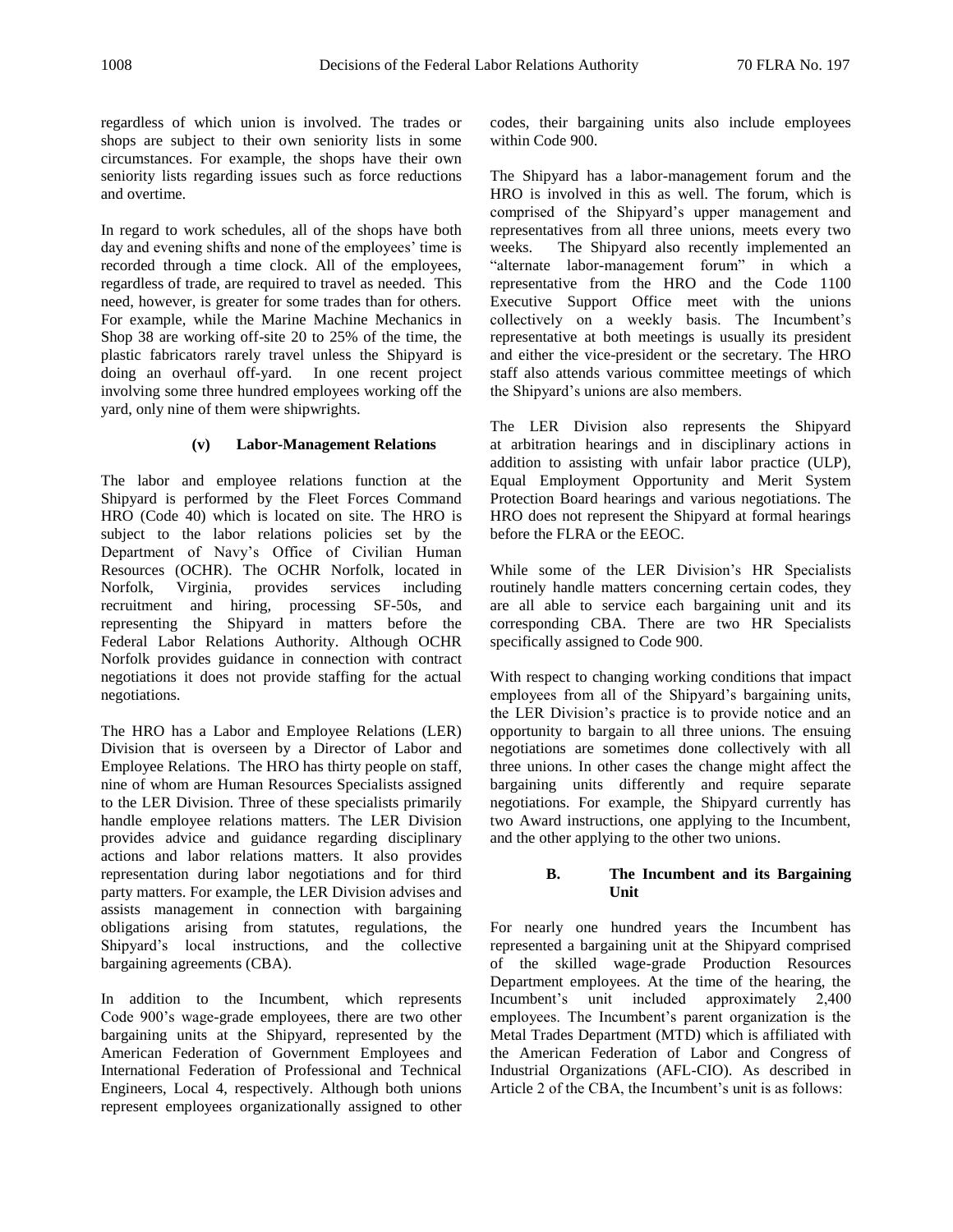Included: All Microform Equipment Operators,

GS-4; Copier/Duplicating Equipment Operators (Photocopying), GS-4; Copier/Duplicating Equipment Operators (Xerox), GS-3; Copier/Duplicating Equipment Operators (Blue-Print), GS-3 and Copier/Duplicating Equipment Operators, GS-2, assigned to the Planning Department. Administrative Support Branch, Microphotography Section and Reproduction Section; and all Wage Grade Employees, including apprentices and trainees, planners and estimators, progressmen, ship schedulers, shop planners and inspectors of the Portsmouth Naval Shipyard, Portsmouth, New Hampshire.

Excluded: All professional employees, all other General Schedule employees, management officials, employees engaged in Federal personnel work in other than a purely clerical capacity, guards, and supervisors as defined in the Statute.

## **(i) The Affiliated Trade Locals at the Shipyard**

The MTD represents employees through its metal trades councils. According to the MTD, metal trades councils are umbrella organizations that service large employers where there are multiple unions each representing individual crafts. Employees hold membership in one of the craft unions that make up the council, but it is the council that is the bargaining unit's exclusive representative. According to Appendix II of the CBA, the following local unions make up the Incumbent: International Association of Heat and Frost Insulators and Asbestos Workers, Local 134; Sheet Metal Workers, Local 546; International Association of Bridge, Structural and Ornamental Iron Workers, Local 745; International Union of Operating Engineers, Local 877; International Brotherhood of Boilermakers, Iron Ship Builders, Blacksmiths, Forgers and Helpers, Local 920; Laborer's International Union of North America, Local 976; International Brotherhood of Painters and Allied Trades of the United States and Canada, Local 1915; International Brotherhood of Electrical Workers, Local 2071; and until the events at issue in this petition, the United Brotherhood of Carpenters and Joiners of America, Local 3073.<sup>46</sup> All wage-grade

 $\overline{a}$ 

employees in Code 900 are currently part of the Incumbent's bargaining unit.

In the past there have been disputes between the trades and/or their locals, as their interests are at times at odds with each other. For example, the plastic fabricators and the inside machinists from Shop 31 were in a long-term jurisdictional dispute concerning which trade would perform valve repairs. The locals eventually reached an agreement outlining which of the duties at issue belonged to which trade.

The Incumbent and most of its affiliated locals have union offices and bulletin boards throughout the Shipyard. Rather than being co-located in the same building with the Incumbent's office, the offices of the locals are located closer to the worksites of their respective trades. For example, while the Incumbent's officers are in Building M1, the Petitioner's office was located in Building 60. With respect to communications, the Incumbent and the locals have bulletin boards and the Incumbent has access to the Shipyard's electronic mail.

## **(ii) Leadership**

The Incumbent's leadership includes the following officers: president; first, second and third vice-presidents; treasurer; recording secretary; three trustees; and an executive secretary who is appointed by the president. Three of the Incumbent's officers are on 100% official time. There is also an executive board which is composed of a representative and one alternate from each of the affiliated locals, which until early 2016 included a representative from the Petitioner. The executive board makes recommendations to the president.

The Incumbent also has seventeen chief stewards pursuant to Article 7, Section 3 of the CBA which provides for one chief steward for every seventy-five employees, not to exceed seventeen. The local unions elect or appoint their respective chief stewards and stewards.<sup>47</sup> The Incumbent does, however, have approval authority and, pursuant to its bylaws, a chief steward must be a member of an affiliated local. There is no evidence, however, of the Incumbent having ever rejected a local's chief steward selection.

Fifteen of the chief stewards work on the first shift and two work on the second. As there are only two chief stewards on the second shift, they work with the second shift employees from all of the affiliated locals. Their representational work, however, is largely focused on emergencies, such as investigatory interviews;

<sup>46</sup> According to the Incumbent, this list is inaccurate as it fails to include the United Association of Plumbers and Pipefitters,

Local 788 and the International Association of Machinists and Aerospace Workers, Local 836.

<sup>&</sup>lt;sup>47</sup> The Petitioner's chief steward was an appointed position.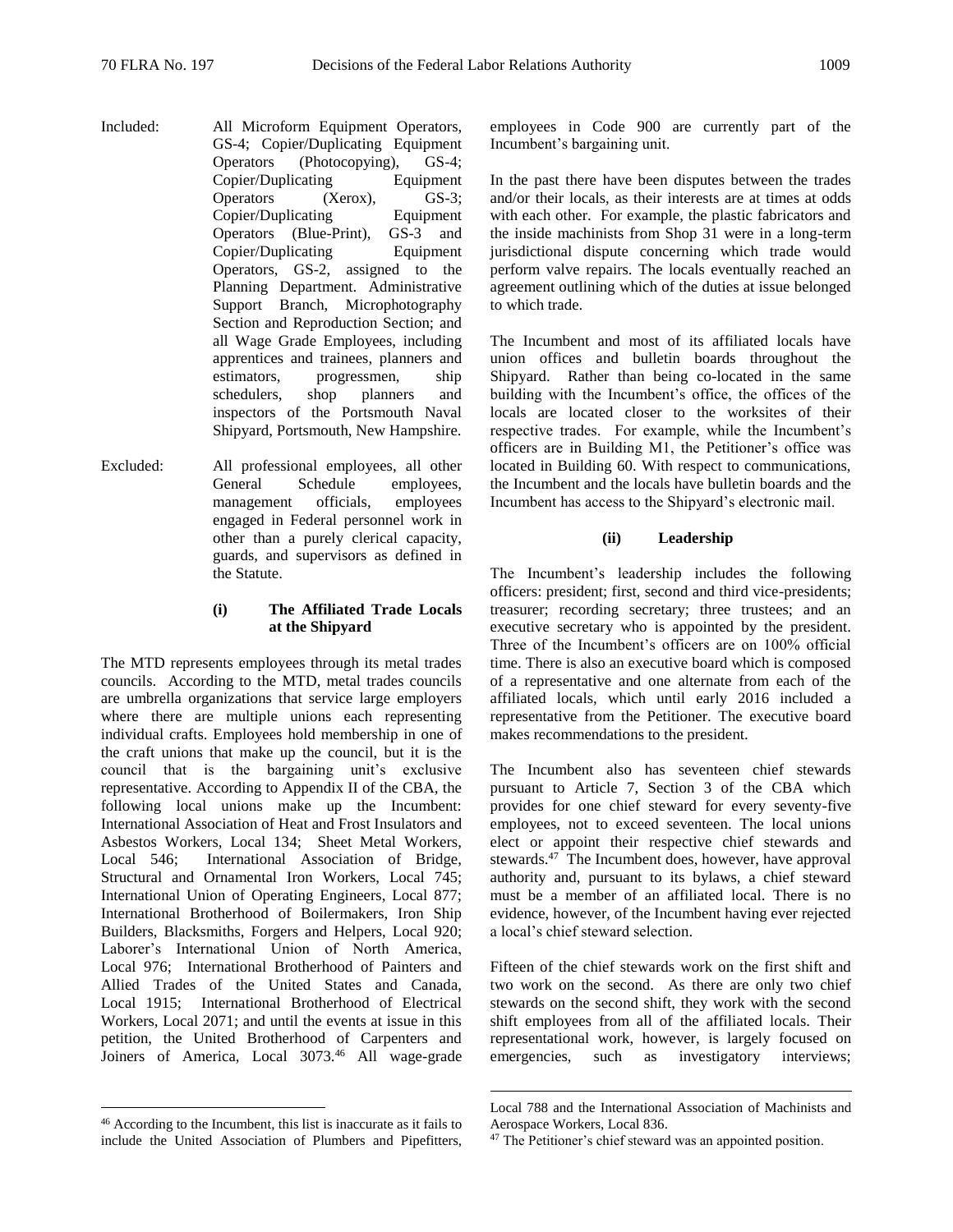representation matters such as grievances are left to the day shift stewards. The chief stewards' and the stewards' official time is drawn from a negotiated bank of hours controlled by the Incumbent.

The Incumbent is supposed to regularly provide the Shipyard with a list of its current representatives, including the chief stewards and stewards. This list designates which chief steward is assigned to which shop in Code 900, and while the Shipyard recognizes these stewards as representatives of the Incumbent, their assignment largely tracks trade and local affiliation. There are, however, some stewards who represent more than one shop. In addition, the Incumbent's president has the authority to assign them work that may cross trade lines.

The Incumbent also has a voting body whose members are called "delegates." The delegates vote on matters that are raised during the Incumbent's monthly business meeting. The delegates are selected by the affiliated locals, each of which chooses six delegates and six alternates.

# **(iii) The Collective Bargaining Agreement**

The Incumbent and the Shipyard are parties to a CBA which became effective on July 30, 1999. At the time, the Incumbent had a bargaining committee composed of a representative from each of the affiliated locals, including the Petitioner. The CBA was scheduled to expire in 2002 but it has since been rolled over and is currently in effect.

Article 33 of the CBA includes a four-step grievance procedure that applies regardless of which trade the grieving employee belongs to. According to the Production Resources Department, most of its grievances have been resolved either before or at Step 3. The Incumbent's stewards have the authority to resolve grievances at Step 1 and 2 without necessarily having to obtain approval from one of the Incumbent's higher ranking representatives. The deciding official at Step 4 is the Shipyard's Commander or his designee.

In most cases, an employee seeking to file a grievance will approach a steward or the chief steward connected with his or her local affiliated union. Grievances are filed on the PNS/MTC Grievance Form and then assigned a serial number by the Incumbent's executive secretary. The Incumbent's practice is to have one of its officers review it before filing. Advancing a grievance to Steps 2 and/or 3 requires the approval and signature of one of the Incumbent's officers. Advancing a grievance to arbitration involves convening the Incumbent's grievance committee, which votes on whether to recommend funding for arbitration. The Incumbent's grievance

committee is composed of a representative from each of the affiliated locals. If the request is approved, the request advances to a vote by the Incumbent's delegates at its next monthly business meeting. When a case goes to arbitration the affiliated local puts down a \$200 deposit and pays for one third of the arbitration's costs while the Incumbent pays the other two thirds. If the grievance committee decides against funding the request, the local affiliate has the option to proceed to arbitration at its own expense. Further, the Incumbent's by-laws provide that it can block a grievance from going to arbitration under certain circumstances, such as when it might harm the rest of the bargaining unit. This process applies regardless of which of the affiliated locals is involved. And while the CBA allows for anyone in the bargaining unit to file a grievance, only the Incumbent can advance it to arbitration.

The CBA includes no appendices that only apply to a single craft. Likewise, per the Incumbent's bylaws, the local affiliates cannot enter into contracts, memoranda of understanding, or other binding agreements with the Shipyard on their own that might conflict with those of the Incumbent.

# **(iv) Negotiations & Representation of the Entire Unit**

The Incumbent has a negotiations committee which is made up of representatives from each of the affiliated locals. It is the practice of Code 900 to notify the Incumbent at the council level of any negotiable change in working conditions, without regard to whether it involves employees in a single trade or multiple trades.

# **(v) Dues Withholding**

With respect to the collection of union dues, the Shipyard collects the respective withholdings and deposits the money into separate bank accounts held by each of the Incumbent's affiliated locals, including the Petitioner. Thus dues withholdings are remitted to the locals and not directly to the Incumbent. The amount of dues to be withheld is determined by the affiliated locals, not the Incumbent. The SF-1187 dues withholding authorization form includes each local's class code. The forms are submitted to the Incumbent's recording secretary. Every two weeks the Defense Finance and Accounting System sends the Incumbent a remittance report describing the number of dues payers for each local.

The Incumbent collects funds through a per capita fee charged to the locals. For example, until the Incumbent disaffiliated the Petitioner in 2011, it billed the Petitioner on a monthly basis. The Petitioner's treasurer in turn would send the payment to the Incumbent.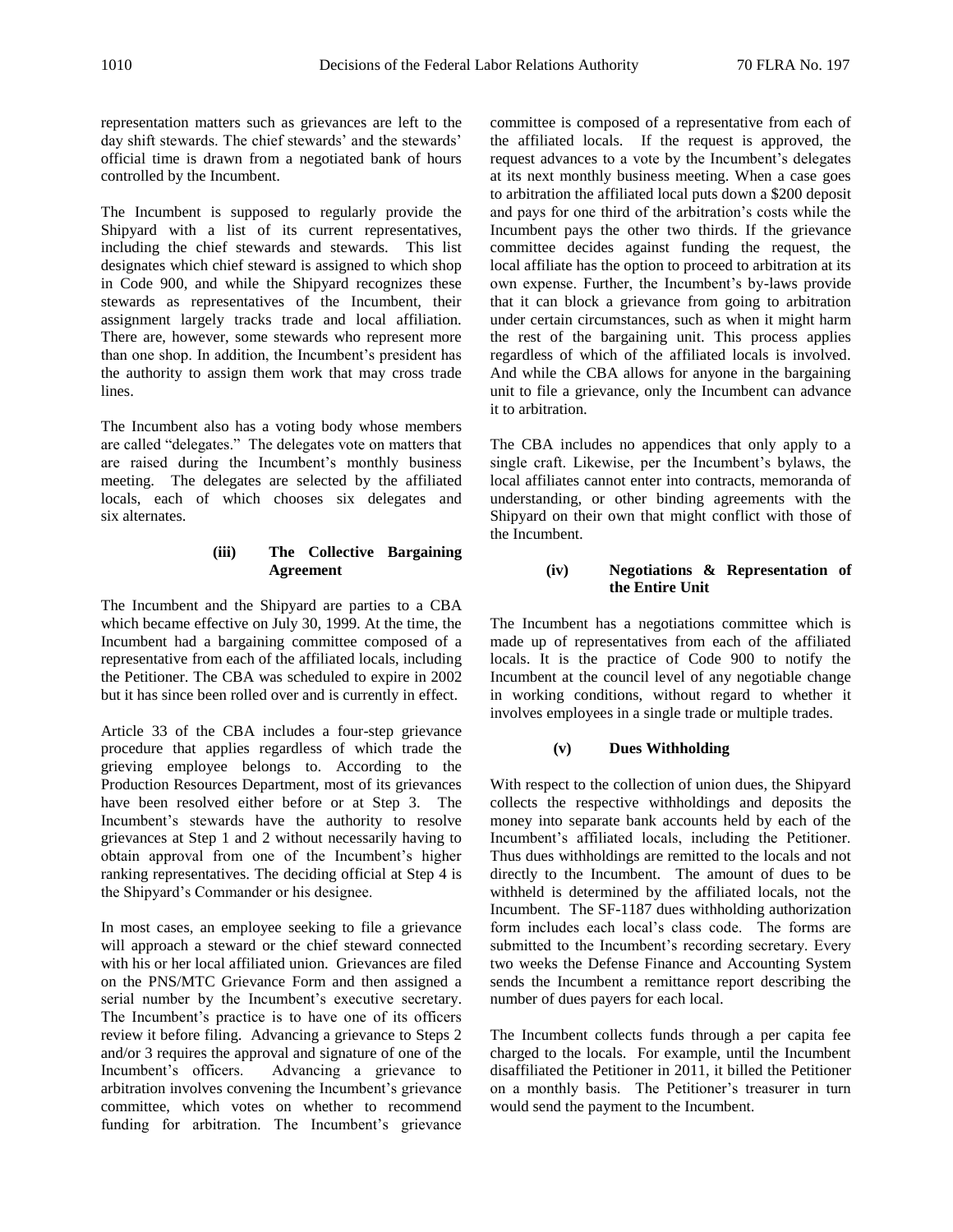# **C. The Petitioner's Representational Role at the Shipyard**

The Petitioner was chartered by the United Brotherhood of Carpenters and Joiners of America (UBC) in 1954. It is also part of the New England Regional Council of Carpenters. The Petitioner has its own bylaws and elects its own officers (e.g. president, recording secretary, trustee) and executive board, apart from those of the Incumbent.<sup>48</sup> Its president is responsible for appointing stewards and chief stewards and assigning members to various committees. When the Petitioner was still affiliated with the Incumbent it would notify the Incumbent of its steward and chief steward selections. The Incumbent in turn would notify the Shipyard. There is no evidence of the Incumbent having ever rejected the Petitioner's selection. The Petitioner's entitlement to a chief steward under the Incumbent was negotiated and is memorialized in the Incumbent's CBA.

Most of the representational work done by the Petitioner's stewards was handled through the Petitioner, as opposed to the Incumbent. The chief stewards, however, worked more closely with the Incumbent. In that regard, the Petitioner's chief stewards have historically played an active role in the grievance process, often serving as a point of contact with management and with the Incumbent. For example, when the Petitioner wanted to advance a grievance to Step 2 or 3, it was usually the chief steward who secured an approval signature to do so from the Incumbent. The Petitioner's chief steward served as the grievant's representative, as opposed to a chief steward from one of the Incumbent's other affiliate unions. Questions concerning whether to advance a grievance to arbitration began with a vote by the Petitioner's membership and upon securing their approval, the Petitioner would take the grievance to the Incumbent to secure its approval, as described above.

The Petitioner conducts its own monthly membership meetings and maintains its own treasury and website. Prior to separating with the Incumbent, the Petitioner had use of a union office and a bulletin board at the Shipyard as well. Similar to the executive board of any union, the Petitioner's board voted on items such as expenditures and representational issues such as grievances. As a local of the UBC, the Petitioner's members also enjoy separate benefit programs such as funeral expenses.

 $\overline{a}$ 

## **D. United Brotherhood of Carpenters & Joiners of America and the AFL-CIO**

Prior to 2001, the Petitioner's parent organization, the UBC, and the Incumbent's parent organization, the MTD, were both affiliated with the AFL-CIO. Sometime before 2001 the UBC expressed concerns that the AFL-CIO lacked sufficient focus with respect to organizing. At the time the UBC was allocating 50% of its budget towards that initiative and had hired more than six hundred organizers. The issue was discussed during a meeting between the AFL-CIO's president at the time, John Sweeney, and the UBC's leadership but the parties were unable reach an agreement.

Consequently, through a letter dated March 29, 2001, the UBC's General President at the time, Doug McCarron, notified Sweeney that the UBC was disaffiliating with the AFL-CIO.

Through a letter dated August 4, 2003, Sweeney notified the MTD that it was to disaffiliate with the UBC by September 15, 2003. Through a letter dated August 21, 2003, the MTD's president at the time, Ronald Ault, responded that his understanding was that the September 15 deadline was subject to an indefinite extension and that the MTD would not be taking any action that the present time. Ault also wrote that there would be "enormous difficulties, practical and legal that possibly could flow from disaffiliation with the Carpenters from the MTD and its Councils." According to Ault there were unique circumstances for the MTD's Councils as the UBC's local unions were "actively involved in all aspects of the affairs of the Councils" and in some locations UBC officials were officers in the Councils and signatories to the collective bargaining agreements.

Through a letter dated May 4, 2005, McCarron wrote the UBC locals that although the UBC had re-affiliated with the Building and Construction Trades Department (BCTD) of the AFL-CIO in 2003, Sweeney advised that if the UBC failed to re-affiliate with the AFL-CIO by its July 2005 convention it would be expelled from the BCTD and presumably any other departments within the AFL-CIO such as the MTD. Thus, in anticipation of its expulsion from the BCTD and the MTD, McCarron advised that any affiliates that participate in AFL-CIO departments and councils at the sub-national level may likewise be expelled and should begin preparations accordingly. He suggested that the affiliates prepare to secure their own bargaining rights by, among other things, pursuing election petitions. Through a second letter, dated July 22, 2005, McCarron advised the affiliates of his understanding that the MTD was taking

<sup>48</sup> As is the case for all of the Incumbent's affiliated locals, the Petitioner's officers are not entitled to official time in the capacity as a representative of a local.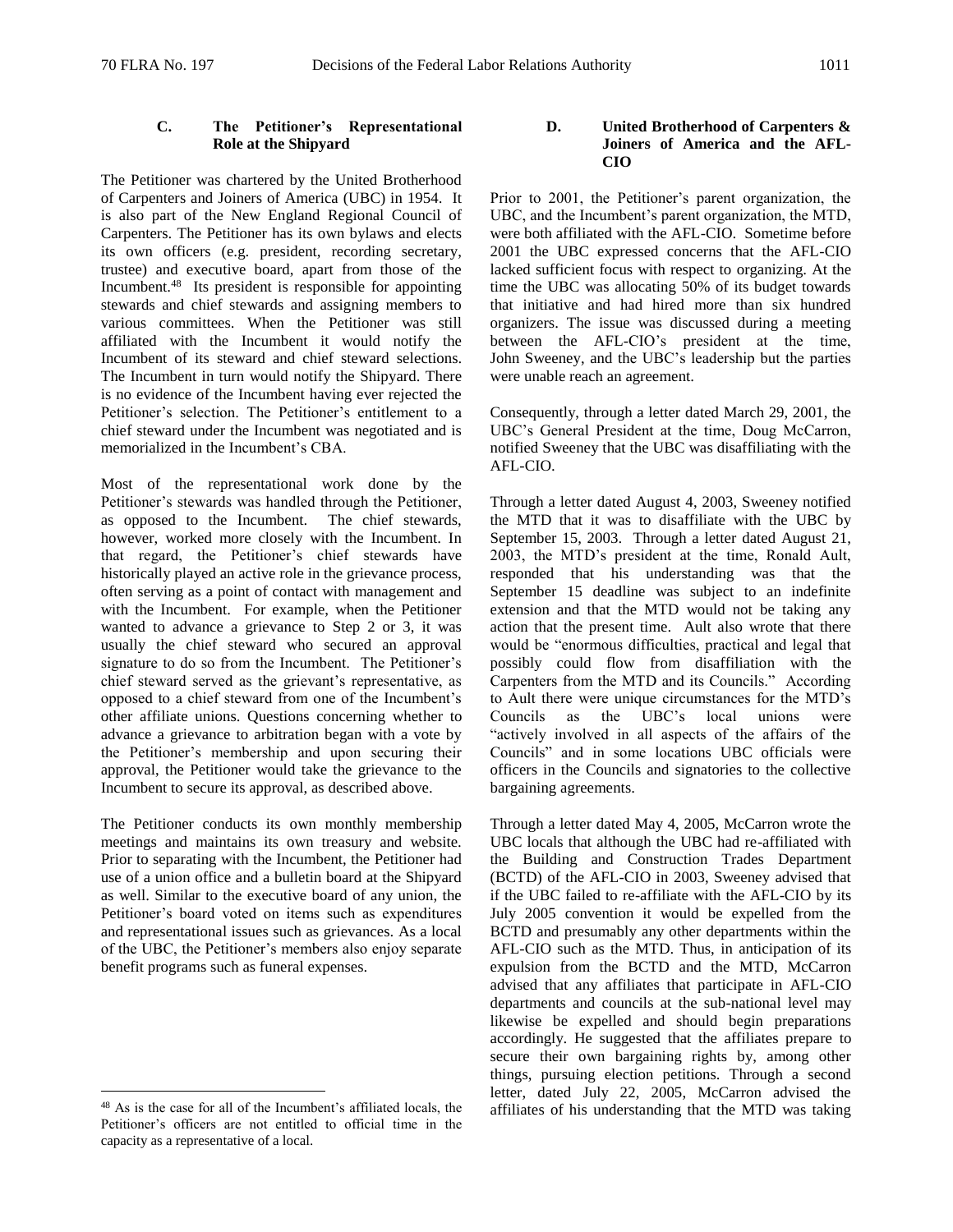steps to disaffiliate the Carpenters should it be directed to do so by the AFL-CIO.

Through a memo dated July 27, 2005, from Ault to, among others, "All Metal Trades Councils," he advised that the longstanding disaffiliation issue with the UBC had "caused much confusion and internal dissent within the ranks of organized labor." As the UBC failed to re-affiliate with the AFL-CIO before the end of the grace period outlined by Sweeney, Ault noted that the UBC was no longer in compliance with the MTD's constitution and bylaws and therefore could no longer be affiliated with the MTD. To be affiliated with the MTD, a labor organization must be affiliated with the  $AFL-ClO<sup>49</sup>$  He directed the Councils to contact the employers with whom their councils have recognition to advise them to terminate withholding dues for the UBC and its local unions and district councils. He added that effective August 1, 2005, these employees would be eligible to join the MTD and to begin dues withholding, the collected money for which would be deposited in an MTD escrow account before being dispersed to the local unions.

In a memorandum dated July 28, 2005, Sweeney wrote the principal officers of the AFL-CIO's Trades and Industrial Departments that two major unions had disaffiliated and that the AFL-CIO would not enter into partnership with them nor would it provide them support. He also provided instructions concerning disaffiliations.

Through a letter to all UBC Council affiliates, dated July 29, 2005, McCarron advised that the AFL-CIO and the MTD followed through on its "threats" against the UBC and its affiliates following its disaffiliation by attempting to interfere with the rights and livelihood of the UBC's membership. He suggested, for example, that some UBC members might be threatened by other unions to sign dues checkoff authorizations to avoid losing their jobs and that as this was illegal they should file unfair labor practice charges.

In a letter from McCarron to Ault dated August 4, 2005, he wrote that he had seen a copy of Ault's July 27, 2005 memo and that it should be immediately withdrawn. McCarron asserted that Ault's directive would disrupt existing bargaining relationships and would lead employers to question the ongoing representation of both the UBC and MTD. In his view, the councils affiliated with MTD jointly represent employees with their affiliated unions and that the UBC planned to continue this arrangement. It was also on August 4, 2005, that McCarron officially announced to the UBC Council

 $\overline{a}$ 

affiliates that it had been expelled from the AFL-CIO, the BCTD and the MTD.

# **E. The Petitioner's Continued Representation at the Shipyard**

On December 14, 2005, the MTD entered into a solidarity agreement with the UBC to address the impact of the latter's disaffiliation with the AFL-CIO. Through the agreement, the UBC and the MTD acknowledged that some of the MTD's councils included UBC locals that would have to be disaffiliated from those councils and that there would be disputes regarding which organization represented the employees. Thus in accordance with the AFL-CIO's Solidarity Charter Program and the Protocol agreed to between the Change to Win Federation<sup>50</sup> and the AFL-CIO, the UBC and the MTD created an arrangement that provided as follows: (1) the UBC's affiliates would pay a quarterly fee to the appropriate Metal Trades Council for representational services; (2) the UBC affiliates would be allowed to appoint stewards in accordance with the applicable CBA and Metal Trades Council constitution and bylaws and that these stewards would be Metal Trades Council representatives who cannot be removed during the term of the solidarity agreement; (3) the UBC affiliates would have a right to dues check-off according to the applicable CBA; (4) the MTD would remit any current dues owed to the UBC affiliates to those affiliates; (5) the UBC affiliates would have the right to participate in Metal Trades Council affairs and to vote, hold office, and elect voting delegates in the same manner as it did before the disaffiliation; and (6) the UBC locals would withdraw any legal and unfair labor practice charges filed against any Metal Trade Councils. According to the AFL-CIO's Solidarity Charter Program, the solidarity charters were to expire by December 31, 2006.

Through a letter to Ronald Ault dated January 9, 2006, McCarron asked that the MTD issue a Solidarity Charter for the Petitioner (among others). Ault approved the request and through a letter on February 24, 2006, provided the AFL-CIO Solidarity Agreement for the Petitioner to the Incumbent's president at the time, Paul O'Connor. O'Connor testified that he was relieved when the charter was signed as losing the Petitioner would have caused disruptions locally and he wanted to avoid that. He described the relationship between the Petitioner and the Incumbent during the tenure of their Solidarity Agreement as a good one.

In 2011 the local Solidarity Agreement expired. Through a letter dated June 1, 2011, Ault wrote Doug McCarron that the MTD's Executive Council voted to terminate the

<sup>&</sup>lt;sup>49</sup> Affiliated locals of the Incumbent are subject to this same requirement in addition to paying its affiliation fee.

<sup>50</sup> At the time, UBC was affiliated with the Change to Win Federation.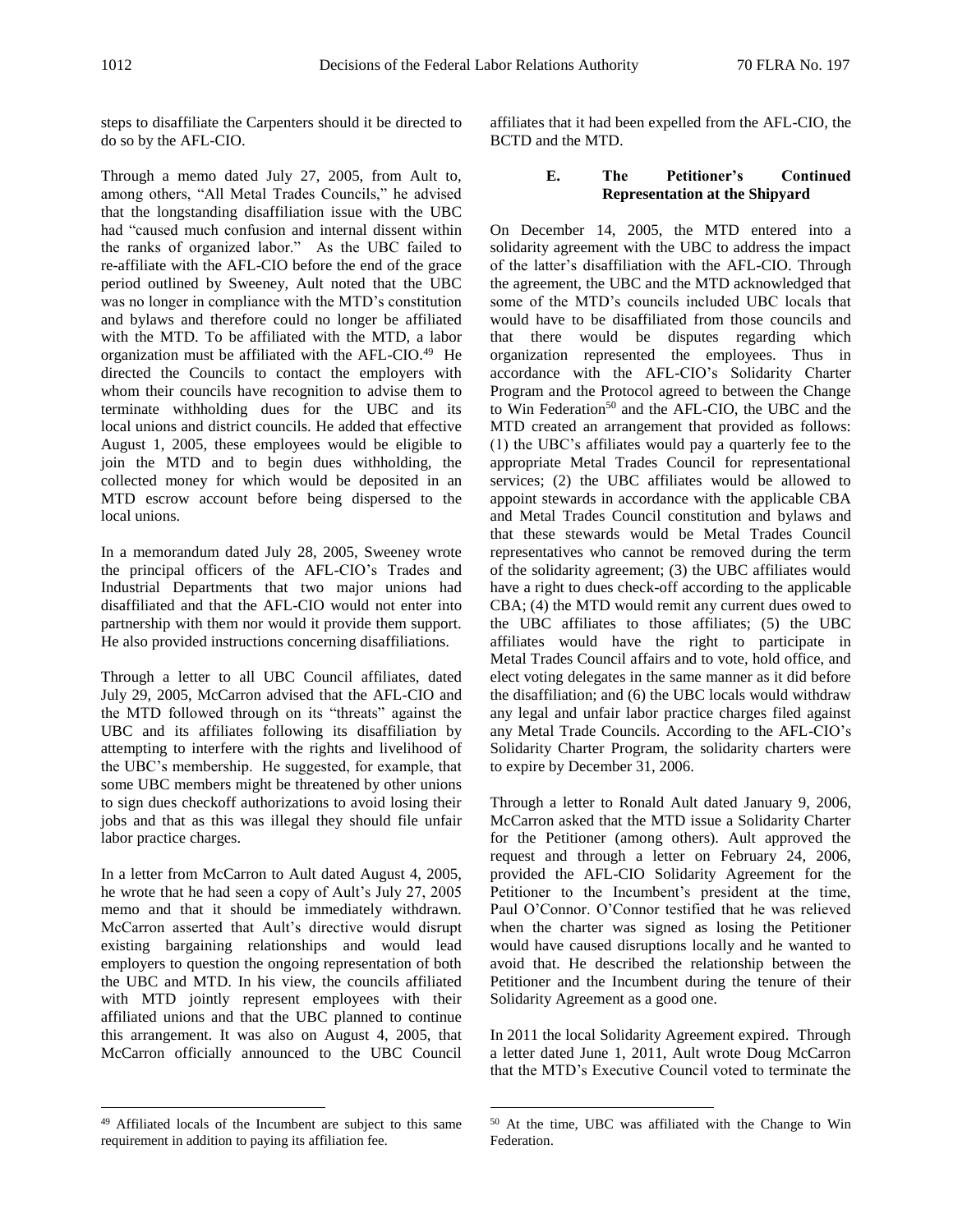Solidarity Agreement with the Carpenters and that it would terminate in sixty days, as outlined in the agreement. That meant any Metal Trades Solidarity Charters issued to local affiliates permitting them to affiliate or continue in affiliation with any local metal trades council was revoked. Further, any member of a UBC affiliate then holding an elected office within a local metal trades council was permitted to serve out the remainder of his or her term. Also, the councils were instructed to appoint stewards to represent the employees for whom the UBC representative had been appointed to represent. Upon providing this notification to the metal trades councils, Ault concluded that as he was sure there would be many questions over the next several months, his office would work closely with the councils and the affiliates to handle them.

Following the termination of the Solidarity Charter, the Incumbent explained its impact on the Petitioner during the Incumbent's monthly business meeting held on August 1, 2011, namely that the Petitioner was disaffiliated.<sup>51</sup> The Petitioner was informed that it would no longer have a chief steward, stewards or a vote in council matters. The Petitioner also lost its delegates and with that, its power to vote at the Incumbent's monthly business meeting. The chief steward for the Petitioner at the time was Larry Gould and the Incumbent removed him shortly after the meeting. At the time, Gould also served as the Petitioner's president. The Incumbent asked the representatives from the other locals in attendance at the meeting for volunteers to serve as stewards for the Petitioner's shops. The chief steward from the International Brotherhood of Painters and Allied Trades of the United States and Canada, Local 1915 at the time, Rick Smith, temporarily assumed representational duties for the shipwrights and plastic fabricators.

Although the parties lost the Solidarity Charter, O'Connor and an Industrial Representative for the New England Regional Council for Carpenters, Robert Burleigh, discussed how to continue the parties' relationship. To minimize the disruption, Burleigh and O'Connor decided to appoint Gould as the Incumbent's executive secretary. The executive secretary is the only one of the Incumbent's positions that is filled through an appointment as opposed to an election. O'Connor implemented Gould's appointment on November 10, 2011, and it was considered to be a full-time union position. The Petitioner was also allowed to keep its office space. As testified by O'Connor "…it was either cut the men and women off from what they were accustomed to or find a way to let Larry and then Nate continue. And the only way I could think of was by

 $\overline{a}$ 

appointing them as executive secretary." O'Connor considered appointing chief stewards from the other locals to represent the shipwrights and the plastic fabricators but he didn't think it was an option because during his tenure there was no "clear direction as to which locals, which existing affiliates would take jurisdiction over the old local, the old Carpenters local."

According to O'Connor, in addition to attempting to minimize the impact on the bargaining unit employees, he wanted to avoid a rift between the parties. While the UBC separated from the AFL-CIO over philosophical differences concerning organizing, these philosophical differences didn't initially create a wedge between the employees at the Shipyard. Following the revocation of the Solidarity Charter there was still talk of a reconciliation at the national level. As a result, the Incumbent hoped to keep things at the Shipyard as stable as possible.

In his position as the executive secretary, Gould continued to represent the Petitioner and perform the same duties he had as a chief steward, in addition to other duties assigned to him by O'Connor. Notably, while Gould carried on the chief steward functions, he did not adopt the role of a delegate and Petitioner did not have the right to vote at the Incumbent's monthly business meeting. Also at that time, the Incumbent did not reassign the shipwrights, plastic fabricators or any of the employees at issue to one of the other affiliated locals. According to O'Connor, while there were some strains in connection with this relationship, the Incumbent and the Petitioner's relationship remained a good one and he wasn't aware of any confusion as to who represented the shipwrights and the plastic fabricators.

The parties discussed whether to terminate the Petitioner's dues withholding through payroll, but in the end, it continued as before with regard to current members. New members, however, were not allowed to participate in dues withholding. Consequently the Petitioner began handling the dues deductions of these members by having the Shipyard deposit them in a separate bank account. According to the Petitioner it stopped remitting the per capita payment to the Incumbent around August 2011.

Gould continued as the executive secretary until he retired in 2013. In this role he filed grievances on behalf of the Petitioner's members and was involved in negotiation of various issues. When Gould retired, he appointed a plastic fabricator, Nathan Proper, to finish his term as president. In doing so, Proper assumed the same duties that Gould performed on behalf of the Petitioner's unit employees when he was a chief steward and when he was the executive secretary. As the Petitioner's president, he appointed himself as its chief steward even

<sup>51</sup> While Article 5, Section 1 of the Incumbent's Constitution and Bylaws requires its locals to be affiliated with the MTD it does not require that they be affiliated with the AFL-CIO.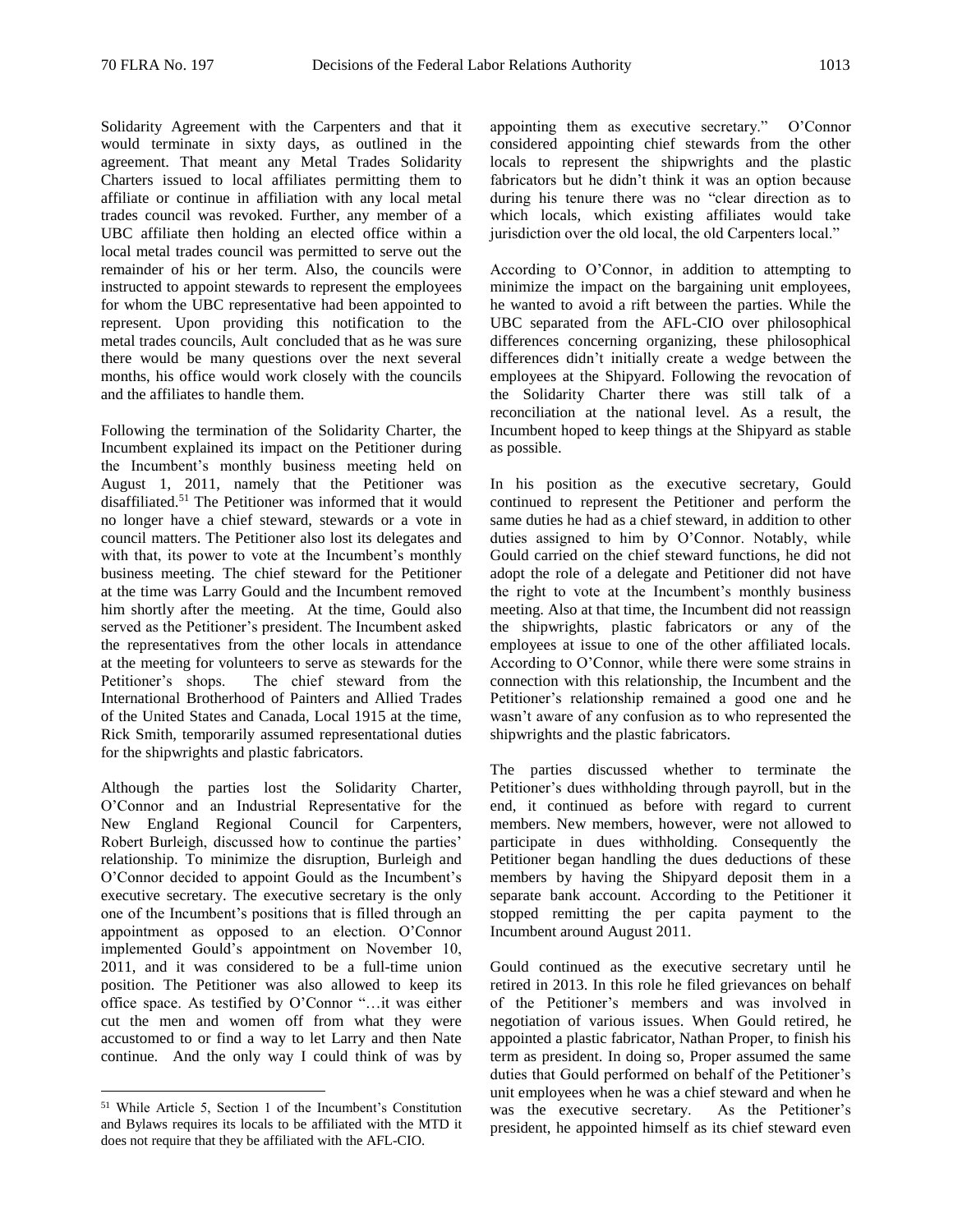though the Incumbent no longer recognized that position as part of the council. Proper was subsequently elected as the Petitioner's president in 2014.

When Gould retired and Proper replaced him as president of the Petitioner, O'Connor named Proper as Gould's replacement in the Incumbent's executive secretary position. Similar to the arrangement with Gould, O'Connor instructed Proper to perform the duties of a chief steward for the plastic fabricators and the shipwrights. Proper's understanding was that the only reason he was made the executive secretary was to perform the functions that a chief steward appointed by the Petitioner would perform. As the executive secretary, Proper was a full-time union representative and the Incumbent did not have any other representatives specifically tasked with representing the Petitioner's portion of the bargaining unit. In keeping with the customary duties of a chief steward, Proper processed grievances and was involved in negotiations the scope of which was limited to that of the shipwrights and plastic fabricators. The Incumbent did not give Proper a seat on either its grievance or its negotiation committees.

The MTD eventually became aware of this arrangement after an international representative for one of the other local affiliated unions at the Shipyard complained. As noted, neither the UBC nor the Petitioner was in compliance with the MTD's constitution that requires membership to hold an office. Consequently O'Connor asked Proper to join the International Brotherhood of Electrical Workers (IBEW Local 2071). Proper joined the IBEW Local 2071 even though it does not represent employees in his trade. Proper continued to work from the Petitioner's union office in Building 60 as opposed to the Local 2071 or the Incumbent's office. Upon Proper joining the IBEW the Incumbent considered the matter resolved.

# **F. The Petitioner's Separation from the Incumbent at the Shipyard**

O'Connor retired from the Shipyard on December 31, 2015. The Incumbent's current president, Mark Vigliotta, was elected by the delegates in December of 2015 and sworn into office on January 27, 2016. At that time, Vigliotta appointed Brittany Goodwin, who belongs to the Operating Engineers local, to replace Nathan Proper as the executive secretary.

During this time frame, the Incumbent was determining how to handle its representation of the shipwrights and the plastic fabricators. The Incumbent consulted with MTD President Ault, MTCs at other shipyards and its own affiliated locals regarding their willingness to represent the shipwrights and the plastic fabricators. In the end, the Sheet Metal Workers and the Insulators consented to represent the shipwrights and the plastic fabricators, respectively.

It was during an Executive Board meeting on January 19, 2016, and during the monthly business meeting on January 27, 2016, that the Incumbent voted to add the shipwrights to the Sheet Metal Workers, Local 546, and the plastic fabricators to the International Association of Heat and Frost Insulators and Asbestos Workers, Local 134. At the time of hearing in this case, Local 546 had fifty dues-paying members and thirty of the forty Insulators represented by Local 134 were dues-paying members. The Incumbent did not notify Proper of either meeting as he did not regularly attend Executive Board or the monthly business meeting. Vigliotta notified MTD president Ault of the Incumbent's decisions in writing and asked for its approval.

Meanwhile, the Incumbent was still in talks with the Petitioner. In early February 2016, it called a meeting with the Petitioner to discuss a possible re-affiliation. According to Robert Burleigh, one of the Incumbent's requirements was that the Petitioner pay \$10,000 in per capita fees. The Petitioner was in arrears because following its disaffiliation and removal of its stewards in August of 2011, it stopped paying its per capita dues. As a counterproposal, in February 2016, the Petitioner offered to enter into a new local Solidarity Charter with the Incumbent and agreed to pay the back per capita dues. The offer was rejected at the local and the MTD level. On February 9, 2016, the Incumbent took steps to remove Local 3073 from Appendix II of the CBA.

The Incumbent held a meeting for the shipwrights and plastic fabricators on or about March 2, 2016. In connection with scheduling the meeting, the Incumbent contacted the two superintendents over the codes where these employees work, codes 970 and 990. The Incumbent's understanding from the superintendents was that they notified the supervisors who in turn would notify the employees about the meeting. Approximately fifteen employees attended this meeting. During the meeting the Incumbent announced that it was reassigning the shipwrights to the sheet metal workers' local and the plastic fabricators to the insulators' local. Brandon Clithero, who was later designated as the chief steward covering the shipwrights, fielded several questions from employees who approached him immediately after the meeting about his particular local's dues and benefits. The employees also had questions about their dues withholdings for the Petitioner.

Through an e-mail dated March 4, 2016, Mark Vigliotta notified Proper that the Petitioner was to vacate its office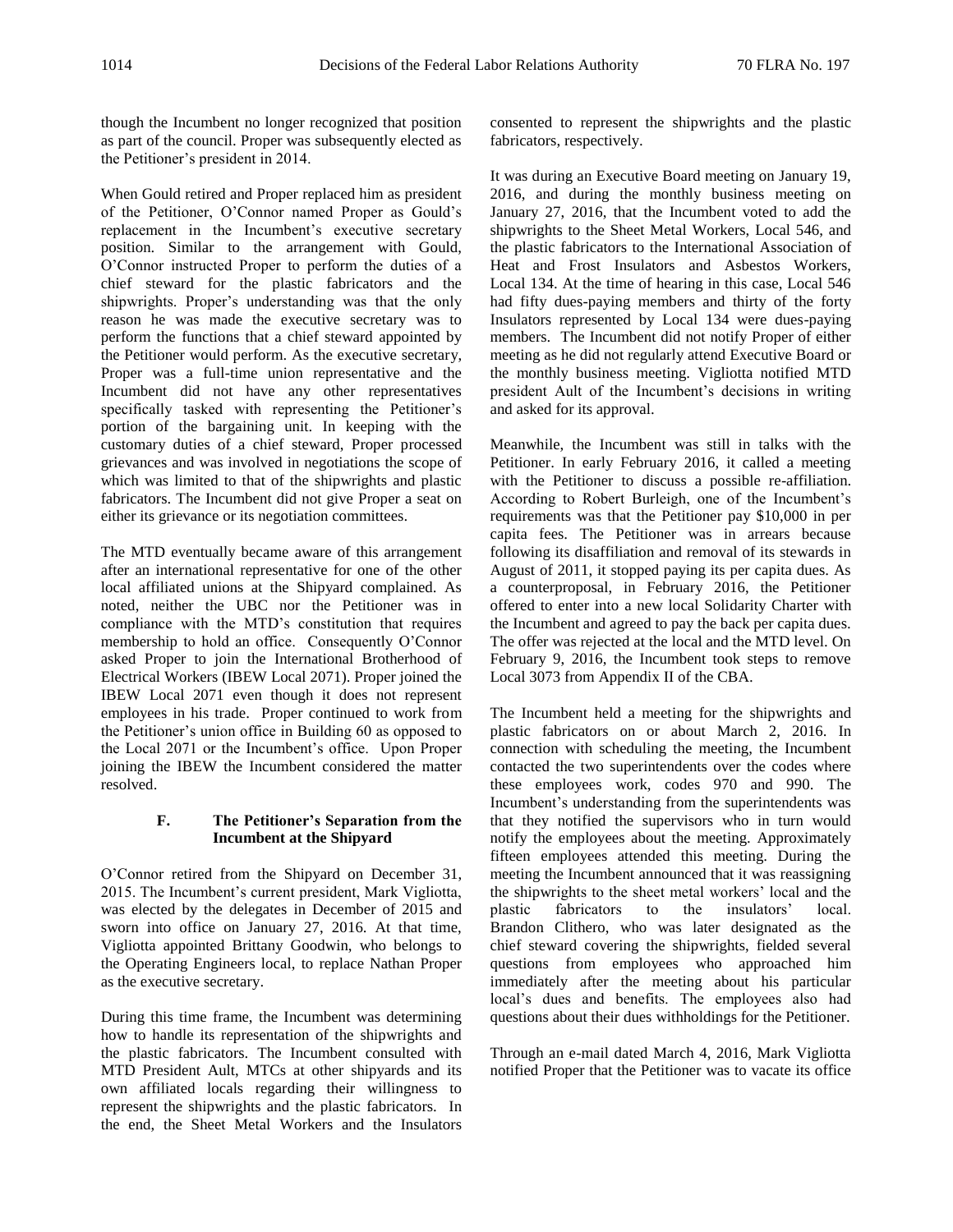by March 9, 2016.<sup>52</sup> He also wrote Proper that he was no longer entitled to official time. Although Proper and Vigliotta had previously discussed it, this was Proper's first written notification that he has been removed from office.

On March 4, 2016, the Incumbent's recording secretary, Chris Rogan, notified the Shipyard that Proper had been removed as the executive secretary and that he was no longer authorized to use union pool time. With respect to Code 900's management, Rogan e-mailed the superintendents of Code 970 and 990 that Proper was no longer authorized pool time and that all issues concerning the plastic fabricators and shipwrights should be dealt with by the Incumbent.

On or about March 17, 2016, the Incumbent held another meeting for the shipwrights and plastic fabricators concerning the change in their representation. While they remained in the Incumbent's bargaining unit, to be union members, they had to join either the Insulators or the Sheet Metal Workers. The meeting was advertised in a flyer with the heading "Get Your Voice Heard" which, according to the Incumbent, was hung in areas where it was likely to be seen by the plastic fabricators and shipwrights, such as on the door of the Petitioner's former office in Building 60 and in Buildings 174 and 343 and shipwright's shacks at the dry docks. In contrast, the Petitioner's witnesses who frequent these areas testified that they never saw the flyer and that prior to the hearing they were unaware that the meeting had even been held.

Nevertheless, as described in the flyer, the Incumbent invited employees to "join the affiliated unions" and to "Sign up for Local 134 or 546." The flyer also had contact information to the effect that the plastic fabricators should call the Local 134 Business Agent, Gary Guertin, and shipwrights should call a steward from Local 546, Brandon Clithero. The meeting was conducted by Guertin and Clithero and their stewards. Although Vigliotta wasn't able to attend the meeting, MTC First Vice President Dave Schofield was there. Only a handful of employees attended this meeting.<sup>53</sup>

According to Proper, every week or two since March of 2016 he has been approached by an employee inquiring

 $\overline{a}$ 

as to who is representing them and what representation the Petitioner was still able to provide. There was witness testimony to the effect that in August of 2016, there was continuing confusion about the identity of the stewards as neither the Incumbent nor the Shipyard had provided written notification to the employees.

The Petitioner held its own union meeting on March 15, 2016.<sup>54</sup> Similar to the Incumbent, the Petitioner used a flyer to advertise the meeting. According to the flyer, the Incumbent had mounted a campaign against Local 3073 and was attempting to hijack members into different locals. The flyer further advised that employees should refrain from signing paperwork distributed by the Incumbent or any of the other locals. The flyer was posted by Proper in various places such as the bulletin boards in Buildings 42 and 60 and in the break rooms used by the shipwrights and plastic fabricators. Following this, he was contacted by the head investigator in the Shipyard's security office, Tim Collins. Collins called Proper to his office, mentioned that he had a copy of the flyer and stated that the Petitioner was no longer allowed to post anything on the Shipyard. Collins explained that doing so would result in a disciplinary action. Collins refused to answer Proper's questions about how the matter came to his attention or where the directive was coming from.

On May 27, 2016, the Incumbent provided an updated representative list to the Shipyard. Brandon Clithero was identified as the chief steward for Shops 17 and 64 and Robert deButts was named as their steward.<sup>55</sup> Gary Guertin was identified as the chief steward for Shops 57 and 76, and Ron Stroh and Shane Fontaine were named as their stewards. Clithero is a member the of the Sheet Metal Workers Union, and Guertin is a member of the Insulators Union. They both sit on the Incumbent's grievance and negotiation committees and Clithero is also its treasurer and is on 100% official time. Local 546's stewards are appointed while those for Local 134 are elected.

Since the removal of the Petitioner from the Incumbent's council, employees have contacted the HRO in regard to their dues withholding. The Incumbent asked the Shipyard to discontinue the processing of due deductions on behalf of the Petitioner. At the time of hearing in August of 2016, however, the Shipyard was continuing to process them.

<sup>52</sup> The Petitioner vacated the office and at the time of the hearing the office was still unoccupied.

<sup>53</sup> According to Clithero, when he's representing employees from his own local his typical method of communication is to hold a meeting with them at their workplace. His particular local also has a group e-mail list for dues-paying members which would include those shipwrights who have become dues-paying members of his local. At the time of the hearing none of the shipwrights had become dues-paying members of Sheet Metal Worker's local.

<sup>54</sup> During a meeting that the Petitioner held for its members in June of 2016 they voted unanimously to pursue recognition as their own, separate bargaining unit.

<sup>55</sup> Although he was not on the list of representatives provided to the HRO, Local 546's Vice-President, Josh Elliott, was also assigned to act as a steward for the Shipwrights.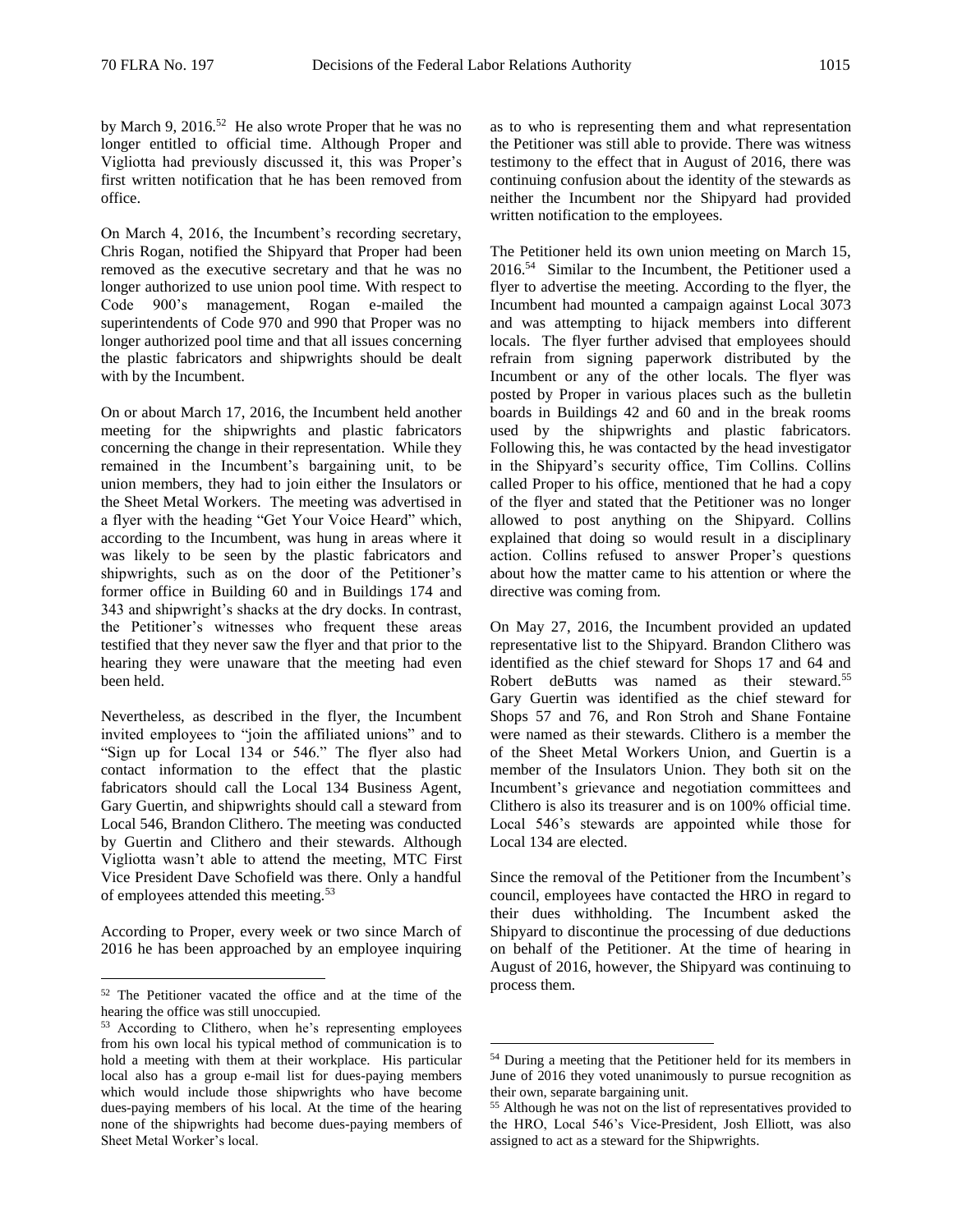After his removal as executive secretary, Proper successfully retrieved the Petitioner's financial records from the Incumbent's treasurer after repeated requests.

One of Code 900's operations managers, Andrew Roy, testified that while he did not directly observe how the Petitioner's separation from the Incumbent was affecting employees, there were reports from management that employees felt uncertainty and confusion about the change in representation. Managers were also asking questions such as whether it was business as usual and in one case, a superintendent expressed confusion as to who would be representing an employee in a grievance after Proper was removed from the Incumbent's list of designated representatives. Apparently there was some confusion because the designated steward for Shop 76 was someone whom management associated with the Shop 57 Insulators. Similarly the designated representative for the Shop 64 shipwrights was someone whom management associated with the Shop 17 sheet metal workers. Although the Incumbent discussed its separation from the Petitioner with Roy during one of their weekly meetings, there was confusion concerning the specific representatives named. The Executive Support Office, Code 1100, for example, didn't learn of Proper's removal until the hearing in this case was held in August of 2016.

> **G. The Incumbent's Representation of the Shipwrights and Plastic Fabricators Since the Petitioner was Disaffiliated**

## **(i) Participation in Representation Activities**

In April of 2016 the Incumbent was involved in an issue concerning roving tank watches described in a Shipyard instruction concerning confined spaces. As described earlier, some of the Code 900 employees perform work inside submarine ballast tanks and in other confined spaces. Historically, Code 900 has had a dedicated employee sit outside and serve as a watch in the event of an emergency as opposed the new Instruction, which merely required one watch person roving from tank to tank. The trades most greatly affected are the plastic fabricators and the painters. The Incumbent filed an unfair labor practice charge in connection with the instruction and the Shipyard agreed to negotiate. The Incumbent held a meeting, for its dues-paying members only, on April 6, 2016, to ascertain their views concerning the use of a roving watch. The meeting was advertised on a flyer that indicated the Incumbent would be conducting a vote. The vote was in the form of a written ballot with a yes or no question asking whether the employee felt safe with a roving watch. The flyer was posted in Buildings 174 and 343 but not in Buildings 60

or 42 where the home shops for the plastic fabricators and shipwrights are located.

Proper learned of the meeting around April 4, 2016, when it was brought to his attention by a plastic fabricator, Andrew Ward, who picked up a flyer. Written at the bottom of the flyer was "See your local union steward for more information." Soon after, several employees approached Proper with questions but as Proper hadn't been briefed, he didn't have any details. Ward testified that when he went to the meeting to vote he was turned away. Specifically, when he told one of the Incumbent's representatives that he was a member of Carpenter's Local 3037, the Incumbent responded that the local was not a member of the Metal Trades Council and that he wasn't allowed to vote. Although Ward, as a plastic fabricator, is now represented by the Insulator's local, he testified that the Insulators did not communicate with him about the meeting and has not reached out to him in any other capacity.

## **(ii) Grievances and Other Matters**

During the same time frame that Nathan Proper was removed from the executive secretary position, three shipwrights on the second shift, Thomas Bernier, Randi Phillips, and Brian Meehan, wanted to file grievances concerning overtime. Bernier and Phillips approached Proper for help and he assisted with drafting grievances and filing them. The grievances were filed on the Incumbent's standard form for grievances and signed by both grievants and Proper. Phillips testified that at some point during the process a general foreman informed them that if they wanted to proceed they would have to do so through the Incumbent. There was some confusion amongst the grievants at this point concerning the status of Proper and of the Petitioner as their representative. According to Phillips, they were still operating based on hearsay in regard to their representation.

Consequently, all three grievants went to the Incumbent's office on or about March 4, 2016. They spoke with Vigliotta and then met with Clithero, the chief steward assigned to represent the shipwrights, who assisted them with the form. The Incumbent provided them with phone numbers to call if they had questions about the status of their grievances. Phillips testified that he tried the numbers, but one didn't work while the second went to voice mail.

On March 17, 2016, the Industrial Representative for the New England Regional Council of Carpenters, Robert Burleigh, e-mailed Vigliotta that since the Petitioner was intimately familiar with the issue raised in the grievances, he expected that Proper would be allowed to participate in their processing without interference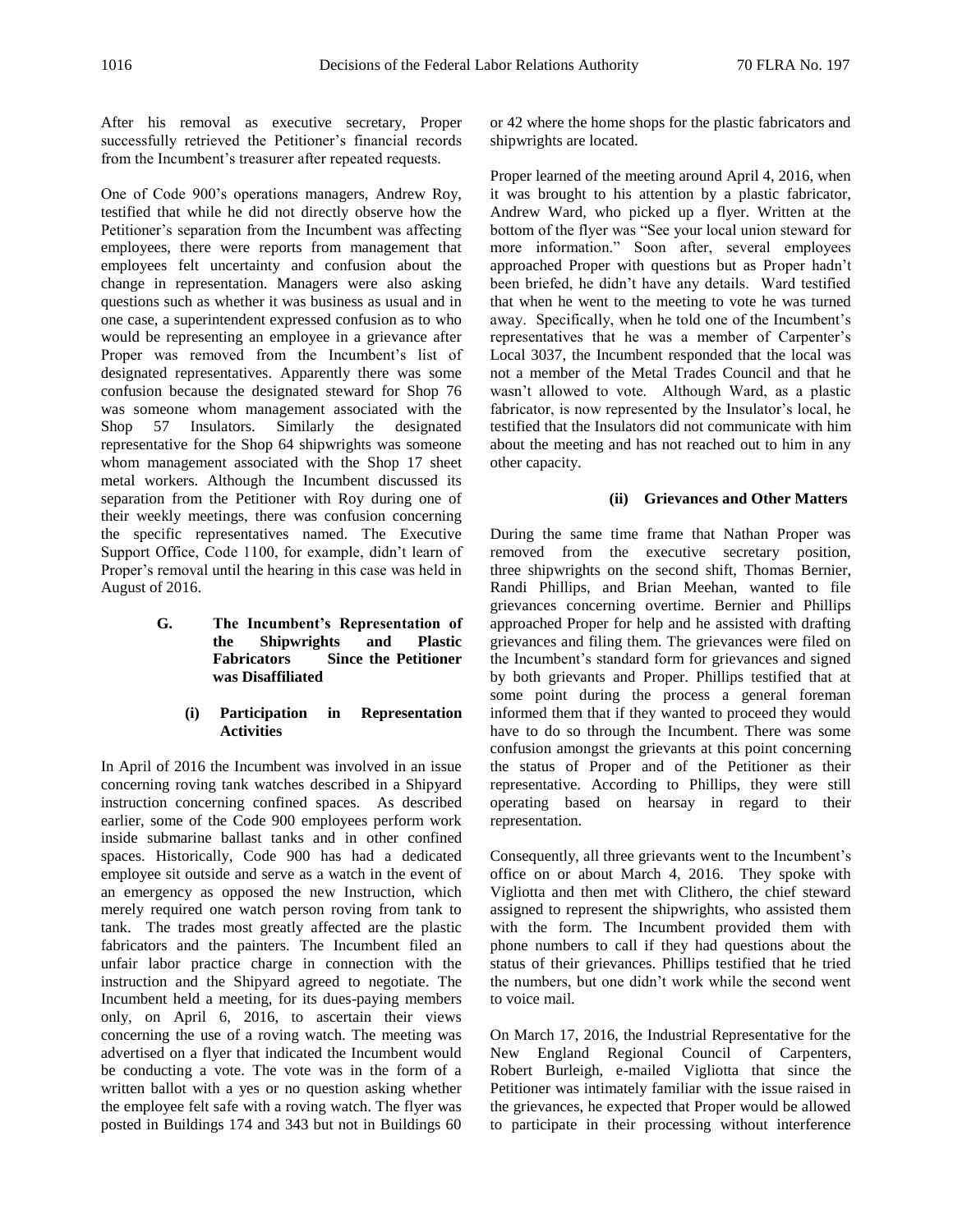from the Incumbent. Vigliotta responded that as the Incumbent is the employees' exclusive representative he would assign a chief steward. He noted that Proper was not a steward and had no authority to process the grievance and that the Petitioner's interference would not be tolerated.

Clithero testified that he met with the shipwrights' general foremen, Sean Loughlin, on March 25, 2016, to have him sign off on the step 1 grievances. The Incumbent signed off on advancing them to Step 2 and Clithero brought them to the employees' superintendent, Richard Miles. Approximately ten days after Clithero dropped them off he was called back to Miles' office with another steward, Josh Elliot. Miles provided what Clithero and Vigliotta deemed to be a justifiable explanation for not paying the grievants the overtime at issue, and accordingly, the Incumbent decided not to pursue the matter to Step 3. Miles denied the grievance on April 14, 2016.

According to Clithero, he then attempted to reach Phillips, who he believed was acting as a liaison for the other two grievants, however, he was unsuccessful. A few weeks later, Phillips began an assignment working off-station at Point Loma in San Diego. According to Clithero, none of the grievants called him to check on the grievance during that time. According to Phillips, by late May or early June he had yet to hear anything more about his grievance. While in San Diego he had occasion to speak with one of the Incumbent's stewards and asked about the status of his grievance. The steward offered to look into it and a couple of days later showed Phillips an e-mail to the effect that the Incumbent considered the matter to be closed.

On August 22, 2016, the Incumbent, through one its stewards from Local 134, Shane Fontaine, filed a grievance on behalf of a plastic fabricator, Kelly Corbelle. Fontaine became involved in the grievance after being contacted by the Incumbent's current executive secretary. The grievance concerned disputed overtime on August 6, 2016. When it was denied at the first step, Fontaine obtained approval from the Incumbent to advance it to the second step. He then submitted it to Corbelle's superintendent who on August 31, 2016, agreed to pay her the disputed overtime. Corbelle is a dues-paying member of Local 134.

After Clithero began representing the shipwrights, he contacted their shop foremen to provide them with the Incumbent's points of contact. Since then he has only been contacted on one occasion by management. When shipwrights are sent off-site, the Incumbent is supposed to be available to ensure that the selection process is done correctly. Clithero testified that he assisted a shipwright regarding one such situation. In another example,

Fontaine served as the union representative for a plastic fabricator who was questioned by management about his sick leave usage in mid-August of 2016. And on August 30, 2016, the day before the start of the hearing in this case, Fontaine also represented the Incumbent during a safety tour of the plastic fabricators' work area in Building 174 to make sure it was up to code. As described by Fontaine, the safety considerations in the Insulators' work areas differ from those of the plastic fabricators as the latter work in a more up-to-date buildings and with different machinery. That said, Fontaine also testified that he was unfamiliar with the work done by the plastic fabricators.

At the time of the hearing the MTD had not received any complaints from shipwrights or plastic fabricators at the Shipyard regarding the adequacy of the Incumbent's representation. It likewise was unaware of any confusion or unrest at the Shipyard arising out of the events between the Incumbent and the Petitioner during the January-March 2016 timeframe.

### **III. Positions of the Parties**

### **A. The Petitioner**

The Petitioner asserts that the shipwrights and plastic fabricators should be severed from the Incumbent's bargaining unit. The Petitioner asserts that (1) the Incumbent has consistently refused to fairly and effectively represent these employees, and (2) a break between the United Brotherhood of Carpenters and Joiners of America with the AFL-CIO at the national level constituted a schism. In addition to these unusual circumstances, the Petitioner further asserts that a unit of shipwrights and plastic fabricators at the Shipyard would constitute an appropriate unit under Section 7112(a) of the Statute.

The Petitioner points to several examples of the Incumbent's insufficient representation of the shipwrights and plastic fabricators. First, it objects to the Incumbent's failure to adequately notify the employees of Proper's removal as the executive secretary as this left them without a voice on the Executive Board. Second, the Petitioner asserts that rather than reaching out to these employees directly, it chose instead to advertise union meetings through management and to enlist the Shipyard to prevent Local 3072 from advertising on-site. Third, the Petitioner notes that the Incumbent went so far as to turn away union members who attempted to vote at a union meeting. Fourth, the Petitioner argues that when the Incumbent did represent shipwrights and plastic fabricators regarding a grievance, it assigned apprentice stewards who knew nothing of the these trades and who ultimately failed to even notify the grievants of the decision to withdraw it.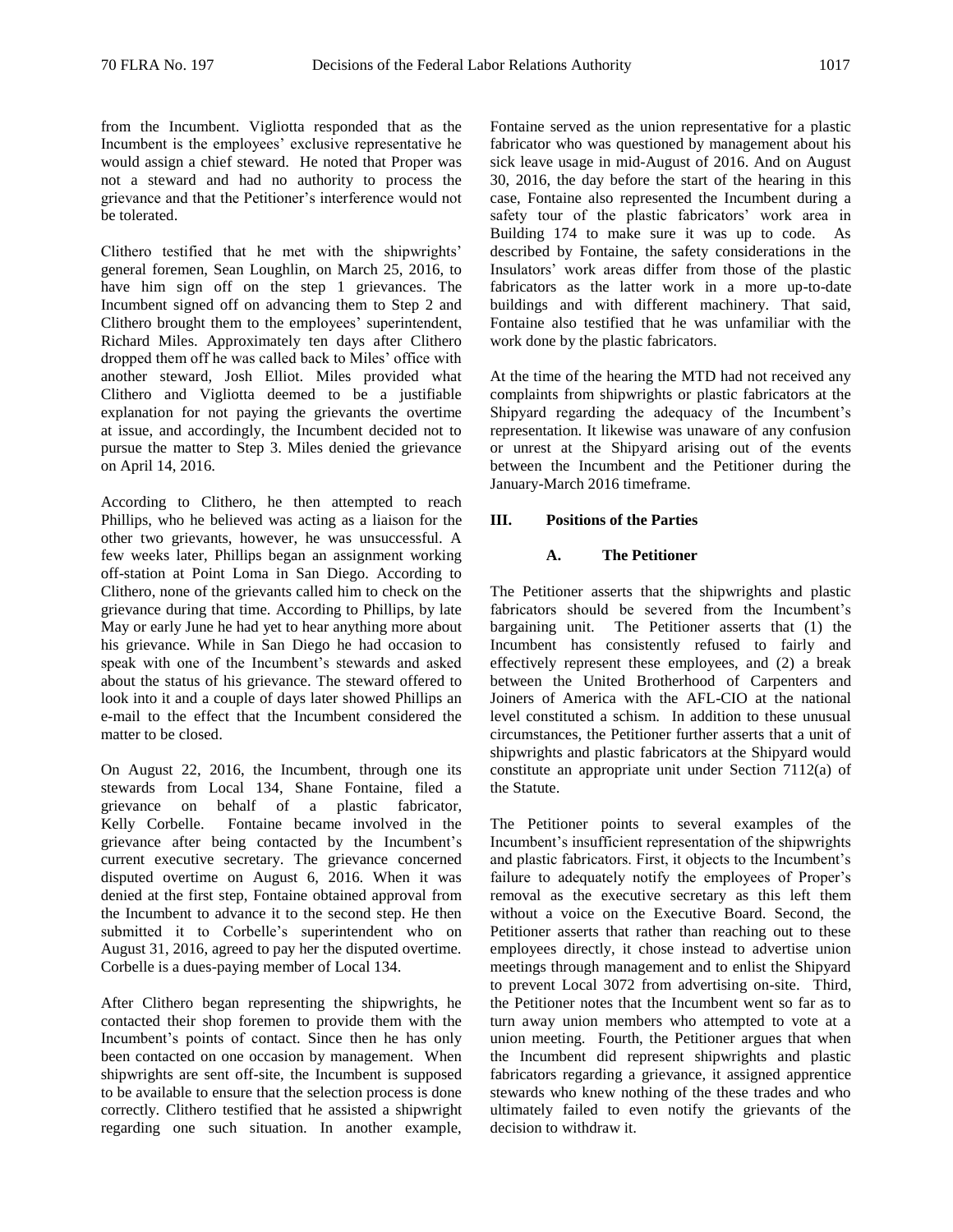In regard to the schism issue, the Petitioner asserts that the UBC's decision to disaffiliate from the AFL-CIO was based upon fundamental differences in policy between the two. Specifically, the UBC sought greater emphasis on organizing and training and when its concerns went unaddressed, it decided to terminate its relationship. Although the AFL-CIO's Metal Trades Department formed solidarity charters with various UBC-affiliated local unions so as to continue the association between UBC locals and Metal Trades Councils, these were eventually terminated and the Petitioner was expelled from the Incumbent union at the Shipyard.

The Petitioner contends that the proposed unit would be appropriate, asserting that the employees at issue share a community of interest. The Petitioner notes that the shipwrights and plastic fabricators, like the other crafts at the Shipyard have their own shop number and their own supervision. While they perform work at various locations across the Shipyard, they each have a home shop. The shipwrights and plastic fabricators wear the same colored hardhats, in distinction to the other trades, which each have their own hardhat color. The Petitioner further notes that the organizational structure of the Metal Trades Council itself reflects the differences between the various trades or crafts working at the Shipyard. Each of the locals, including the Petitioner, represents a separate trade and has its own officers and stewards and conducts its own membership meetings. The Petitioner further asserts that its proposed unit would promote both effective dealings with the Shipyard and the efficiency of its operations as the existence of this trade local bears a rational relationship to the organization and because, in its view, the loss of this trade local has led to disruption, instability and confusion amongst a significant segment of the overall bargaining unit.

Finally, the Petitioner asserts that the FLRA should adopt the rationale used in a similar case which it recently litigated before the NLRB, *Electric Boat Corp*., Case 01- RC-124746 (2015) (*Electric Boat*) (not reported in Board volumes). In that case the Board adopted the Regional Director's Decision and Direction of Election finding that the employees in a petitioned-for unit could be severed in keeping with its decision in *Mallinckrodt Chemical Works*, 162 NLRB 387 (1967)(*Mallinckrodt*). In reaching his decision in *Electric Boat*, the Regional Director noted among other things that, as in the instant case, the question of effective representation arose because the Metal Trades Department terminated its affiliation with the United Brotherhood of Carpenters and Joiners of America.

## **B. The Incumbent**

The Incumbent asserts that the petition should be dismissed as the facts and circumstances in this case are not aligned with those required by the Authority to warrant a severance. Specifically the Incumbent asserts that (1) its current bargaining unit at the Shipyard remains appropriate, (2) there are no unusual circumstances which have damaged the adequacy of its representation of the petitioned-for employees, and (3) the proposed unit is not an appropriate one under the Statute.

The Incumbent asserts that the Petitioner failed in its burden of proving that the existing bargaining unit is no longer appropriate. It argues that on the contrary, the production employees throughout its unit, including the shipwrights and plastic fabricators, share a community of interest as they frequently work and interact with each other and share a common mission, working conditions (e.g. salary structure, work locations, hours and leave policies etc.) supervision and have been part of a longstanding bargaining unit. With respect to whether a unit promotes both effective dealings and efficient operations, the Incumbent asserts that it has a long, successful labor-management relationship with the Shipyard and that management needs to be able to deal with a single, production-wide unit of all Wage Grade craft workers in connection with day-to-day production and workplace disputes.

The Incumbent also maintains that the record is lacking any unusual circumstances that warrant severing employees from their existing unit. Contrary to the Petitioner's argument, the Incumbent asserts that it, not the Petitioner, has represented the shipwrights and plastic fabricators for the last sixty years. The Incumbent notes that it, not the Petitioner, has been the sole signatory on the collective bargaining agreement and it asserts that any stewards serving these employees are serving on behalf of the Incumbent and not the Petitioner. The Incumbent further asserts that the Petitioner failed to prove that it abandoned the employees or that it subjected them to incompetent representation, as required by the Authority's severance test. In that regard, the Incumbent continues to negotiate instructions and agreements with the Shipyard that impact the working conditions of all production wage grade employees regardless of their craft or trade. Likewise from August of 2011 to March 2016, the Incumbent's executive secretary was assigned to handle grievances on behalf of the employees at issue. In March of 2016, these duties were reassigned to other stewards and chief stewards of the Incumbent who have since filed four grievances and pursued other actions on the employees' behalf. While the Petitioner may object that the assignment of stewards from different trades equates to ineffective representation, the Incumbent counters that the case law does not support this position. *See United Bhd. of Carpenters and Joiners of Am. v. Metal Trades Dep't*, 770 F3d. 846, 850-51 (9<sup>th</sup> Cir. 2014). Moreover the Incumbent's practice of assigning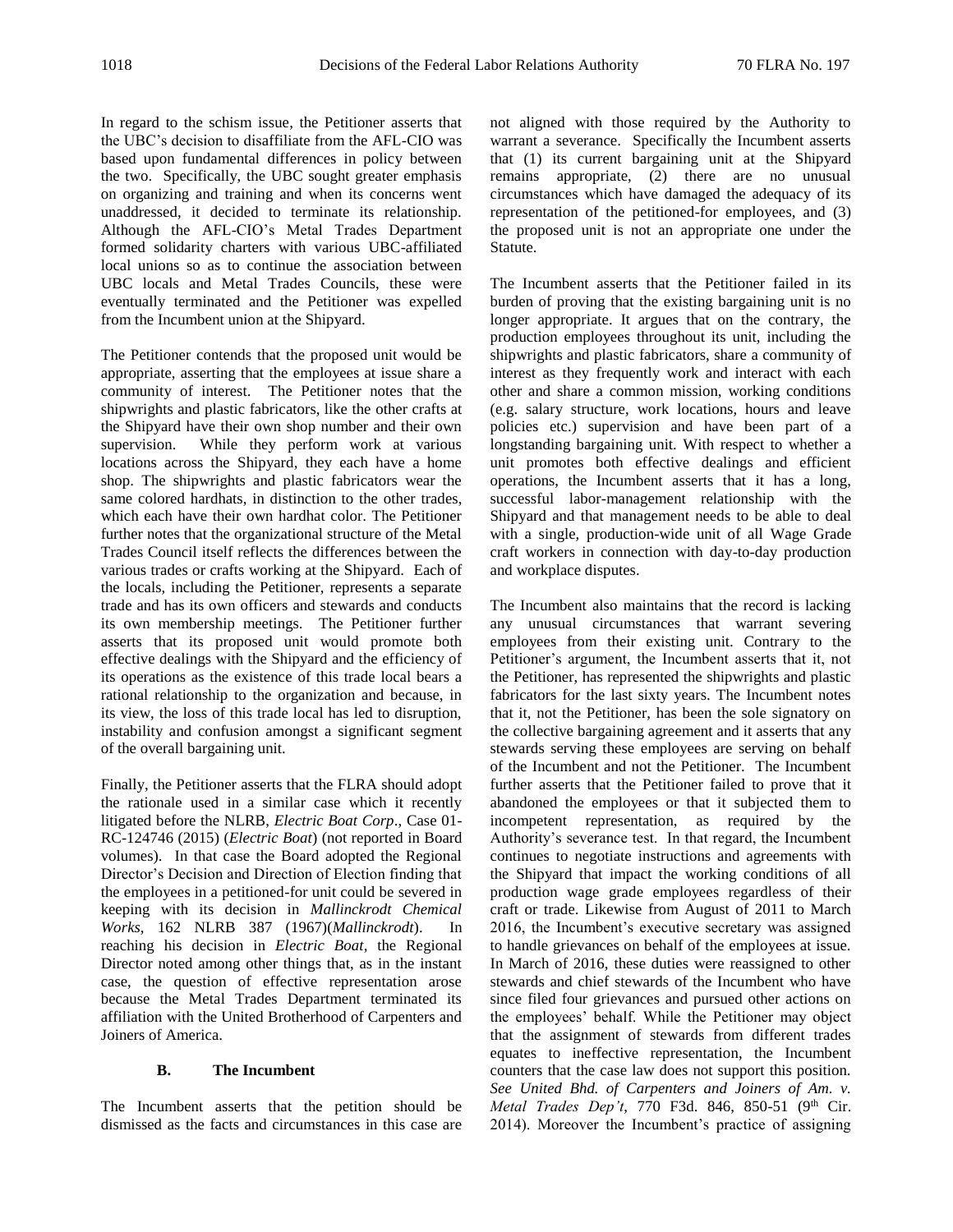stewards to represent employees from outside of their particular craft has not been exclusive to shipwrights and the plastic fabricators and there is no evidence that it has been a problem. Finally the Incumbent asserts that the employees at issue are free to join its local unions that are still affiliated with the Metal Trades Council at the Shipyard and can thereafter run for a Council office, be appointed as a steward or otherwise participate in its affairs.

The Incumbent likewise rejects the Petitioner's claim that the facts support the existence of a schism. Its position is based on four assertions. First, the Incumbent asserts that it has continued to have an unbroken relationship with the Shipyard since the UBC left the AFL-CIO in 2001 and the Metal Trades Department terminated the Solidarity Agreement in 2011. According to the Incumbent, the instant conflict arose out of a local disagreement concerning the appointment of stewards to its Council and the handling of a grievance, as opposed to a disagreement at the highest level of the Union. Second, the incumbent asserts that as the UBC left the AFL-CIO in 2001 and the Solidarity Agreement end in 2011, the Petitioner failed to take action within a reasonable period of time as described by the NLRB in *Hershey Chocolate Corp.*, 121 NLRB 901, 908-09 (1958) (*Hershey Chocolate*). Third, the number of employees at issue does not represent a "substantial number" of employees in the bargaining unit as required by the NLRB to find a schism. *St Louis Bakery Employers Labor Council*, 121 NLRB 1548, 1550-51 (1958) (*St. Louis Bakery*). Specifically, the disaffiliation only concerns the shipwrights and the plastic fabricators who comprise 160 positions in the Incumbent's 2,400 position unit. Fourth, the Incumbent argues that there is no evidence that either UBC's disaffiliation from the AFL-CIO or the subsequent termination of the Solidarity Agreement resulted in confusion that destabilized the collective bargaining relationship.

In regard to the Incumbent's third argument, that the proposed unit would be inappropriate, it asserts that because the shipwrights and plastic fabricators only comprise 6.7% of the existing unit, a unit of their own would result in fragmentation. It also raised questions in connection with whether the two crafts share a community of interest. The Incumbent asserts that all of the production crafts at the Shipyard share a community of interests; if the Regional Director were to adopt the Petitioner's position, namely, that the employees in the Incumbent's unit do not share a community of interest, those same arguments apply to the proposed unit of shipwrights and plastic fabricators. The Incumbent also asserts that the proposed unit would neither promote effective dealings with the Shipyard nor the efficiency of its operations as it would require negotiating and administering an additional collective bargaining

agreement, which would result in increased costs and would unduly fragment the type of larger unit that is favored by the Authority. The Incumbent asserts that when employees of a proposed unit have a community of interest not only among themselves but with additional employees of their kind, as is the instant case, then those employees should be included in a larger unit. *Dep't of Health and Human Serv., Public Health Serv., Food and Drug Admin*., 11 FLRA 687, 688 (1983).

Finally, in anticipation of the Petitioner's assertion that the Regional Director should apply the severance standard used by the NLRB in *Mallinckrodt*, the Incumbent asserts that NLRB decisions are not controlling in the Federal sector. For example while the Authority considers a proposed bargaining unit's impact on effective dealings with, and the efficiency of, an agency's operations, the NLRB does not. The Incumbent also asserts that even if the Regional Director were to apply the criteria described in *Mallinckrodt*, the Petitioner has not established that the shipwrights and plastic fabricators form a distinct and homogeneous group of skilled craftworks or a functionally distinct department. Rather, their work is functionally integrated with the rest of the Shipyard's production operation and they enjoy the same terms and conditions of employment as the rest of the Incumbent's bargaining unit.

## **C. The Shipyard**

The Shipyard opposes the petition because, in its view, the proposed unit would not constitute an appropriate unit. It asserts that as the shipwrights and plastic fabricators are functionally integrated with the crafts at the Shipyard they do not share a community of interest that is separate and distinct from other employees in the Incumbent's unit. The Shipyard asserts that while the work performed by these employees is highly technical and specialized, the Authority has held that this factor alone is insufficient to demonstrate that they have a separate community of interest. *U.S. Dep't of the Army, Defense Artillery Ctr. and Fort Bliss, Fort Bliss, Tex.*, 31 FLRA 938 (1988) (*Fort Bliss*). The Shipyard further submits that all of the employees in the Incumbent's unit are part of Code 900, working side by side with each other, and are subject to the same service agreement, personnel policies, regulations, working conditions, and have the same labor relations representatives.

The Shipyard also contends that the creation of an additional unit would unduly fragment the bargaining unit. This fragmentation would create a burden on the Shipyard's labor relations function as it already negotiates and administers collective bargaining agreements for its existing three bargaining units. The addition of a fourth unit, whose employees' working conditions and issues are very close to those of the Incumbent's unit, would be redundant and an inefficient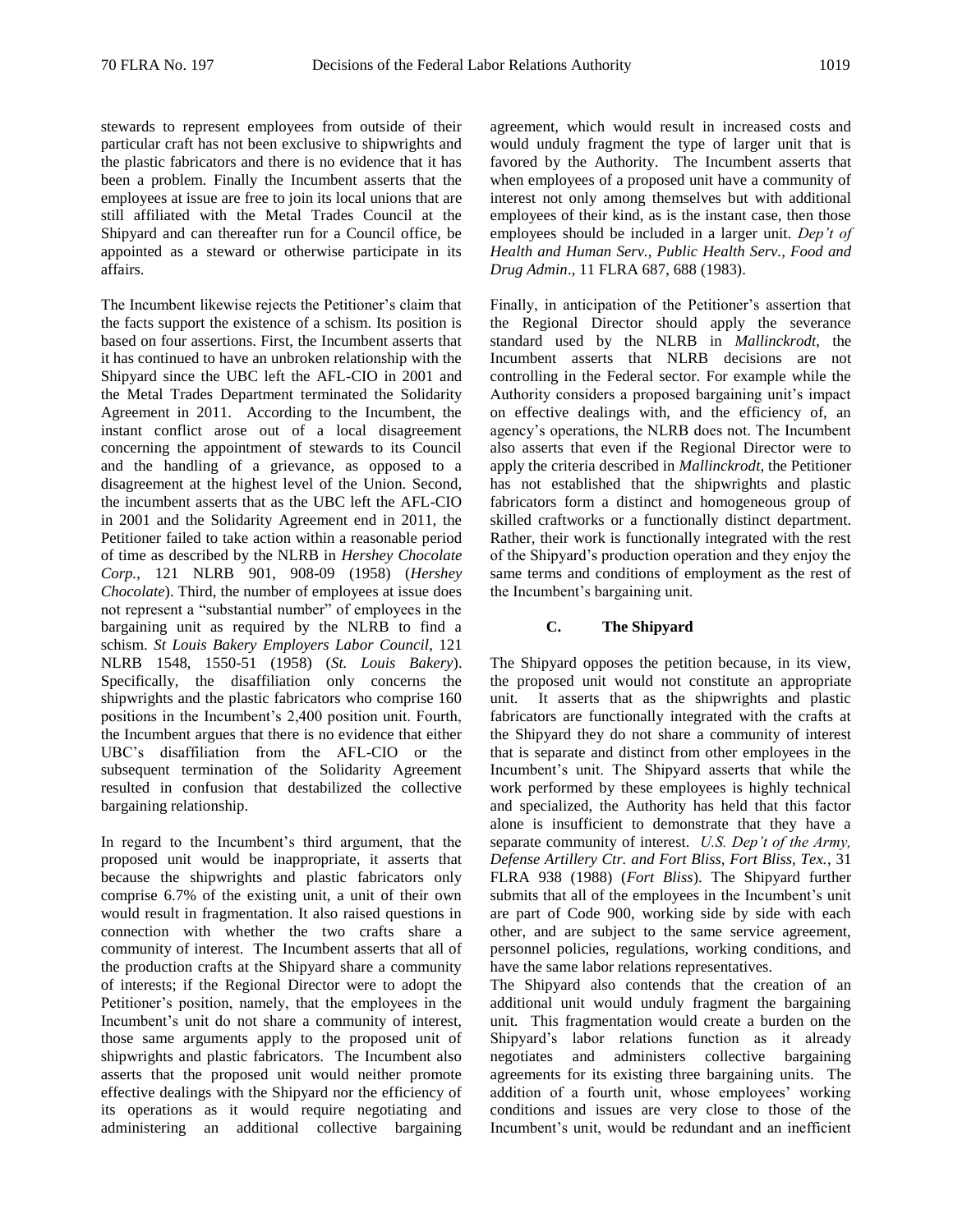use of its resources. For example, the Shipyard and the Incumbent have recently negotiated agreements concerning the joint travel regulations, parking and awards and the Shipyard reasons that having to negotiate separate agreements covering similarly situated employees would be duplicative, costly and a burden on its labor relations staff.

# **D. Reply Briefs**

Pursuant to the Petitioner's requests to file reply briefs under Section 2422.20 of the Authority's Rules and Regulations, I issued an order allowing the parties to do so by November 28, 2016. Reply briefs were submitted by the Petitioner and the Incumbent.

# **(i) The Petitioner**

In its Reply brief, the Petitioner again asserts that the FLRA should adopt the rationale used by the NLRB's Regional Director in *Electric Boat* as, in its view, the case is directly on point. Furthermore, the Petitioner claims that the Regional Director's reliance on *Mallinckrodt* to support severing the carpenters is applicable here just as it was in *Electric Boat*. According to the Petitioner, the Authority's single schism case, *Dep't of the Navy, Pearl Harbor Naval Shipyard Restaurant Systems, Pearl Harbor, Hawaii*, 28 FLRA 172 (1987) (*Pearl Harbor*) takes into account issues such as historical bargaining unit structure and the interests of the employer, just as the Board did in *Mallinckrodt*.

The Petitioner also asserts that the Incumbent's assertion that severance requires a finding that the incumbent union either abandoned the petitioned-for employees or that it subjected them to incompetent representation is incorrect. It asserts that the correct standard is actually whether the incumbent treated the employees "unfairly, ineffectively, or differently than any other unit employee." *U.S. Dep't of the Navy, Naval Air Station Jacksonville, Jacksonville, Fla.*, 61 FLRA 139, 142 (2005) (*NAS Jacksonville*). The Petitioner maintains that the Incumbent has already relegated the shipwrights and plastic fabricators to the status of second-class citizens. The Petitioner argues that not only has the Incumbent's representation been lacking but it has attempted to coerce these employees into joining the Sheet Metal Workers or the Insulator's locals by providing dues-paying members of those unions with superior representation. The Petitioner disputes the Incumbent's claim that these employees would be afforded the same opportunities to participate in representational activities once they join one of these locals. The Petitioner asserts that in fact, if shipwrights and plastic fabricators join these unions, they will likely be outnumbered by the sheet metal workers and insulators that belong to those unions.

With respect to the existence of a schism, the Petitioner disagrees with the Incumbent's characterization of the intra-union dispute as just one at the local level regarding the appointment of stewards. The Petitioner argues that what happened here is in keeping with the NLRB's description of what establishes a basic intra-union conflict warranting a finding of schism. A disaffiliation or expulsion of an international union from the federation from which it was affiliated supports a finding of a schism, and according to the Petitioner's reading of *Hershey Chocolate*, the conduct of the unions in reliance on that disaffiliation may be used to support a finding of a schism as well. The Petitioner notes that the Incumbent's president acknowledged that the only reason it no longer has Local 3073 stewards or delegates is because the UBC disaffiliated with the AFL-CIO. Moreover, contrary to Incumbent's assertion that it alone has represented the employees at issue, the Petitioner asserts that it has represented them as well in grievances and arbitrations. The Petitioner argues that similar to the decision in *Electric Boat*, the only way for it to maintain its participation in the representation of the employees is through a severance election. Absent that, the shipwrights and plastic fabricators will be divided into segments and represented by other unions and members.

As for the Incumbent's argument that too much time has passed since the intra-union conflict at issue, the Petitioner counters that the NLRB has not defined a "reasonable period of time." Rather, the NLRB has held that what constitutes a reasonable period of time following an intra-union conflict depends on the particular circumstances and the presence of intervening events. *See, e.g*., *Oregon Macaroni Co*., 124 NLRB 1001, 1004 (1959). Here, the Petitioner and the Incumbent's former president, Paul O'Connor, actively worked to avoid interrupting the employees' representation including the creation of a local solidarity agreement. Likewise it was just three weeks before filing the petition that the Incumbent removed the Petitioner's representatives and reassigned its employees to different trade locals.

With respect to the Incumbent's arguments regarding the percentage of employees at issue in comparison to the current unit, the Petitioner counters that rather than setting a number or percentage of employees that would be necessary to demonstrate a requisite level of confusion, the Board actually stated in *St. Louis Bakery* that it would not attempt to anticipate all the factual situations which would lead to such a finding. For example, the NLRB determined that the facts supported a schism in *Electric Boat* even though the petitioned-for unit constituted less than 10% of the overall unit. Here, in contrast to the Incumbent's assertions, the Petitioner maintains that confusion ensued following the decision to remove Proper as executive secretary and to reassign the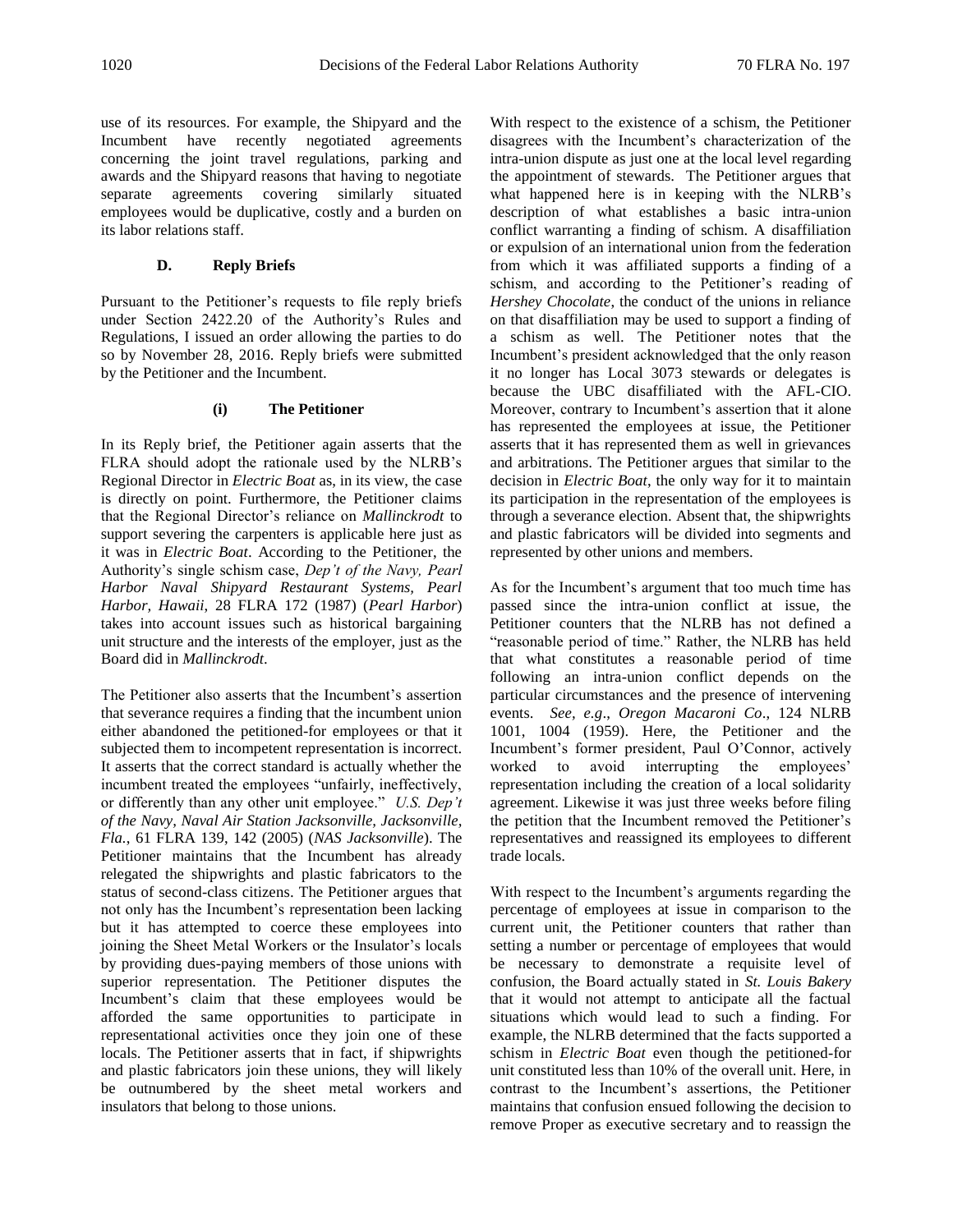shipwrights and plastic fabricators to the Sheet Metal Workers or the Insulator's locals.

Finally, in response to the Incumbent's argument that the petitioned-for unit does not satisfy the Authority's appropriate unit criteria, the Petitioner asserts that the Authority recognizes functional units. Applied here, while the crafts all serve a common mission and share working conditions, they are trained in and possess different skills and work in different areas and under different organizational codes. While the employees in the different crafts may work side-by-side on some projects, the NLRB recognizes that they are still performing the work of their own crafts and are not necessarily so functionally integrated as to render a severance election inappropriate. *Burns and Roe Services Corp*., 313 NLRB 1307, 1309 (1996). Recognizing the differences amongst the crafts at the Shipyard, the Petitioner had established a long-term relationship with the employees and the other parties, the absence of which will impede effective dealings with the Shipyard and the efficiency of its operation.

#### **(ii) The Incumbent**

In its reply brief, the Incumbent maintains its position that the Petitioner failed to establish the existence of unusual circumstances that merit severing the shipwrights and plastic fabricators. As asserted in its brief, the Incumbent contends that it has neither abandoned nor subjected these employees to incompetent representation. In regard to the alleged examples of poor representation described in the Petitioner's brief, the Incumbent asserts that the Petitioner misrepresented the facts. The Incumbent counters that (1) it conducted two meetings for the shipwrights and plastic fabricators to advise them of a change in their stewards in addition to posting flyers with the stewards' contact information, (2) neither the appointment of an inexperienced steward nor a steward's failure to notify an employee of a grievance resolution constitute inadequate representation, (3) the Incumbent lawfully excluded Andrew White from voting in a poll because he was not a member of one of the affiliated union locals. *AFGE Local 2000, AFL-CIO*, 14 FLRA 617, 631 (1984), (4) the Petitioner's objection to a supervisor conducting a safety tour is misplaced and it is the Shipyard and not the Incumbent that is responsible for workplace safety, and (5) its directing Proper not to post flyers is not an unusual circumstance upon which a severance can be based.

In regard to the Petitioner's assertion that a schism occurred, the Incumbent maintains that there hasn't been any confusion to such a degree that would it destabilize the bargaining relationship between it and the Shipyard because it has always been understood that the bargaining relationship is between the Shipyard and the Metal Trades Council, not with the affiliate locals. While some shipwrights and plastic fabricators may have been confused over the identity of their particular stewards, it has always been understood that their stewards are Council representatives, not Local 3073 representatives.

The Incumbent also asserts that the Petitioner's urging the FLRA to utilize the severance standard described in *Mallinckrodt* is an attempt to circumvent well-established Authority precedent and should be rejected. It argues that while private sector case law may serve as guidance in connection with a novel issue, in this case the Authority has already set forth its standards concerning severances and schisms. With respect to relying on *Mallinckrodt* specifically, the Incumbent again asserts that the severance standard described in that case is absent elements considered by the Authority such as how a unit impacts labor management relations and the efficiency of an agency's operations. Should the FLRA utilize the *Mallinckrodt* severance standard, the Incumbent asks that it also consider the NLRB's decision in *Battelle Memorial Institute*, 363 NLRB No. 119, 19-RC-135888 (Feb. 18, 2016) (*Battelle*). In *Battelle*, the Board decided against severing a proposed unit of carpenters and millwrights because the two crafts performed different job functions, they were not organizationally separated from other employees in the existing facility wide unit, and they worked on integrated teams composed of employees from other crafts.

The Incumbent also argues that the Petitioner failed to demonstrate that the Incumbent's bargaining unit is no longer appropriate and the petition should be dismissed on that basis. Similarly, the Incumbent also maintains that the Petitioner failed to demonstrate that its proposed unit is an appropriate one under the Statute. Specifically, the Incumbent challenges the Petitioner's argument that the shipwrights and plastic fabricators are uniquely and inextricably bound together. While the plastic fabricator trade developed out of the shipwrights' trade, today they perform different work, enjoy separate home shops, and report to different foremen and superintendents.

#### **IV. Analysis and Conclusions**

### A. **The Analytical Framework**

#### **(i) Severance**

The issue of severance arises when a petitioner files an election petition seeking to sever or carve out a group of employees from an established bargaining unit. The petition must be accompanied by a 30% showing of interest of the employees in the petitioned-for bargaining unit. *Office of Hearing and Appeals, Soc. Sec. Admin.*, 16 FLRA 1175, 1176 (1984). Granting a severance results in a direction of election. *Dep't of Veterans Affairs, Wash.,D.C.,* 52 FLRA 1068, 1077 (1997).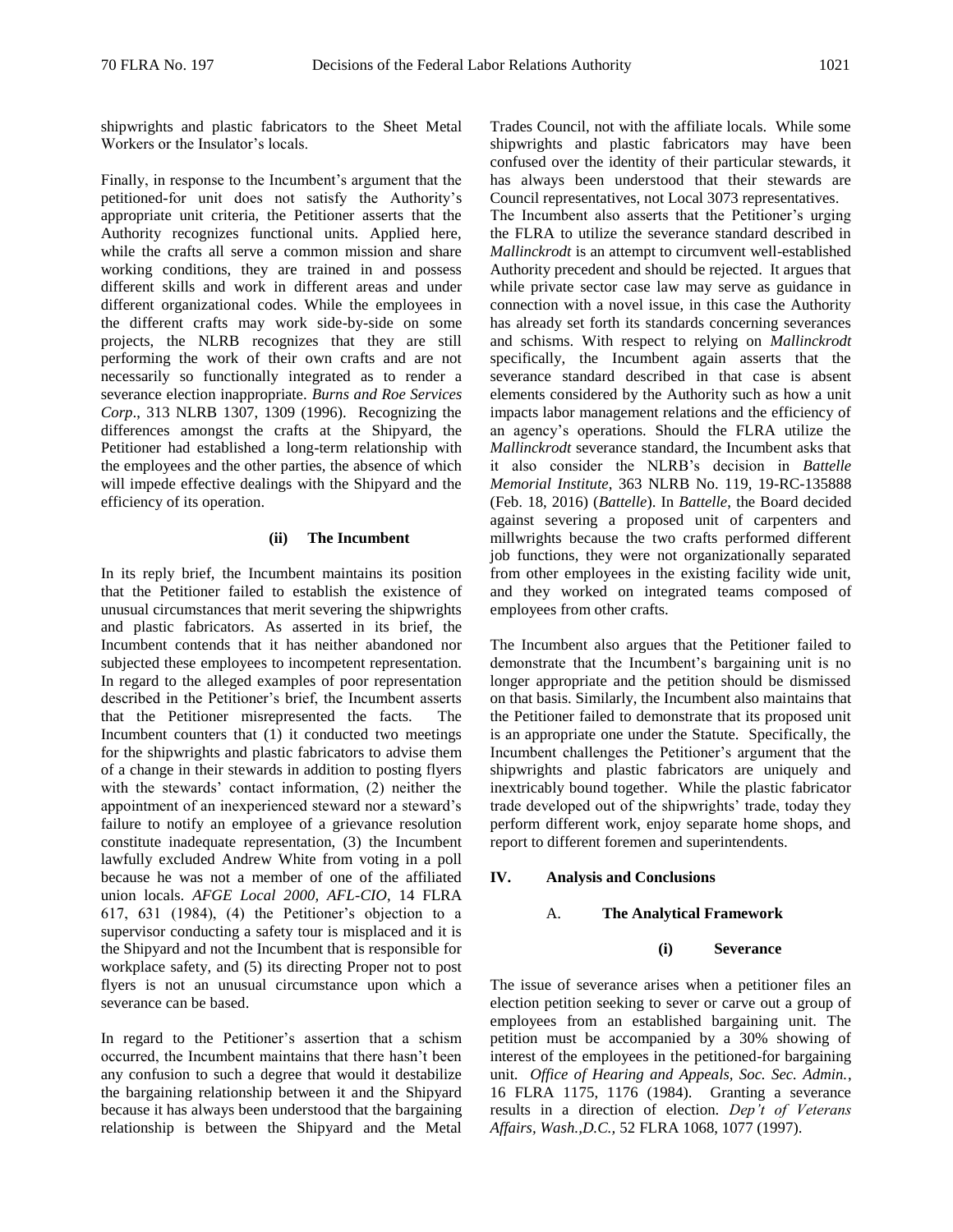The Authority's severance standard is well established. *U.S. Dep't of the Army, Defense Language Institute, Foreign Language Ctr. and Presidio of Monterey, Cal., Presidio of Monterey, Cal.*, 64 FLRA 497, 498-99 (2010) (*Presidio*). Where an existing bargaining unit continues to be appropriate under Section 7112(a) of the Statute and there are no unusual circumstances to justify severing the petitioned-for employees from that unit, the petition will be dismissed. *Id.* If the Authority determines that severance is justified, e.g., where unusual circumstances exist, the Authority will then consider whether the petitioned-for unit is appropriate. *Id.* at 499 citing *U.S. Dep't of the Treasury, Bureau of Engraving and Printing*, 49 FLRA 100, 108 (1994) (*BEP*).

As the Authority seeks to avoid unit fragmentation, severance is only granted in rare circumstances. The Authority first explained its rationale in *Library of Congress*, 16 FLRA 429, 431 (1984)( *Library of Congress*) holding that:

> *where…an established bargaining unit continues to be appropriate and no unusual circumstances are presented, a petition seeking to remove certain employees from the overall unit and to separately represent them must be dismissed, in the interest of reducing the potential for unit fragmentation and … promoting effective dealings and efficiency of agency operations.*

For example in *U.S. Dep't of the Army, White Sands Missile Range, White Sands Missile Range, N.M.,* 66 FLRA 285, 287 (2011) (*White Sands*) the Authority upheld a Regional Director's dismissal of a petition filed by the Fraternal Order of Police (FOP) to sever officers and guards from an existing unit. The Authority agreed with the Regional Director's conclusion that absent unusual circumstances, where an established bargaining unit continues to be appropriate, a petition seeking to sever employees from that unit will be dismissed in the interest of reducing unit fragmentation, and thereby promoting effective dealings and efficiency of operations. *Id.*

With respect to what constitutes an unusual circumstance, one example is when the character and degree of a reorganization results in the loss of a community of interest between some employees and the remainder of the unit. *See, e.g., U.S. Dep't of Labor*, 23 FLRA 464, 471 (1986) (reorganization caused Office of Pension and Welfare Benefit Programs employees to lose community of interest with unit employees represented by a union as they were realigned into a separate activity). In another example, the Authority held that an unusual circumstance warranting severance existed when the incumbent union expressly disclaimed any further interest in continuing to represent the petitioned-for employees. *BEP*, 49 FLRA at 106-07.

One of the most common claims concerning the existence of unusual circumstances involves the adequacy of representation afforded by the incumbent union. Specifically, the Authority has held that the failure of an incumbent to fairly represent the employees sought gives rise to a question of representation concerning the petitioned-for unit and could justify severance of those employees from an existing larger unit even if that larger unit remains appropriate. *U.S. Dep't of Veterans Affairs, Westside Medical Ctr., Chicago, Ill.,* 35 FLRA 172, 180 (1990) (*VA Westside*); *BEP*, 49 FLRA at 180; *White Sands*, 66 FLRA at 287. This claim cannot be asserted broadly and a petitioner bears the burden of presenting evidence that supports such a finding. *Id.* For example, in *White Sands* the Authority upheld the Regional Director's decision that the incumbent unit was appropriate as there was insufficient evidence supporting the petitioner's claim that its employees had conflicting interests with the other employees in the unit. *Id*.

The Authority has also held that with respect to whether an incumbent's representation has been inadequate, it must have essentially abandoned or otherwise treated the petitioned-for employees "unfairly, ineffectively, or differently." *U.S. Dep't of the Navy, Naval Air Station Jacksonville, Jacksonville, Fla.*, 61 FLRA 139, 143 (2005) (*NAS Jacksonville*) (The Authority denied a petition to sever police officers from a non-professional bargaining unit because there was no evidence that the incumbent union had abandoned or subjected the employees to incompetent representation.) Authority precedent does not, however, go so far as to require that the petitioning employees establish that the incumbent union breached its duty of fair representation in order for severance to be justified. *U.S. Dep't of the Air Force, Carswell Air Force Base, Tex.*, 40 FLRA 221, 231 (1991) (*Carswell*). *See also Dep't of the Army, Headquarters, Fort Carson and Headquarters, 4th Infantry Div., Fort Carson, Colo.*, 34 FLRA 30 (1989) (*Fort Carson*).

As the Authority summarized in *White Sands*, it will consider such factors as the following: employees' opportunities to participate in union affairs, *Carswell at*  231-32 (1991); the existence of collective bargaining agreement provisions addressing the specific concerns of the employees at issue, *Library of Congress*, 16 FLRA at 432; and the union's formal and informal efforts to resolve issues of concern to the employees at issue, *NAS Jacksonville*, 61 FLRA at 143. For example, in *VA Westside* the Authority held that the employees in a petitioned-for unit had been adequately represented as the incumbent union, had filed grievances and unfair labor practice charges on behalf of the employees, and had represented them in dealings with management at both the local and national levels. *VA Westside*, 35 FLRA at 180. In *Fort Carson*, the Authority rejected the petitioner's assertion that firefighters had been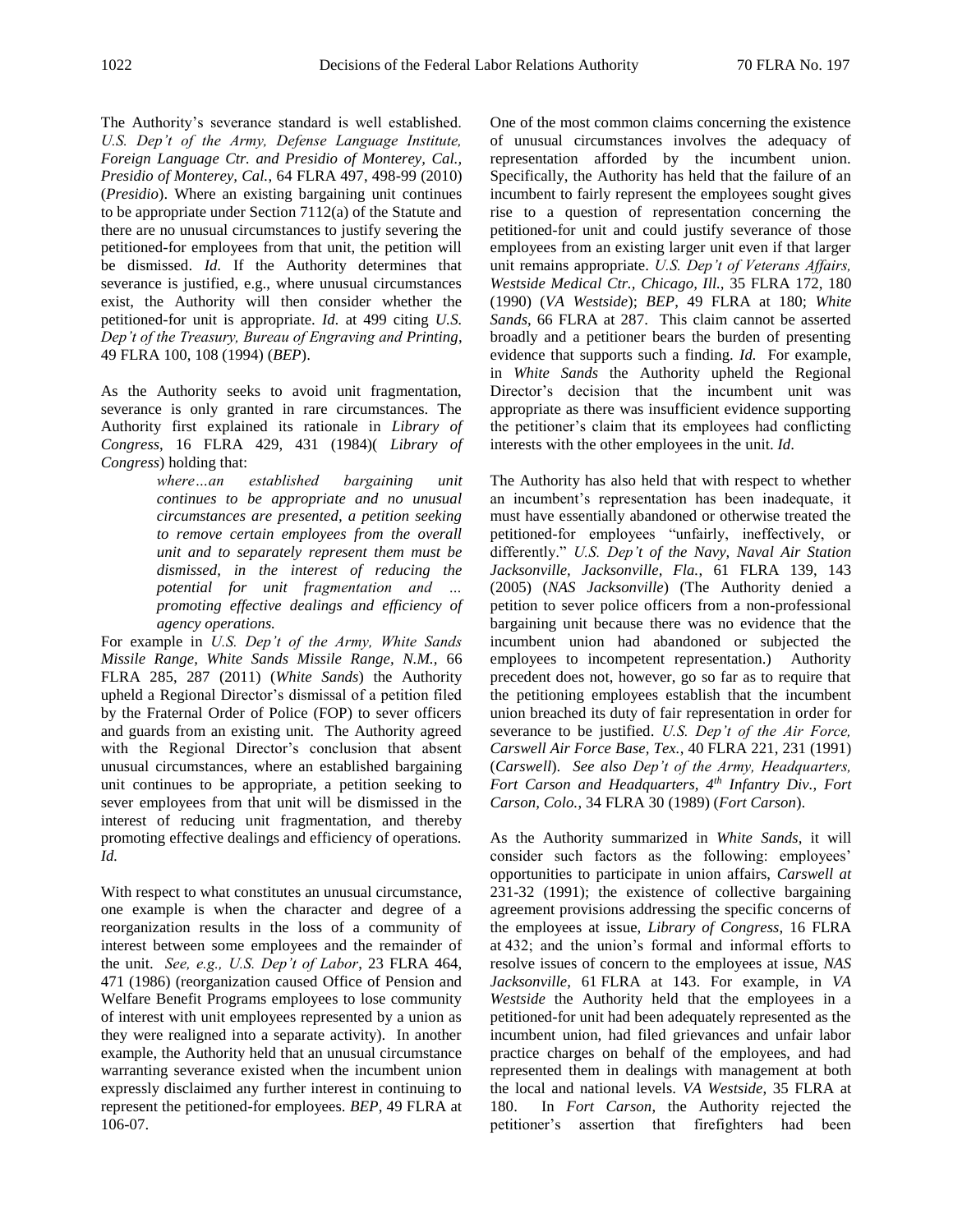inadequately represented as the incumbent union represented their interests on several occasions, including having solicited their input in connection with formulating collective bargaining policies. *Fort Carson*, 34 FLRA at 35. Specifically, the Authority agreed with the Acting Regional Director's finding that "[t]he weight of the evidence failed to demonstrate that the firefighters have been represented disparately by AFGE or that AFGE otherwise failed to meet its statutory obligation of representation to the firefighters." *Id*. And, in another example, *Dep't of the Navy, Naval Air Station, Point Mugu, Cal.*, 26 FLRA 620 (1987), the Authority upheld the Regional Director's finding that the incumbent union's failure to renegotiate a collective bargaining agreement did not constitute inadequate representation or disparate treatment of the petitioned-for firefighters as they were no more impacted by the absence of an agreement than anyone else in the incumbent unit.

#### **(ii) Schism**

The framework used by the Authority to determine whether a schism has occurred was set forth in *Pearl Harbor*. As this was a case of first impression for the Authority, it agreed with the Regional Director's use of National Labor Relations Board (NLRB) case law as guidance and adopted the framework he relied upon as described in *Hershey Chocolate Corp.*, 121 NLRB 901 (1958) (*Hershey Chocolate*), enforcement denied on other grounds, *NLRB v. Hershey Chocolate Corp.*, 297 F.2nd 286 (3rd Cir. 1981). The Authority held that the existence of a schism depends on the presence of two conditions:

- (1) A basic intra-union conflict over fundamental policy questions within the highest level of an international union or federation; and
- (2) The conflict causes employees in the local unit to take action, based on the conflict itself, which creates such confusion in the bargaining relationship that stability can only be restored through an election.

*Pearl Harbor*, 28 FLRA at 173. *See also Hershey Chocolate*, 121 NLRB at 908-09.

As to the first condition, the dispute causing the alleged schism must relate to fundamental policy questions at the highest level of the international union and cannot be based on disagreements regarding internal procedures. *Pearl Harbor,* 28 FLRA at 174; *See also Hershey Chocolate*, 121 NLRB at 908-09 (Finding the first prong of the schism test met when AFL-CIO expelled the incumbent union based on corruption charges and a new union was then chartered in the same jurisdiction leading to the dispute in question).

As to the second condition, there must be a direct link between the intra-union conflict and the resulting actions taken by the employees which markedly confused the bargaining relationship and makes an election necessary in order to restore stability. *See Pearl Harbor*, 28 FLRA at 174; *Hershey Chocolate*, 121 NLRB at 909 (Finding the second requirement to be met when the dispute directly prompted employees to leave their disaffiliated local union in order to charter a new union and the employer was then faced with conflicting claims as to which union should be recognized.)

The Authority also upheld the Regional Director's holding in *Pearl Harbor* that where the continuity of a bargaining relationship remains unbroken, no schism is found where a union merely changes affiliation from one international or federation to another because in such circumstances the petitioner is substantially in the same position as any other rival union seeking to take over the representation of employees during an inappropriate time. 28 FLRA at 174; *See also Louisville Railway Co.*, 90 NLRB 678 (1950).

#### **(iii) Appropriate Unit Determinations**

When the Authority determines that there are unusual circumstances meriting severance, then, and only then, will it go on to consider whether the petitioned-for unit is appropriate. *See Presidio*, 64 FLRA at 499. A unit is appropriate under section 7112(a) of the Statute if: (1) the employees at issue share a clear and identifiable community of interest; (2) the unit promotes effective dealings with the agency involved; and (3) the unit promotes efficiency of operations of the agency involved. *U.S. Dep't of the Navy, Fleet and Industrial Supply Ctr., Norfolk, Va.,* 52 FLRA 950, 959 (1997) (*FISC*).<sup>56</sup> A proposed unit must meet all three appropriate unit criteria in order to be found appropriate. *Id.* at 961 n.6. *See also, Dep't of the Interior, Nat'l Park Serv., Lake Mead Nat'l Recreation Area, Boulder City, Nev*., 57 FLRA 582, 585- 86 (2001) (*Lake Mead*); and *Dep't of the Navy, Naval Computer & Telecommunications Area, Master Station Atl., Base Level Communications Dep't. Reg'l Operations Div., Norfolk, Va., Base Communications Office- Mechanicsburg*, 57 FLRA 230, 236 (2001). Determinations as to each of these elements are made on a case-by-case basis by balancing the relevant findings of fact. *FISC,* at 960.

<sup>&</sup>lt;sup>56</sup> There is nothing in the Statute that requires a unit proposed for exclusive recognition to be the only appropriate unit or the most appropriate unit. The proposed unit meets the requirements of the Statute if it is an appropriate unit. *FISC*, 52 FLRA at *959,* citing *Am. Fed'n of Gov't Employees, Local 2004 and Letterkenny Army Depot*, 47 FLRA 969, 972-73 (1993).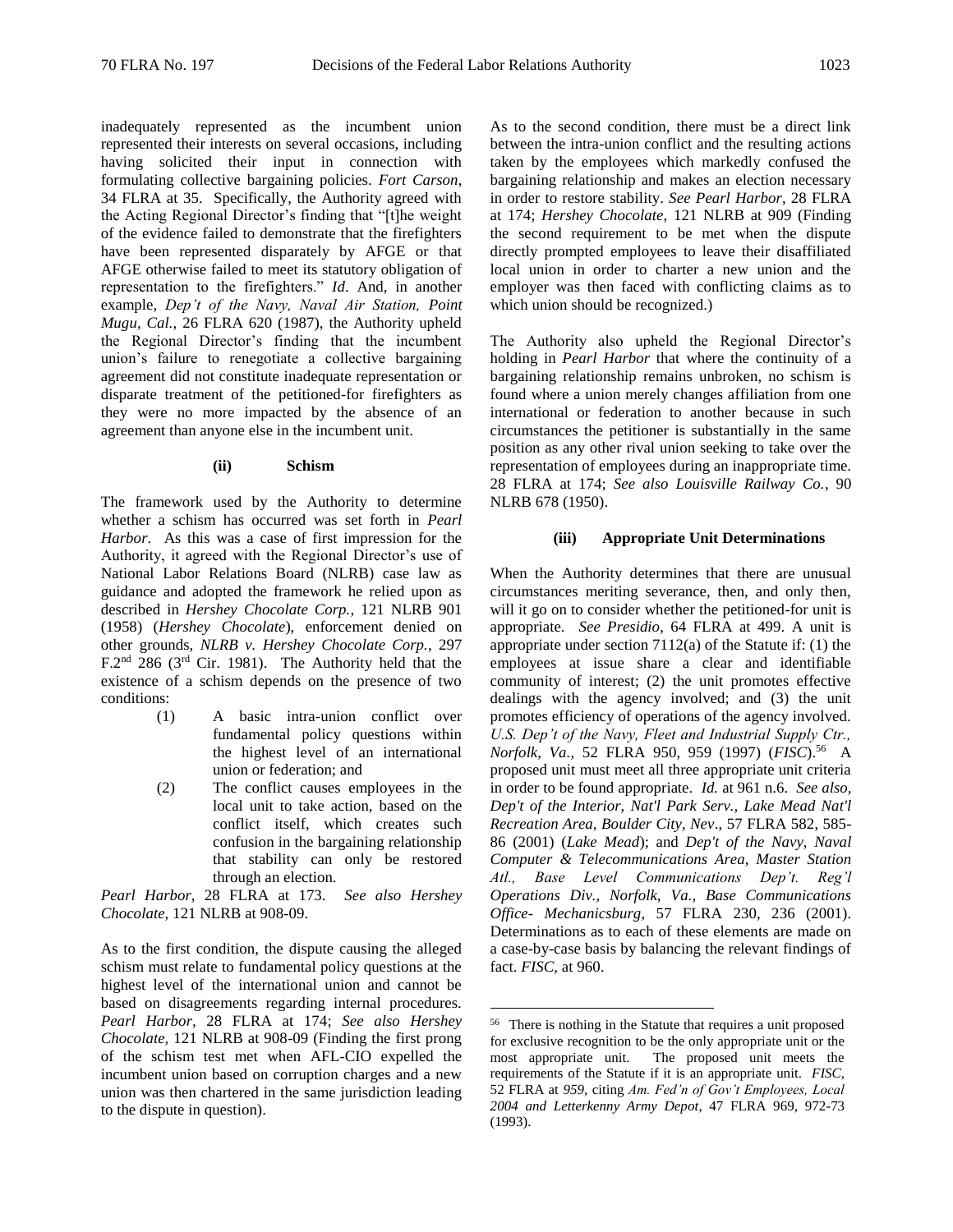## **(a) Community of Interest**

The term "community of interest" involves the commonality or sharing of interests between the employees in the unit. These interests must be sufficiently similar so that it is possible for the employees to deal collectively with management as a single group. *FISC,* 52 FLRA at 960. In considering whether employees have established a clear and identifiable "community of interest," the Authority has not specified the particular factors or the number of factors needed. *FISC,* 52 FLRA at 960 citing *Dep't of Health and Human Serv., Reg. II, New York, N.Y.*, 43 FLRA 1245, 1254 (1992). However, the Authority has looked at several factors, including whether the employees in the proposed unit are part of the same organizational component of the agency, support the same mission, are subject to the same chain of command, have similar or related duties, job titles and work assignments, and are subject to the same general working conditions and are governed by the same personnel and labor relations policies that are administered by the same personnel office. *FISC,* 52 FLRA at 960-61 citing *U.S. Dep't of the Air Force, Air Force Material Command, Wright-Patterson Air Force Base*, 47 FLRA 602 (1993). Such factors as geographic proximity, unique conditions of employment, distinct local concerns, degree of interchange between other organizational components and functional or operational separation may bear upon whether employees in the unit share a community of interest. FISC, 52 FLRA at 961; s*ee also Dep't of Agriculture, Office of the Chief Information Officer, Information Technologies Services and Am. Fed. of State, Local and Municipal Employees, Council 26*, 61 FLRA 879, 881 (2006). In making unit determinations, the Authority does not rely on individual factors, but rather examines the totality of the circumstances in each case. *U.S. Dep't of Justice, Executive Office for Immigration Review, Office of the Chief Immigration Judge, Chi., Ill*., 48 FLRA 620, 635 (1993) (*OCIJ Chicago)* and *U.S. Dep't of the Army, U.S. Army Reserve Command, Fort McPherson, Ga.,*  57 FLRA 95, 96 (2001). Also to be considered is whether the employees at issue have significant employment concerns or personnel issues that are different or unique from those of the employees in the rest of the bargaining unit. *Defense Logistics Agency, Defense Supply Ctr. Columbus, Columbus, Ohio,* 53 FLRA 1114, 1129 (1998) citing *FISC,* 52 FLRA at 960.

# **(b) Effective Dealings**

The criterion of effective dealings pertains to the relationship between the employer and the exclusive representative of the employees in an appropriate bargaining unit. *FISC,* 52 FLRA at 961. The Authority examines such factors as the past collective bargaining experience of the parties, the locus and scope of authority

of the responsible personnel office servicing the employees in the proposed unit, the limitations, if any, on the negotiation of matters of critical concern to these employees and the level at which labor relations policy is set in the agency. *Id*. A question is whether the proposed unit is so functionally integrated with the other components of the agency that the establishment of a separate unit would artificially fragment the agency thereby hampering or impeding its mission. *OCIJ Chicago* 48 FLRA at 636.

## **(c) Efficiency of Operations**

In regard to the impact of a proposed unit on the efficiency of the agency's operations, the Authority considers the benefits to be derived from the unit structure bearing a rational relationship to the operations and organizational structure of the agency, namely potential economic savings and increased productivity. *FISC,* 52 FLRA at 961. Thus, the Authority considers such factors as the effect of the proposed unit on agency operations in terms of cost, productivity and use of resources. *Id*. *at* 962; s*ee also Dep't of the Air Force, 82nd Training Wing, 361st Training Squadron, Aberdeen Proving Ground, Md.,* 57 FLRA 154, 156-57 (2001) (*Aberdeen Proving Ground*)).

### **(iv) Functional Units**

The Authority has held that employees can be included in a unit that is separate from other employees in their organization provided that the unit is appropriate under Section 7112(a) of the Statute. For example, the Authority recognizes that units can be established on a functional basis. However, when applying the "community of interest" criterion, the Authority assesses whether the employees in the proposed unit share a community of interest that is separate and distinct from other employees in the component. *See U.S. Dep't of the Army, Army Materiel Command Headquarters, Joint Munitions Command, Rock Island, Ill., 63 FLRA 394, 403-05 (2009)(JMC*). That said, the mere fact that the employees have unique concerns does not compel the Authority to find a separate community of interest where the employees are operationally and organizationally integrated with other employees. *Dep't of Homeland Security, Bureau of Customs and Protection,* 61 FLRA 485, 496 (2006) (*CBP*) (the Authority determined that he employees were functionally integrated as they were all cross-trained.); *Lake Mead,* 57 FLRA at 584-85.

- B. **Application of the Analytical Framework**
	- **(i) Continued Appropriateness of the Incumbent's Bargaining Unit**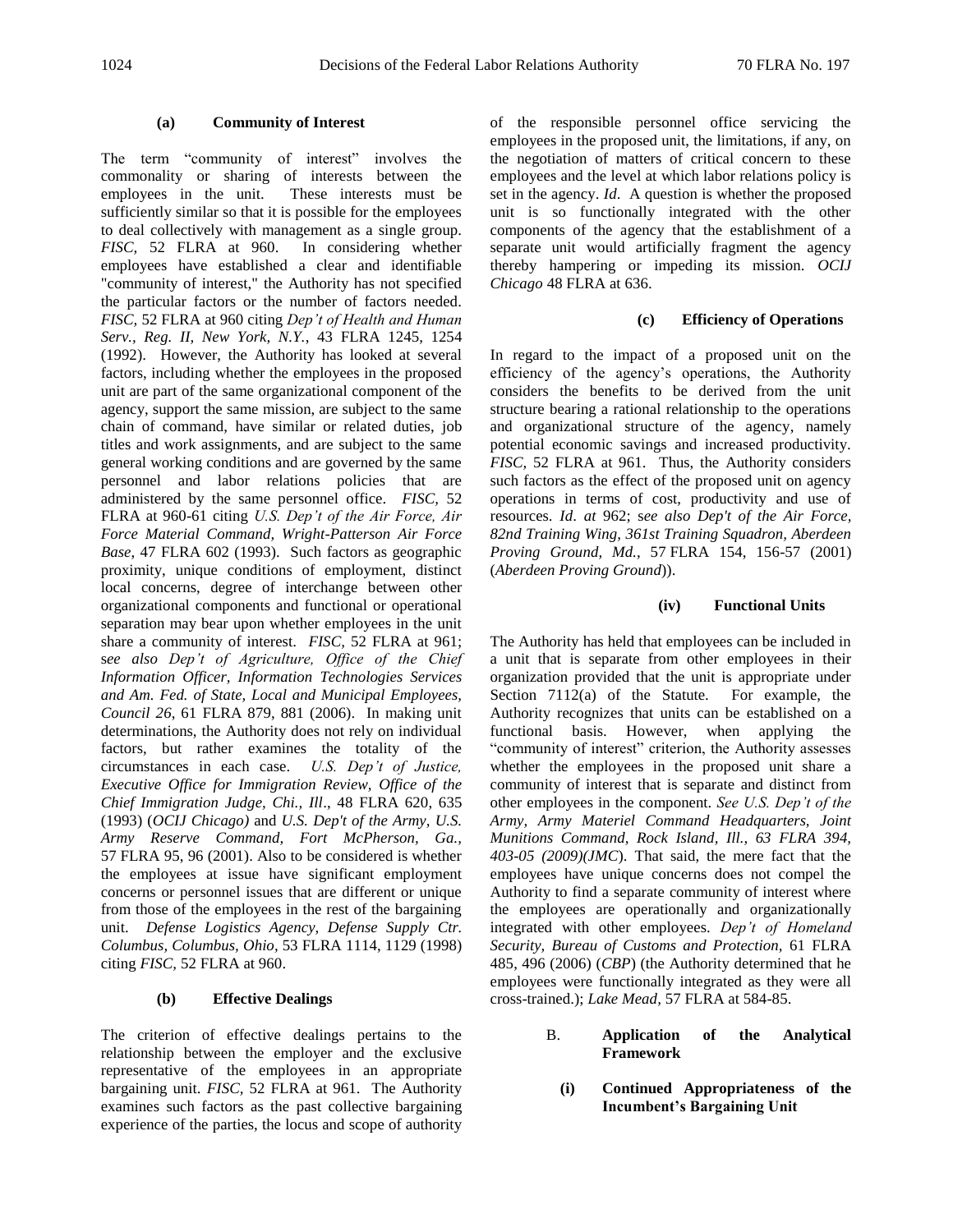The first consideration is whether the Incumbent's existing unit at the Shipyard remains appropriate. The record establishes that the Incumbent's unit, which includes all of the Wage Grade employees in the Production Resources Department or Code 900, is an appropriate unit. First, these unit employees continue to share in a community of interest. *See FISC*, 52 FLRA at 960-61. Specifically, regardless of their particular trade the employees are subject to the same personnel policies and practices, pay system, health insurance, geographical conditions and Shipyard instructions. Likewise these aspects of their working conditions are all administered by the same HRO and payroll office at the Shipyard. With respect to the work performed, the employees all support the Shipyard's mission of repairing and overhauling submarines. While their specific contributions vary amongst the shops in light of their specific skills (e.g. electrical work, insulating, sound damping, staging, etc.), they combine to form project teams that are tasked with repairing or overhauling a particular vessel. Even though the trades are not always working side-by-side and communicating directly with each other, their efforts are coordinated; the individual trades do not each work in a vacuum. While the shops have home bases that are located in different buildings, much repair and overhaul work is performed in common areas such as Building 174 and at the three dry docks. Similarly, while there are break and locker areas that are either designated for, or at least frequented by, certain trades, there are also common break areas, locker rooms, and tool cribs. Although the trades have different supervisors, different general foremen and different superintendents, depending on which of the six codes their shop is organizationally assigned to, these chains of command all intersect to form Code 900. Further, the employees are all sourced through the same hiring practices and they are trained in the same apprentice programs. While these training programs are individualized for each trade, many of the courses apply to the trades generally.

The existing unit also continues to promote effective dealings. *FISC,* 52 FLRA at 961. As noted previously, all labor and employee relations matters for the Incumbent's unit are handled through the Shipyard's HRO office with support from OCHR Norfolk. The evidence demonstrates that for the better part of a century, the Shipyard and the Incumbent have enjoyed an effective labor-management relationship, they have a longstanding CBA, multiple supplemental agreements covering various Shipyard instructions, and they have been able to effectively resolve grievances and unfair labor practice charges. The evidence indicates that here, unlike *Electric Boat*, there are no working conditions that are unique to the shipwrights and/or plastic fabricators that would require separate negotiation, and as a result, there are no provisions of the CBA or separate

memoranda of understanding that apply to just the shipwrights or plastic fabricators.

The Incumbent's unit likewise continues to promote efficiency of operations. *Id*. at 962. The unit encompasses all of the Wage Grade employees in the Productions Resources Department. While the unit stretches across Code 900's shops, it does not require the creation of an additional organization. *See Aberdeen Proving Ground,* 57 FLRA at 156-57*.* Accordingly, the existing unit remains appropriate, within the meaning of section 7112(a) of the Statute. *Library of Congress*, 16 FLRA at 432; *Carswell*, 40 FLRA at 228.

### **ii. Unusual Circumstances**

As the Incumbent's bargaining unit remains appropriate, severance of the petitioned-for unit employees can be justified only if unusual circumstances are present. *Library of Congress*, 16 FLRA at 431. Here, the Petitioner asserts that such an unusual circumstance exists as the Incumbent's representation of the shipwrights and plastic fabricators has been inadequate. Specifically, the Petitioner argues that since the Incumbent removed Nathan Proper from his position as executive secretary, the chief steward duties he was performing on behalf Local 3073 have been neglected if not abandoned. While the Incumbent assigned the chief stewards from two of its other affiliated locals, Gary Guertin and Brandon Clithero, to take over Proper's chief steward responsibilities, the Petitioner asserts this is inadequate. In its view a steward from another trade local lacks sufficient understanding of the shipwright and plastic fabricators' working conditions and priorities and is not as accessible as the Petitioner's representatives working in one of their shops would be. The Petitioner also maintains that the Incumbent inadequately communicated these representational changes, leaving the employees confused about how grievances would be handled, whether they would have to join the Insulators or the Sheet Metal Workers' local, and where their current dues withholdings were going.

However, the record does not show that the Incumbent's stewards and chief stewards have failed to adequately represent the employees at issue. The mere fact that employees have been assigned to other trade locals for representational purposes does not, standing alone, demonstrate lack of representation. While the Petitioner argues that the Sheet Metal Workers and the Insulators have no knowledge of the work performed by the Petitioner's employees, it is worth noting that there are no carpenters in the unit sought by the Petitioner, only shipwrights and plastic fabricators. As a result, the argument that the Carpenters union, and only the Carpenters union, is capable of representing these employees is less than compelling. Moreover, there is no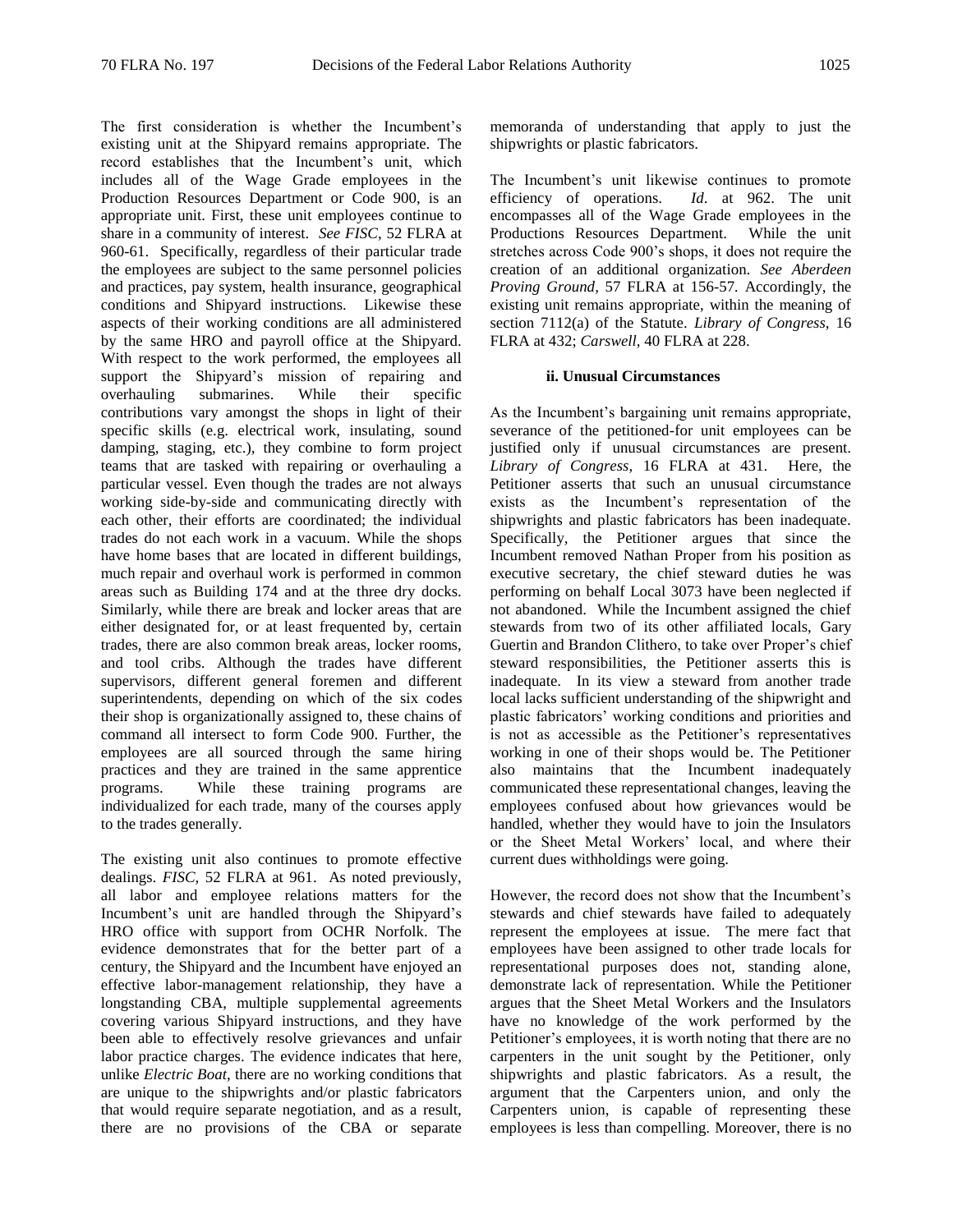record evidence of any trade-specific working conditions such that only shipwrights and plastic fabricators could competently represent shipwrights and plastic fabricators. Furthermore, the Petitioner's argument is undercut by the fact that shipwrights and plastic fabricators perform dissimilar work, and yet there is no evidence that they have been incapable of representing each other. In fact, a number of the Incumbent's affiliated locals have historically represented more than one shop, apparently without issue. The Incumbent also presented testimony and evidence that rather than randomly pairing Shops 64 and 76 with representatives from the other trades, it consulted with the MTD and with metal trades councils at other shipyards about how they assign stewards and it paired the shipwrights and plastic fabricators with the local unions that most closely aligned with their trades. The evidence indicates that the shipwrights and plastic fabricators do not share a community of interest that is separate and distinct from other employees in the Incumbent's unit, and it is just as appropriate to pair them with the sheet metal workers and insulators as it is to pair them with each other.

Since reassigning the shipwrights to the Sheet Metal Workers local and the plastic fabricators to the Insulators local, the evidence does not support that the employees have been treated unfairly, ineffectively or differently with respect to how the Incumbent has represented their shops. *See NAS Jacksonville,* 61 FLRA at 143. While the Incumbent's reliance on flyers and the good graces of supervisors to communicate scheduled meetings has proven to be problematic, there is also evidence of the stewards and chief stewards providing support to both Shops 76 and 64.

Petitioner contends that the shipwrights and plastic fabricators will not enjoy the same input as they did before the revocation of the Solidarity Agreement in 2011. Specifically, they point to the fact that before that revocation the Petitioner was able to have its own chief stewards, stewards and had voting rights on the Council and now this is not the case. But this does not, by itself, indicate that the shipwrights and plastic fabricators will lack representation going forward. The shipwrights and plastic fabricators are free to participate in the local unions chosen to represent them, and there is no barrier to their voice being heard at the Metal Trades Council level through those local unions. The Petitioner also points to witness testimony that not every steward fully understands the work performed by shipwrights and plastic fabricators whom they have been assigned to represent. Again, there is no evidence to indicate that this is anything but a temporary problem. There is no barrier to shipwrights and plastic fabricators becoming stewards and using their expertise in the trade to competently represent their fellow trade employees. In other words, even though there may be certain problems with

representation during this period of transition, there is no inherent barrier to the shipwrights and plastic fabricators receiving full and competent representation in the future. Viewing the totality of the facts, the level of the Incumbent's representation of the petitioned-for employees does not in itself present an unusual circumstance supporting a severance.

Both the Petitioner and the Incumbent argue that NLRB case law supports their respective positions. The Petitioner suggests that the facts in *Electric Boat* are similar to the facts here, while the Incumbent contends that *Battelle* should be followed. I find that the facts in this case are distinguishable from those in *Electric Boat* and more closely resemble the relevant facts in *Battelle.* In *Electric Boat*, the record indicated that the carpenters had much greater craft-specific training, a line of supervision for just the petitioned-for employees, and less integration with the work of other crafts. In addition, in *Electric Boat*, the working conditions of the carpenters were sufficiently distinct to merit the negotiation of contract provisions that applied just to them. Such is not the case here. In *Electric Boat*, the carpenters had their own seniority roster. Here, the shipwrights and plastic fabricators have separate rosters for overtime. In general, the record indicates that there is no greater functional integration between the shipwrights and the plastic fabricators than there is between them and any other craft.

By contrast, the facts here track those in *Battelle* in significant aspects. In *Battelle*, petitioned-for employees, carpenters and millwrights, did not constitute a homogeneous group, but instead, performed work that was distinct from, and did not overlap with, the work performed by each other. Likewise, here, the shipwrights and plastic fabricators perform distinct work with little or no overlap with each other. Here, as in *Battelle*, the shipwrights and plastic fabricators work on teams composed of multiple crafts. And, to the extent that the supervisory chain-of-command for the shipwrights and plastic fabricators is separate from other crafts on these teams, it is also separate from each other. On the whole, the factors that would support severance are lacking here just as they were in *Battelle.*

## **(i) Schism**

The record reflects that in 2001 the UBC was at odds with the AFL-CIO concerning the Federation's organizing efforts and withdrew from the Federation. Many of the MTD's metal trades councils included UBC affiliated locals, and in 2003, the AFL-CIO directed the Metal Trades Department to disaffiliate with the UBC. Even though the UCB and MTD disaffiliated, by the end of 2005, they reached a solidarity agreement temporarily allowing the UBC's locals to continue their affiliations